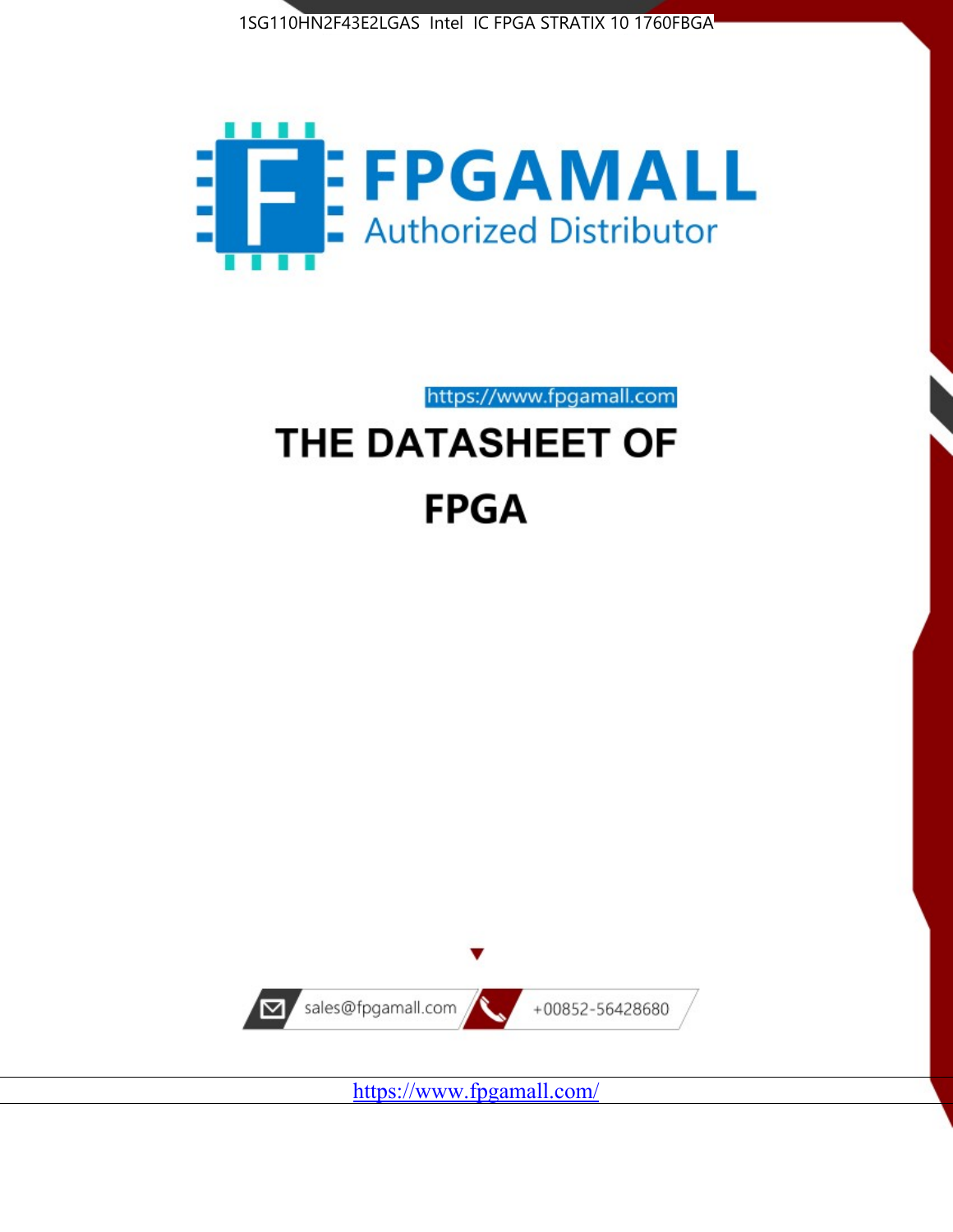1SG110HN2F43E2LGAS Intel IC FPGA STRATIX 10 1760FBGA



# **Intel® Stratix® 10 GX/SX Device Overview**



**S10-OVERVIEW | 2020.04.30** Latest document on the web: **[PDF](https://www.intel.com/content/dam/www/programmable/us/en/pdfs/literature/hb/stratix-10/s10-overview.pdf)** | **[HTML](https://www.intel.com/content/www/us/en/programmable/documentation/joc1442261161666.html)**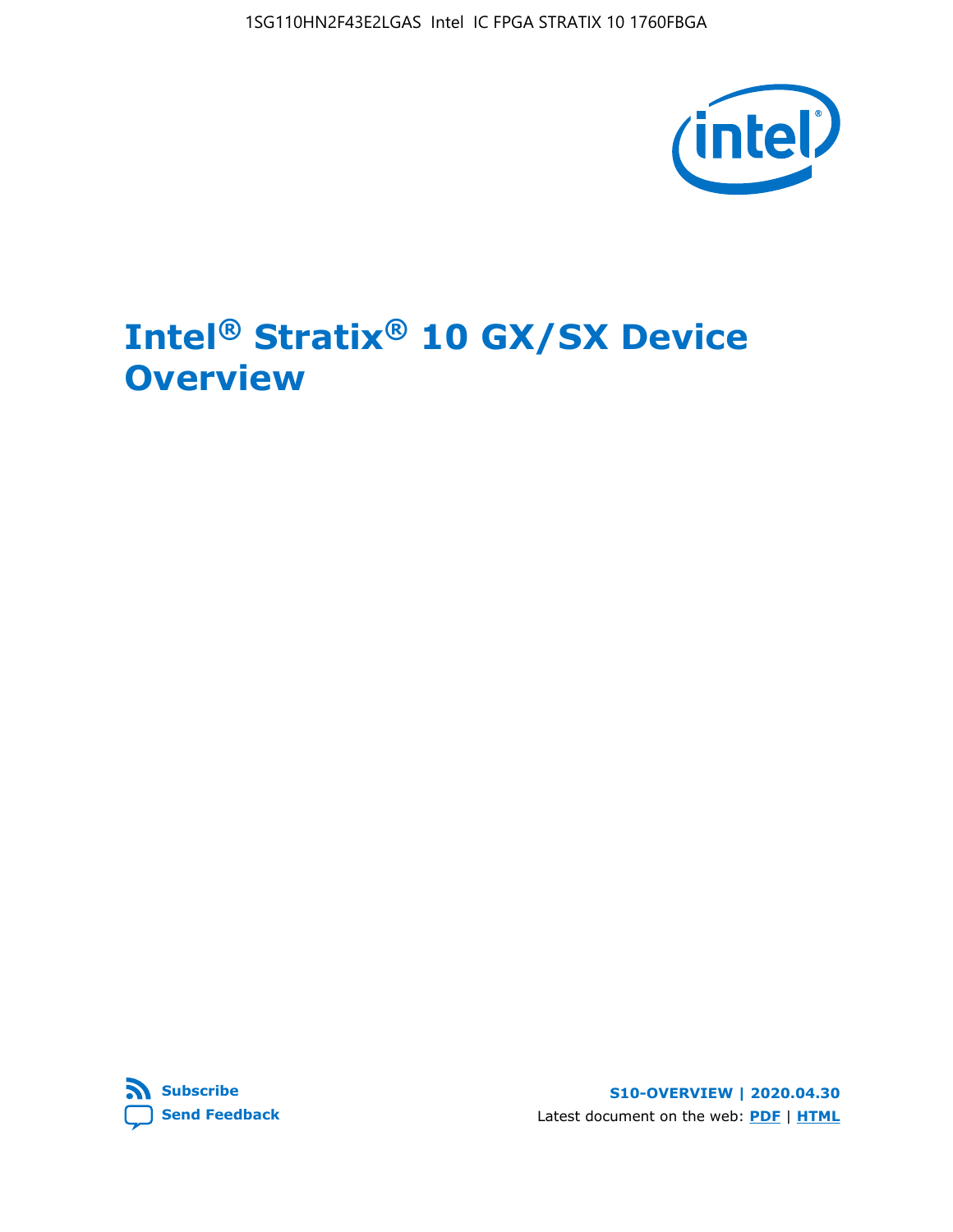

*Contents*

# **Contents**

| 1.26. Document Revision History for the Intel Stratix 10 GX/SX Device Overview36 |  |
|----------------------------------------------------------------------------------|--|

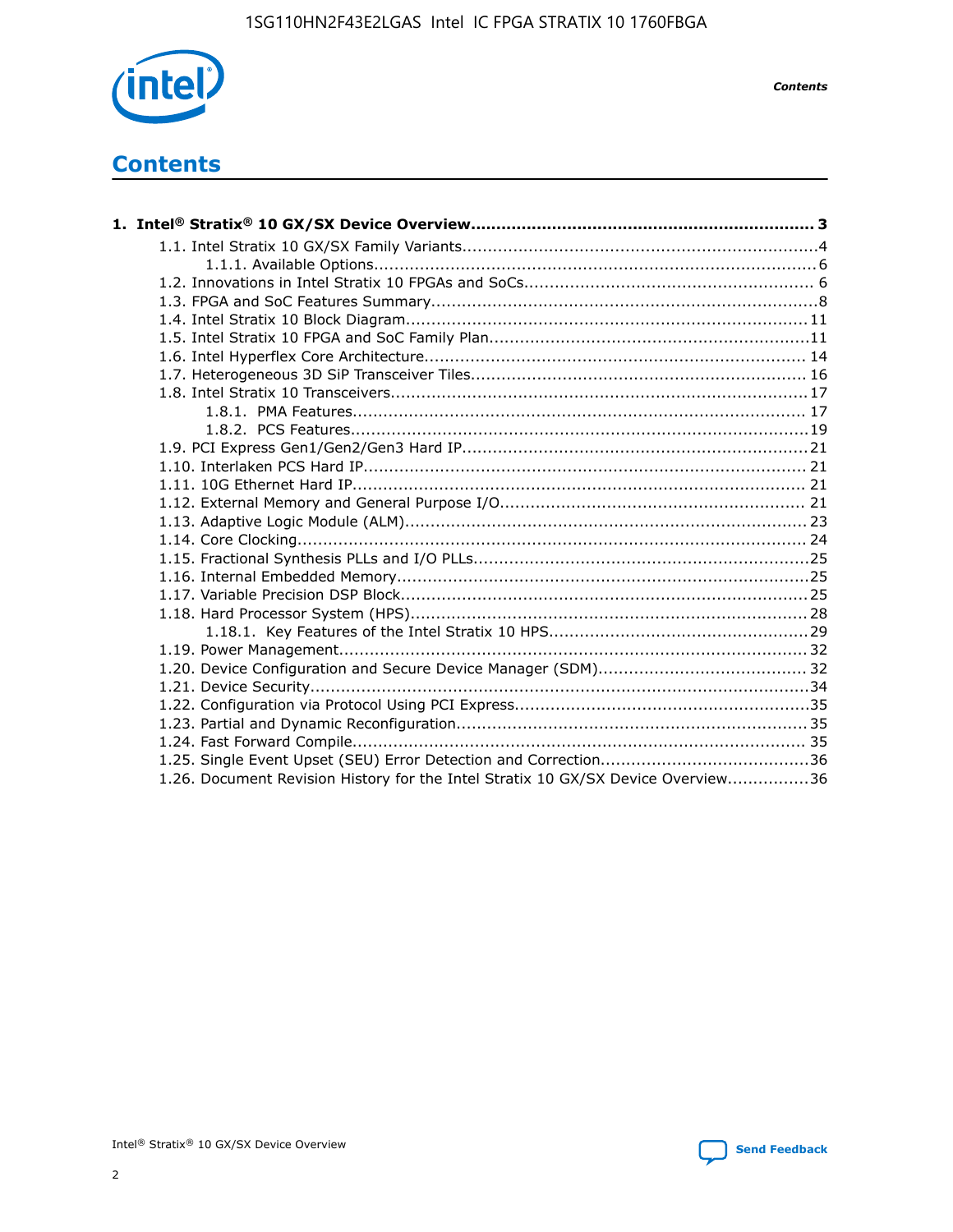**S10-OVERVIEW | 2020.04.30**

**[Send Feedback](mailto:FPGAtechdocfeedback@intel.com?subject=Feedback%20on%20Intel%20Stratix%2010%20GX/SX%20Device%20Overview%20(S10-OVERVIEW%202020.04.30)&body=We%20appreciate%20your%20feedback.%20In%20your%20comments,%20also%20specify%20the%20page%20number%20or%20paragraph.%20Thank%20you.)**



# **1. Intel® Stratix® 10 GX/SX Device Overview**

Intel's 14 nm Intel® Stratix® 10 GX FPGAs and SX SoCs deliver 2X the core performance and up to 70% lower power over previous generation high-performance FPGAs.

Featuring several groundbreaking innovations, including the all new Intel Hyperflex™ core architecture, this device family enables you to meet the demand for everincreasing bandwidth and processing performance in your most advanced applications, while meeting your power budget.

With an embedded hard processor system (HPS) based on a quad-core 64 bit Arm\* Cortex\*-A53, the Intel Stratix 10 SoC devices deliver power efficient, application-class processing and allow designers to extend hardware virtualization into the FPGA fabric. Intel Stratix 10 SoC devices demonstrate Intel's commitment to high-performance SoCs and extend Intel's leadership in programmable devices featuring an Arm-based processor system.

Important innovations in Intel Stratix 10 FPGAs and SoCs include:

- All new Intel Hyperflex core architecture delivering 2X the core performance compared to previous generation high-performance FPGAs
- Intel 14 nm tri-gate (FinFET) technology
- Heterogeneous 3D System-in-Package (SiP) technology
- Core fabric with up to 10.2 million logic elements (LEs)
- Up to 96 full duplex transceiver channels on heterogeneous 3D SiP transceiver tiles
- Transceiver data rates up to 28.3 Gbps chip-to-chip/module and backplane performance
- M20K (20 Kb) internal SRAM memory blocks
- Fractional synthesis and ultra-low jitter LC tank based transmit phase locked loops (PLLs)
- Hard PCI Express<sup>®</sup> Gen3 x16 intellectual property (IP) blocks
- Hard 10GBASE-KR/40GBASE-KR4 Forward Error Correction (FEC) in every transceiver channel
- Hard memory controllers and PHY supporting DDR4 rates up to 2666 Mbps per pin
- Hard fixed-point and IEEE 754 compliant hard floating-point variable precision digital signal processing (DSP) blocks with up to 10 TFLOP compute performance with a power efficiency of 80 GFLOP per Watt
- Quad-core 64 bit Arm Cortex-A53 embedded processor running up to 1.5 GHz in SoC family variants
- Programmable clock tree synthesis for flexible, low power, low skew clock trees

Intel Corporation. All rights reserved. Agilex, Altera, Arria, Cyclone, Enpirion, Intel, the Intel logo, MAX, Nios, Quartus and Stratix words and logos are trademarks of Intel Corporation or its subsidiaries in the U.S. and/or other countries. Intel warrants performance of its FPGA and semiconductor products to current specifications in accordance with Intel's standard warranty, but reserves the right to make changes to any products and services at any time without notice. Intel assumes no responsibility or liability arising out of the application or use of any information, product, or service described herein except as expressly agreed to in writing by Intel. Intel customers are advised to obtain the latest version of device specifications before relying on any published information and before placing orders for products or services. \*Other names and brands may be claimed as the property of others.

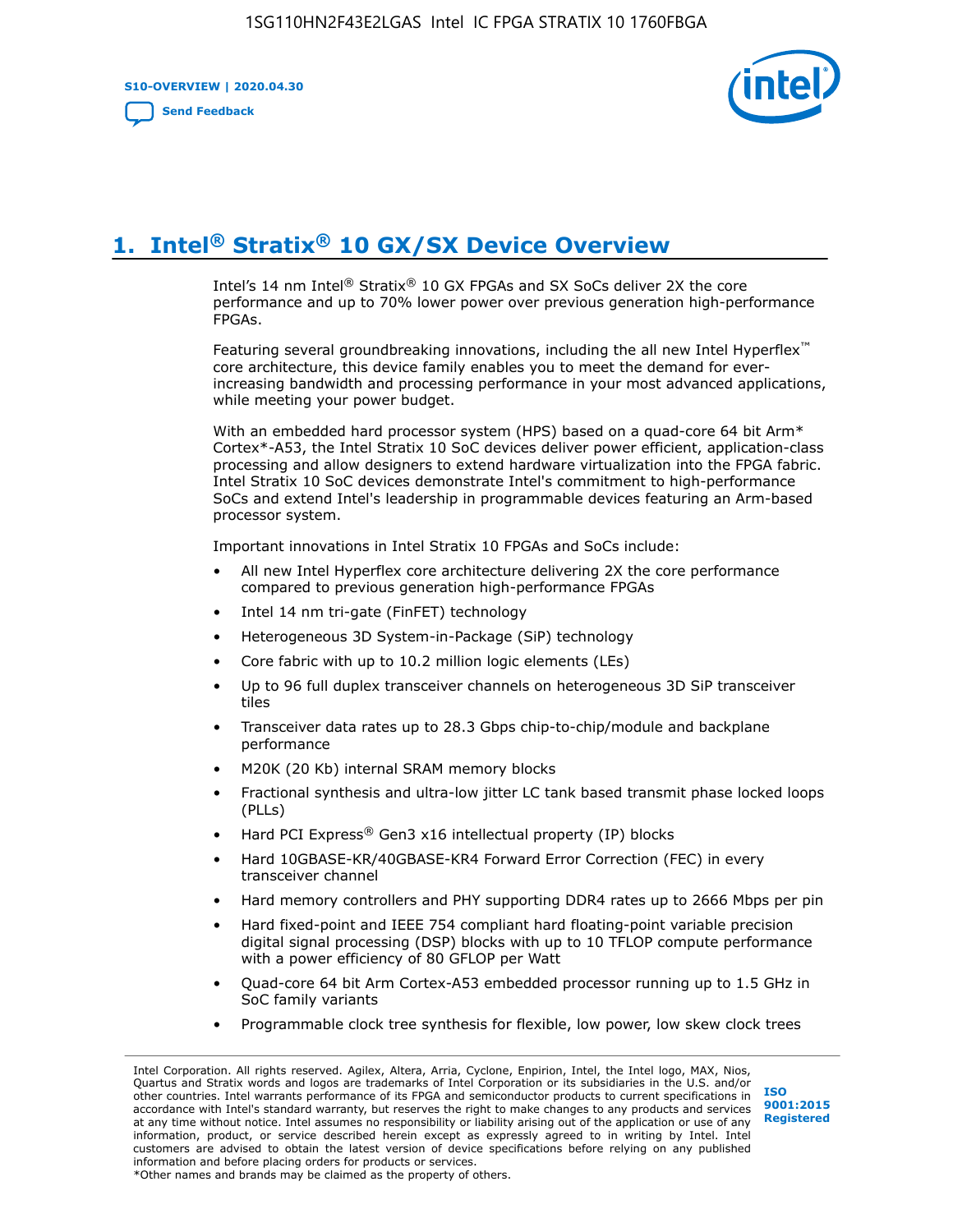

- Dedicated secure device manager (SDM) for:
	- Enhanced device configuration and security
	- AES-256, SHA-256/384 and ECDSA-256/384 encrypt/decrypt accelerators and authentication
	- Multi-factor authentication
	- Physically Unclonable Function (PUF) service and software programmable device configuration capability
- Comprehensive set of advanced power saving features delivering up to 70% lower power compared to previous generation high-performance FPGAs
- Non-destructive register state readback and writeback, to support ASIC prototyping and other applications

With these capabilities, Intel Stratix 10 FPGAs and SoCs are ideally suited for the most demanding applications in diverse markets such as:

- **Compute and Storage**—for custom servers, cloud computing and datacenter acceleration
- **Networking**—for Terabit, 400G and multi-100G bridging, aggregation, packet processing and traffic management
- **Optical Transport Networks**—for OTU4, 2xOTU4, 4xOTU4
- **Broadcast**—for high-end studio distribution, head end encoding/decoding, edge quadrature amplitude modulation (QAM)
- **Military**—for radar, electronic warfare, and secure communications
- **Medical**—for diagnostic scanners and diagnostic imaging
- **Test and Measurement**—for protocol and application testers
- **Wireless**—for next-generation 5G networks
- **ASIC Prototyping**—for designs that require the largest FPGA fabric with the highest I/O count

## **1.1. Intel Stratix 10 GX/SX Family Variants**

Intel Stratix 10 devices are available in FPGA (GX) and SoC (SX) variants.

- **Intel Stratix 10 GX** devices deliver up to 1 GHz core fabric performance and contain up to 10.2 million LEs in the fabric. They also feature up to 96 general purpose transceivers on separate transceiver tiles, and 2666 Mbps DDR4 external memory interface performance. The transceivers are capable of up to 28.3 Gbps short reach and across the backplane. These devices are optimized for FPGA applications that require the highest transceiver bandwidth and core fabric performance, with the power efficiency of Intel's 14 nm tri-gate process technology.
- **Intel Stratix 10 SX** devices have a feature set that is identical to Intel Stratix 10 GX devices, with the addition of an embedded quad-core 64 bit Arm Cortex A53 hard processor system.

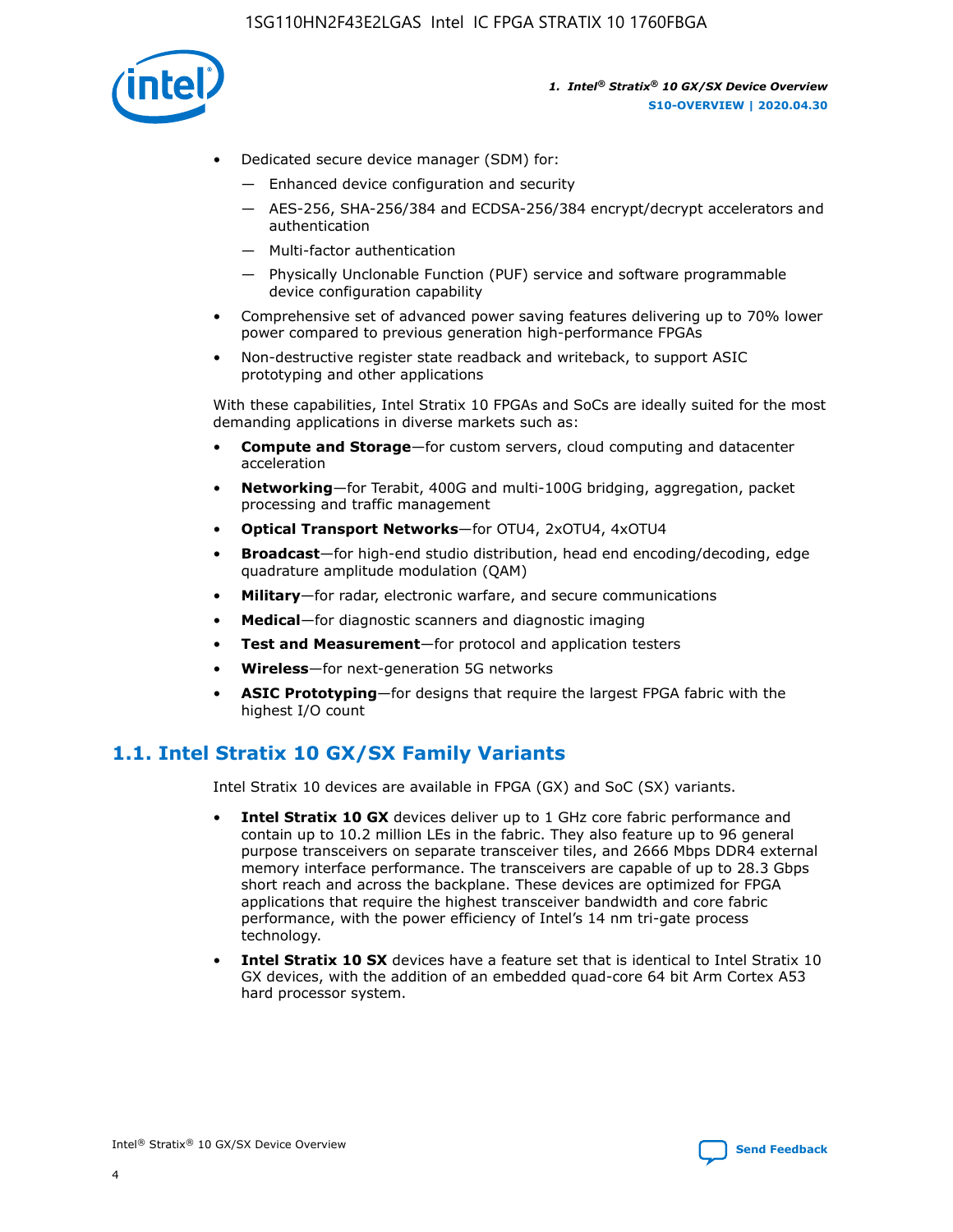

Common to all Intel Stratix 10 family variants is a high-performance fabric based on the new Intel Hyperflex core architecture that includes additional Hyper-Registers throughout the interconnect routing and at the inputs of all functional blocks. The core fabric also contains an enhanced logic array utilizing Intel's adaptive logic module (ALM) and a rich set of high performance building blocks including:

- M20K (20 Kb) embedded memory blocks
- Variable precision DSP blocks with hard IEEE 754 compliant floating-point units
- Fractional synthesis and integer PLLs
- Hard memory controllers and PHY for external memory interfaces
- General purpose IO cells

To clock these building blocks, Intel Stratix 10 devices use programmable clock tree synthesis, which uses dedicated clock tree routing to synthesize only those branches of the clock trees required for the application. All devices support in-system, finegrained partial reconfiguration of the logic array, allowing logic to be added and subtracted from the system while it is operating.

All family variants also contain high speed serial transceivers, containing both the physical medium attachment (PMA) and the physical coding sublayer (PCS), which can be used to implement a variety of industry standard and proprietary protocols. In addition to the hard PCS, Intel Stratix 10 devices contain multiple instantiations of PCI Express hard IP that supports Gen1/Gen2/Gen3 rates in x1/x2/x4/x8/x16 lane configurations, and hard 10GBASE-KR/40GBASE-KR4 FEC for every transceiver. The hard PCS, FEC, and PCI Express IP free up valuable core logic resources, save power, and increase your productivity.

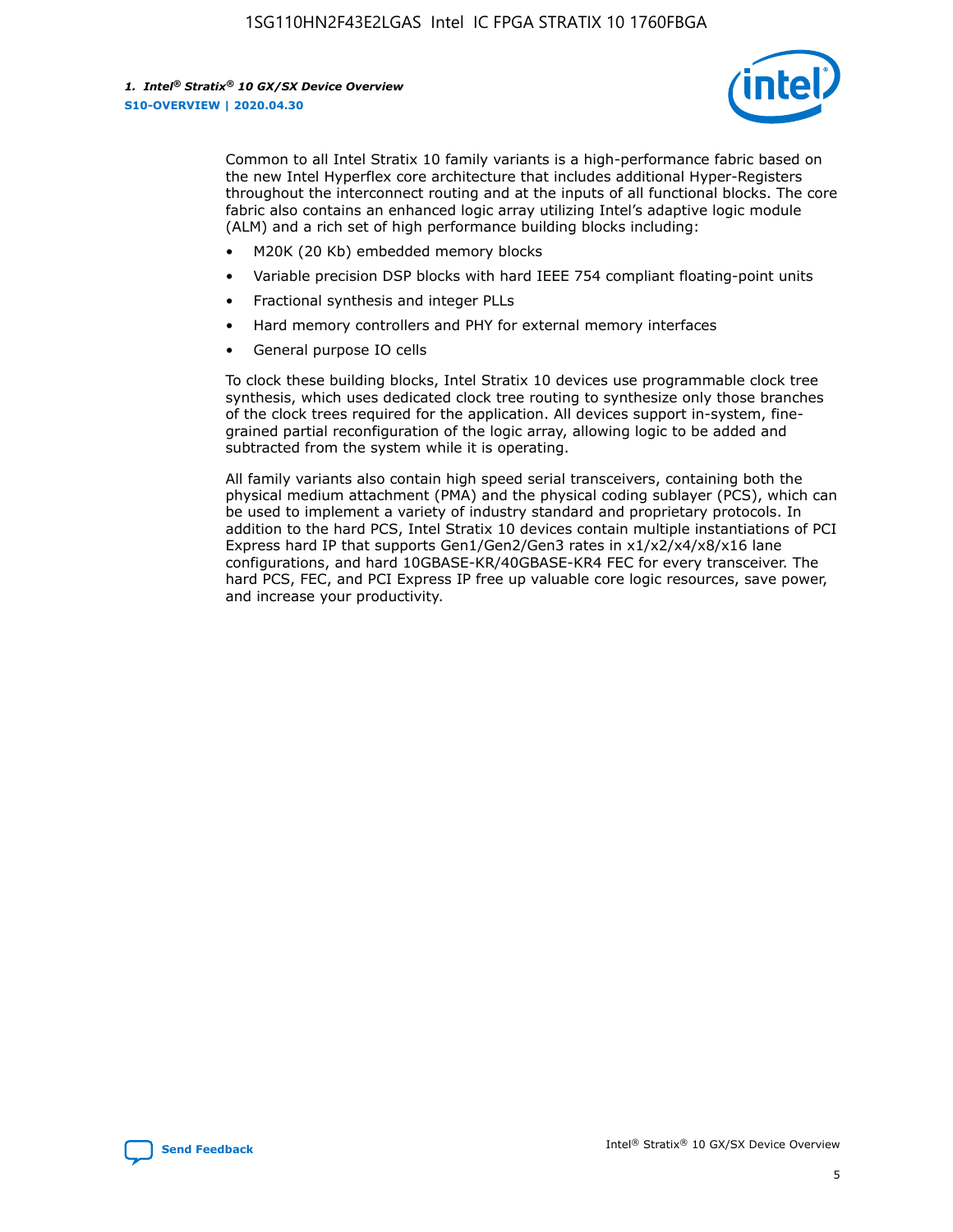

## **1.1.1. Available Options**

#### **Figure 1. Sample Ordering Code and Available Options for Intel Stratix 10 Devices**



3. Contact My Intel support to order AS suffix devices.

#### **Related Information**

[My Intel Support](https://www.intel.com/content/www/us/en/programmable/my-intel/mal-home.html)

## **1.2. Innovations in Intel Stratix 10 FPGAs and SoCs**

Intel Stratix 10 FPGAs and SoCs deliver many significant improvements over the previous generation high-performance Stratix V FPGAs.

#### **Table 1. Key Features of Intel Stratix 10 Devices Compared to Stratix V Devices**

| <b>Feature</b>            | <b>Stratix V FPGAs</b>                                           | <b>Intel Stratix 10 FPGAs and SoCs</b>                                        |  |
|---------------------------|------------------------------------------------------------------|-------------------------------------------------------------------------------|--|
| <b>Process technology</b> | 28 nm TSMC (planar<br>transistor)                                | 14 nm Intel tri-gate (FinFET)                                                 |  |
| Hard processor core       | None                                                             | Quad-core 64 bit Arm Cortex-A53<br>(SoC only)                                 |  |
| Core architecture         | Conventional core architecture<br>with conventional interconnect | Intel Hyperflex core architecture with<br>Hyper-Registers in the interconnect |  |
|                           |                                                                  | continued                                                                     |  |

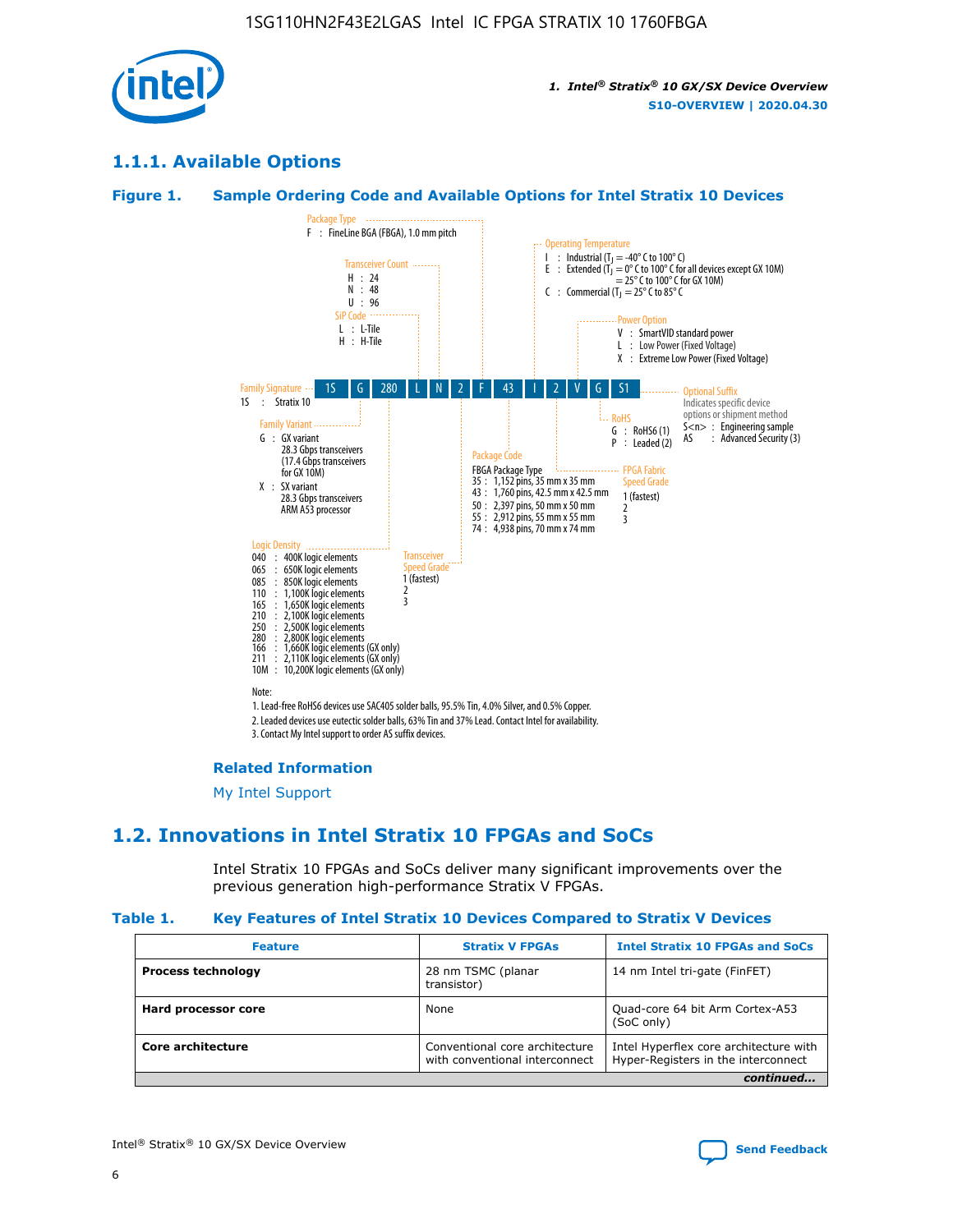

| <b>Feature</b>                                   | <b>Stratix V FPGAs</b>                                                              | <b>Intel Stratix 10 FPGAs and SoCs</b>                                                                                                       |
|--------------------------------------------------|-------------------------------------------------------------------------------------|----------------------------------------------------------------------------------------------------------------------------------------------|
| Core performance                                 | 500 MHz                                                                             | 1 GHz                                                                                                                                        |
| <b>Power dissipation</b>                         | 1x                                                                                  | As low as $0.3x$                                                                                                                             |
| Logic density                                    | <b>952 KLE</b>                                                                      | 10,200 KLE                                                                                                                                   |
| <b>Embedded memory (M20K)</b>                    | 52 Mbits                                                                            | 253 Mbits                                                                                                                                    |
| 18x19 multipliers                                | 3,926                                                                               | 11,520                                                                                                                                       |
|                                                  | Note: Multiplier is 18x18 in<br>Stratix V devices.                                  | Note: Multiplier is 18x19 in Intel<br>Stratix 10 devices.                                                                                    |
| <b>Floating point DSP capability</b>             | Up to 1 TFLOP, requires soft<br>floating point adder and<br>multiplier              | Up to 10 TFLOP, hard IEEE 754<br>compliant single precision floating<br>point adder and multiplier                                           |
| <b>Maximum transceivers</b>                      | 66                                                                                  | 96                                                                                                                                           |
| Maximum transceiver data rate (chip-to-<br>chip) | 28.05 Gbps                                                                          | 26.6 Gbps L-Tile<br>28.3 Gbps H-Tile                                                                                                         |
| Maximum transceiver data rate (backplane)        | 12.5 Gbps                                                                           | 12.5 Gbps L-Tile<br>28.3 Gbps H-Tile                                                                                                         |
| Hard memory controller                           | None                                                                                | DDR4 @ 1333 MHz/2666 Mbps<br>DDR3 @ 1067 MHz/2133 Mbps                                                                                       |
| Hard protocol IP                                 | PCIe* Gen3 x8 (up to 4<br>instances)                                                | PCIe Gen3 x16 (up to 4 instances)<br>SR-IOV (4 physical functions / 2k<br>virtual functions) on H-Tile devices<br>10GBASE-KR/40GBASE-KR4 FEC |
| <b>Core clocking and PLLs</b>                    | Global, quadrant and regional<br>clocks supported by fractional-<br>synthesis fPLLs | Programmable clock tree synthesis<br>supported by fractional synthesis<br>fPLLs and integer IO PLLs                                          |
| Register state readback and writeback            | Not available                                                                       | Non-destructive register state<br>readback and writeback for ASIC<br>prototyping and other applications                                      |

These innovations result in the following improvements:

- **Improved Core Logic Performance**: The Intel Hyperflex core architecture combined with 14 nm Intel tri-gate technology allows Intel Stratix 10 devices to achieve 2X the core performance compared to the previous generation
- **Lower Power**: Intel Stratix 10 devices use up to 70% lower power compared to the previous generation, enabled by 14 nm Intel tri-gate technology, the Intel Hyperflex core architecture, and optional power saving features built into the architecture
- **Higher Density**: Intel Stratix 10 devices offer three times the level of integration, with up to 10.2 million logic elements (LEs), over 253 Mbits of embedded memory blocks (M20K), and 11,520 18x19 multipliers
- **Embedded Processing**: Intel Stratix 10 SoCs feature a Quad-Core 64 bit Arm Cortex-A53 processor optimized for power efficiency and software compatible with previous generation Arria® and Cyclone® SoC devices
- **Improved Transceiver Performance**: With up to 96 transceiver channels implemented in heterogeneous 3D SiP transceiver tiles, Intel Stratix 10 GX and SX devices support data rates up to 28.3 Gbps chip-to-chip and 28.3 Gbps across the backplane with signal conditioning circuits capable of equalizing over 30 dB of system loss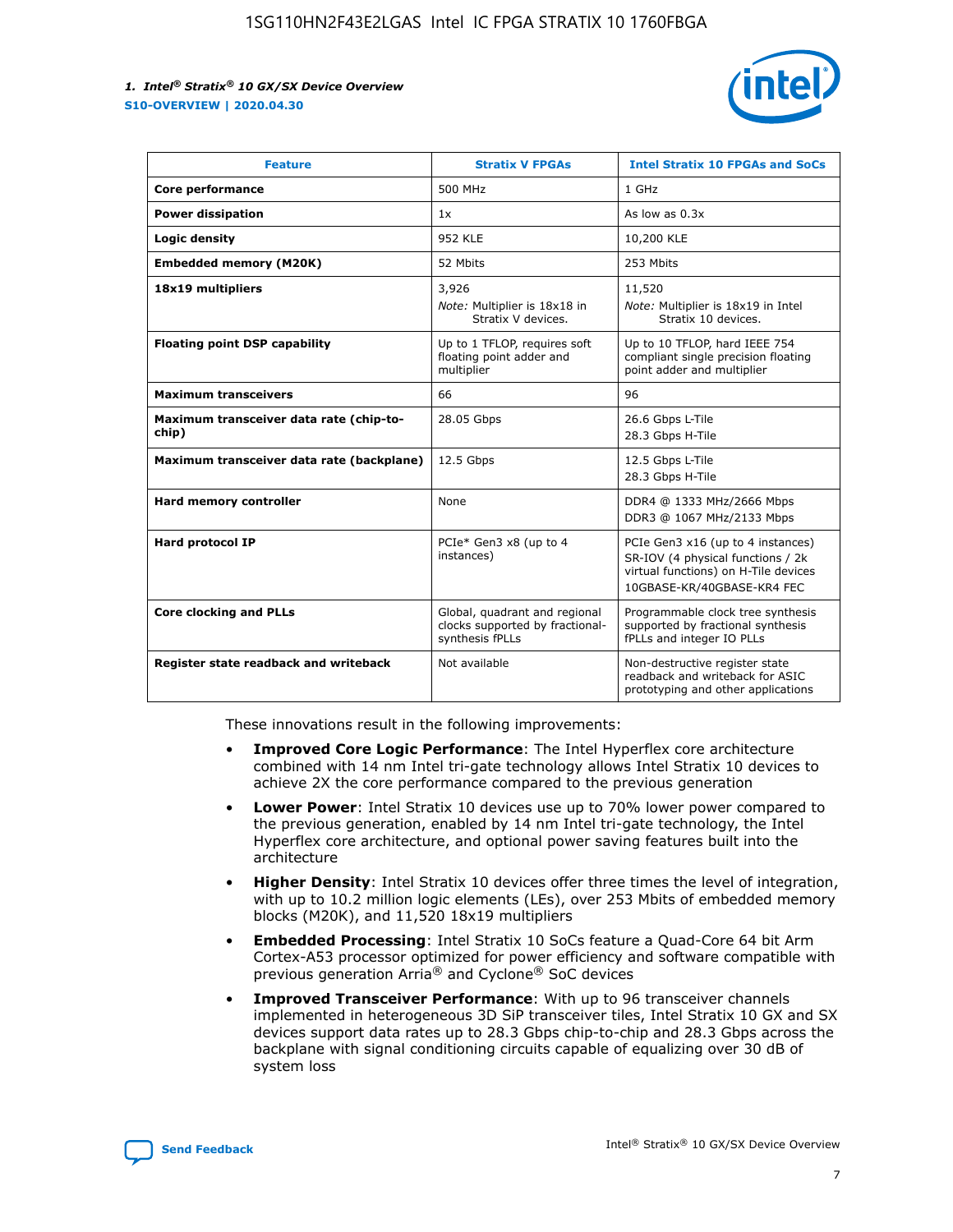

- **Improved DSP Performance**: The variable precision DSP block in Intel Stratix 10 devices features hard fixed and floating point capability, with up to 10 TFLOP IEEE754 single-precision floating point performance
- **Additional Hard IP**: Intel Stratix 10 devices include many more hard IP blocks than previous generation devices, with a hard memory controller included in each bank of 48 general purpose IOs, a hard PCIe Gen3 x16 full protocol stack in each transceiver tile, and a hard 10GBASE-KR/40GBASE-KR4 FEC in every transceiver channel
- **Enhanced Core Clocking**: Intel Stratix 10 devices feature programmable clock tree synthesis; clock trees are only synthesized where needed, increasing the flexibility and reducing the power dissipation of the clocking solution
- **Additional Core PLLs**: The core fabric in Intel Stratix 10 devices is supported by both integer IO PLLs and fractional synthesis fPLLs, resulting in a greater total number of PLLs available than the previous generation

# **1.3. FPGA and SoC Features Summary**

## **Table 2. Intel Stratix 10 FPGA and SoC Common Device Features**

|                                  | <b>Description</b><br><b>Feature</b>                                                                                                                                                                                                                                                                                                                                                                                                                                                                                                                                                                                                                                                                                       |  |  |  |
|----------------------------------|----------------------------------------------------------------------------------------------------------------------------------------------------------------------------------------------------------------------------------------------------------------------------------------------------------------------------------------------------------------------------------------------------------------------------------------------------------------------------------------------------------------------------------------------------------------------------------------------------------------------------------------------------------------------------------------------------------------------------|--|--|--|
| Technology                       | 14 nm Intel tri-gate (FinFET) process technology<br>$\bullet$<br>SmartVID controlled core voltage, standard power devices<br>0.85-V fixed core voltage, low static power devices available<br>$\bullet$                                                                                                                                                                                                                                                                                                                                                                                                                                                                                                                    |  |  |  |
| Low power serial<br>transceivers | Up to 96 total transceivers available<br>$\bullet$<br>Continuous operating range of 1 Gbps to 28.3 Gbps for Intel Stratix 10 GX/SX devices<br>Backplane support up to 28.3 Gbps for Intel Stratix 10 GX/SX devices<br>$\bullet$<br>Extended range down to 125 Mbps with oversampling<br>ATX transmit PLLs with user-configurable fractional synthesis capability<br>$\bullet$<br>• XFP, SFP+, QSFP/QSFP28, CFP/CFP2/CFP4 optical module support<br>• Adaptive linear and decision feedback equalization<br>Transmit pre-emphasis and de-emphasis<br>Dynamic partial reconfiguration of individual transceiver channels<br>$\bullet$<br>On-chip instrumentation (Eye Viewer non-intrusive data eye monitoring)<br>$\bullet$ |  |  |  |
| General purpose I/Os             | Up to 2,304 total GPIO available<br>$\bullet$<br>1.6 Gbps LVDS-every pair can be configured as an input or output<br>$\bullet$<br>1333 MHz/2666 Mbps DDR4 external memory interface<br>1067 MHz/2133 Mbps DDR3 external memory interface<br>• 1.2 V to 3.3 $V^{(1)}$ single-ended LVCMOS/LVTTL interfacing<br>On-chip termination (OCT)<br>$\bullet$                                                                                                                                                                                                                                                                                                                                                                       |  |  |  |
| Embedded hard IP                 | PCIe Gen1/Gen2/Gen3 complete protocol stack, x1/x2/x4/x8/x16 end point and root<br>$\bullet$<br>port<br>DDR4/DDR3 hard memory controller (RLDRAM3/QDR II+/QDR IV using soft memory<br>controller)<br>• Multiple hard IP instantiations in each device<br>• Single Root I/O Virtualization (SR-IOV)                                                                                                                                                                                                                                                                                                                                                                                                                         |  |  |  |
| Transceiver hard IP              | 10GBASE-KR/40GBASE-KR4 Forward Error Correction (FEC)<br>$\bullet$<br>10G Ethernet PCS<br>$\bullet$<br>PCI Express PIPE interface<br>$\bullet$<br>continued                                                                                                                                                                                                                                                                                                                                                                                                                                                                                                                                                                |  |  |  |

<sup>(1)</sup> Available in some configurations only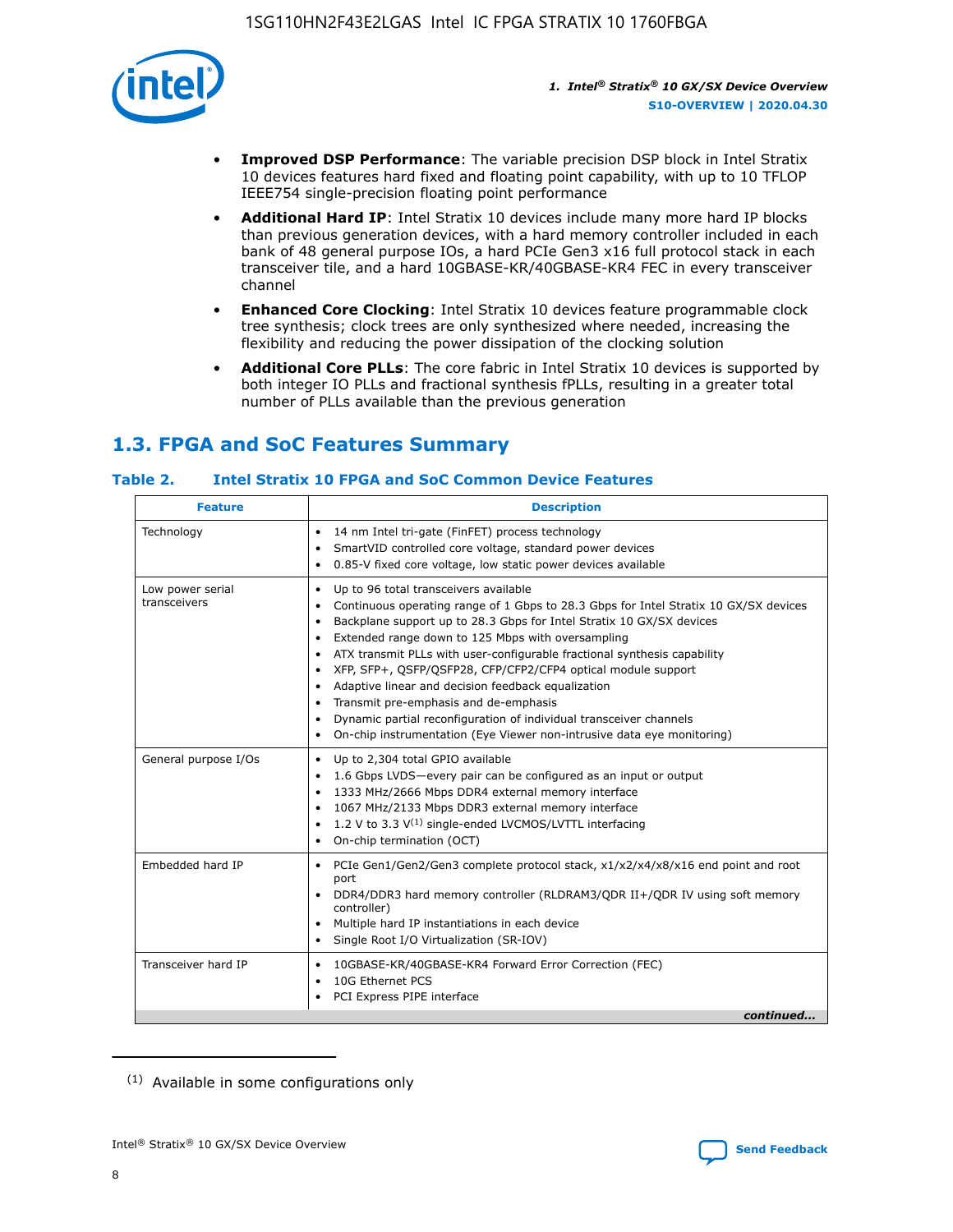

| <b>Feature</b>                   | <b>Description</b>                                                                                                                                                                                                                                                                                                                                                                                                                                                    |
|----------------------------------|-----------------------------------------------------------------------------------------------------------------------------------------------------------------------------------------------------------------------------------------------------------------------------------------------------------------------------------------------------------------------------------------------------------------------------------------------------------------------|
|                                  | Interlaken PCS<br>$\bullet$<br>Gigabit Ethernet PCS<br>$\bullet$<br>Deterministic latency support for Common Public Radio Interface (CPRI) PCS<br>$\bullet$<br>Fast lock-time support for Gigabit Passive Optical Networking (GPON) PCS<br>$\bullet$<br>8B/10B, 64B/66B, 64B/67B encoders and decoders<br>$\bullet$<br>Custom mode support for proprietary protocols<br>$\bullet$                                                                                     |
| Power management                 | SmartVID controlled core voltage, standard power devices<br>$\bullet$<br>0.85-V fixed core voltage, low static power devices available<br>$\bullet$<br>Intel Quartus <sup>®</sup> Prime Pro Edition integrated power analysis<br>$\bullet$                                                                                                                                                                                                                            |
| High performance core fabric     | Intel Hyperflex core architecture with Hyper-Registers throughout the interconnect<br>$\bullet$<br>routing and at the inputs of all functional blocks<br>Enhanced adaptive logic module (ALM)<br>$\bullet$<br>Improved multi-track routing architecture reduces congestion and improves compile<br>times<br>Hierarchical core clocking architecture with programmable clock tree synthesis<br>Fine-grained partial reconfiguration                                    |
| Internal memory blocks           | M20K-20 Kb with hard ECC support<br>٠<br>MLAB-640 bit distributed LUTRAM<br>$\bullet$                                                                                                                                                                                                                                                                                                                                                                                 |
| Variable precision DSP<br>blocks | IEEE 754-compliant hard single-precision floating point capability<br>$\bullet$<br>Supports signal processing with precision ranging from 18x19 up to 54x54<br>$\bullet$<br>Native 27x27 and 18x19 multiply modes<br>$\bullet$<br>64 bit accumulator and cascade for systolic FIRs<br>Internal coefficient memory banks<br>Pre-adder/subtractor improves efficiency<br>$\bullet$<br>Additional pipeline register increases performance and reduces power<br>$\bullet$ |
| Phase locked loops (PLL)         | Fractional synthesis PLLs (fPLL) support both fractional and integer modes<br>$\bullet$<br>Fractional mode with third-order delta-sigma modulation<br>Precision frequency synthesis<br>$\bullet$<br>Integer PLLs adjacent to general purpose I/Os, support external memory, and LVDS<br>$\bullet$<br>interfaces, clock delay compensation, zero delay buffering                                                                                                       |
| Core clock networks              | 1 GHz fabric clocking<br>$\bullet$<br>667 MHz external memory interface clocking, supports 2666 Mbps DDR4 interface<br>$\bullet$<br>800 MHz LVDS interface clocking, supports 1600 Mbps LVDS interface<br>$\bullet$<br>Programmable clock tree synthesis, backwards compatible with global, regional and<br>$\bullet$<br>peripheral clock networks<br>Clocks only synthesized where needed, to minimize dynamic power<br>continued                                    |

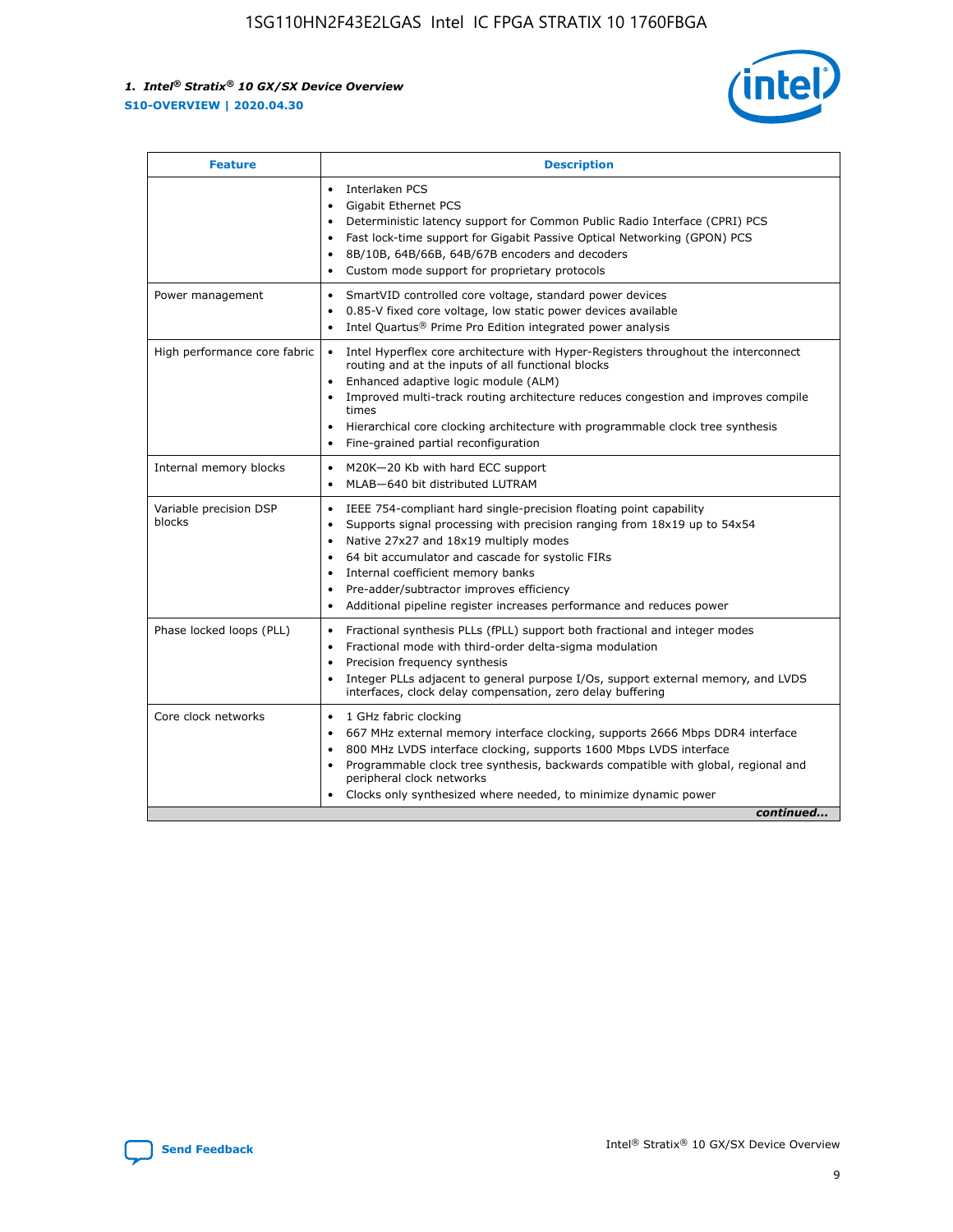

| <b>Feature</b>     | <b>Description</b>                                                                                                                                                                                                                                                                                                                                                                                                                                                                                                                                                   |
|--------------------|----------------------------------------------------------------------------------------------------------------------------------------------------------------------------------------------------------------------------------------------------------------------------------------------------------------------------------------------------------------------------------------------------------------------------------------------------------------------------------------------------------------------------------------------------------------------|
| Configuration      | Dedicated Secure Device Manager<br>$\bullet$<br>Software programmable device configuration<br>٠<br>Serial and parallel flash interface<br>٠<br>Configuration via protocol (CvP) using PCI Express Gen1/Gen2/Gen3<br>٠<br>Fine-grained partial reconfiguration of core fabric<br>$\bullet$<br>Dynamic reconfiguration of transceivers and PLLs<br>$\bullet$<br>Comprehensive set of security features including AES-256, SHA-256/384, and<br>ECDSA-256/384 accelerators, and multi-factor authentication<br>Physically Unclonable Function (PUF) service<br>$\bullet$ |
| Packaging          | Intel Embedded Multi-die Interconnect Bridge (EMIB) packaging technology<br>٠<br>Multiple devices with identical package footprints allows seamless migration across<br>$\bullet$<br>different device densities<br>1.0 mm ball-pitch FBGA packaging<br>$\bullet$<br>Lead and lead-free package options                                                                                                                                                                                                                                                               |
| Software and tools | Intel Quartus Prime Pro Edition design suite with new compiler and Hyper-Aware design<br>flow<br>Fast Forward compiler to allow Intel Hyperflex architecture performance exploration<br>$\bullet$<br>Transceiver toolkit<br>$\bullet$<br>Platform designer integration tool<br>DSP Builder advanced blockset<br>OpenCL <sup>™</sup> support<br>SoC Embedded Design Suite (EDS)                                                                                                                                                                                       |

## **Table 3. Intel Stratix 10 SoC Specific Device Features**

| <b>SoC Subsystem</b>            | <b>Feature</b>                                  | <b>Description</b>                                                                                                                                                                                                                                         |  |  |
|---------------------------------|-------------------------------------------------|------------------------------------------------------------------------------------------------------------------------------------------------------------------------------------------------------------------------------------------------------------|--|--|
| <b>Hard Processor</b><br>System | Multi-processor unit (MPU) core                 | Quad-core Arm Cortex-A53 MPCore processor with Arm<br>$\bullet$<br>CoreSight* debug and trace technology<br>Scalar floating-point unit supporting single and double<br>٠<br>precision<br>Arm Neon* media processing engine for each processor<br>$\bullet$ |  |  |
|                                 | <b>System Controllers</b>                       | System Memory Management Unit (SMMU)<br>٠<br>Cache Coherency Unit (CCU)<br>$\bullet$                                                                                                                                                                       |  |  |
|                                 | Layer 1 Cache                                   | 32 KB L1 instruction cache with parity<br>٠<br>32 KB L1 data cache with ECC<br>$\bullet$                                                                                                                                                                   |  |  |
|                                 | Layer 2 Cache                                   | 1 MB Shared L2 Cache with ECC<br>$\bullet$                                                                                                                                                                                                                 |  |  |
|                                 | On-Chip Memory                                  | 256 KB On-Chip RAM<br>$\bullet$                                                                                                                                                                                                                            |  |  |
|                                 | Direct memory access (DMA) controller           | 8-Channel DMA<br>$\bullet$                                                                                                                                                                                                                                 |  |  |
|                                 | Ethernet media access controller<br>(EMAC)      | Three 10/100/1000 EMAC with integrated DMA<br>$\bullet$                                                                                                                                                                                                    |  |  |
|                                 | USB On-The-Go controller (OTG)                  | 2 USB OTG with integrated DMA<br>$\bullet$                                                                                                                                                                                                                 |  |  |
|                                 | <b>UART</b> controller                          | 2 UART 16550 compatible<br>$\bullet$                                                                                                                                                                                                                       |  |  |
|                                 | Serial Peripheral Interface (SPI)<br>controller | $\bullet$ 4 SPI                                                                                                                                                                                                                                            |  |  |
|                                 | $I2C$ controller                                | 5 I <sup>2</sup> C controllers<br>$\bullet$                                                                                                                                                                                                                |  |  |
|                                 | SD/SDIO/MMC controller                          | 1 eMMC version 4.5 with DMA and CE-ATA support<br>$\bullet$<br>SD, including eSD, version 3.0<br>٠<br>SDIO, including eSDIO, version 3.0<br>CE-ATA - version 1.1<br>continued                                                                              |  |  |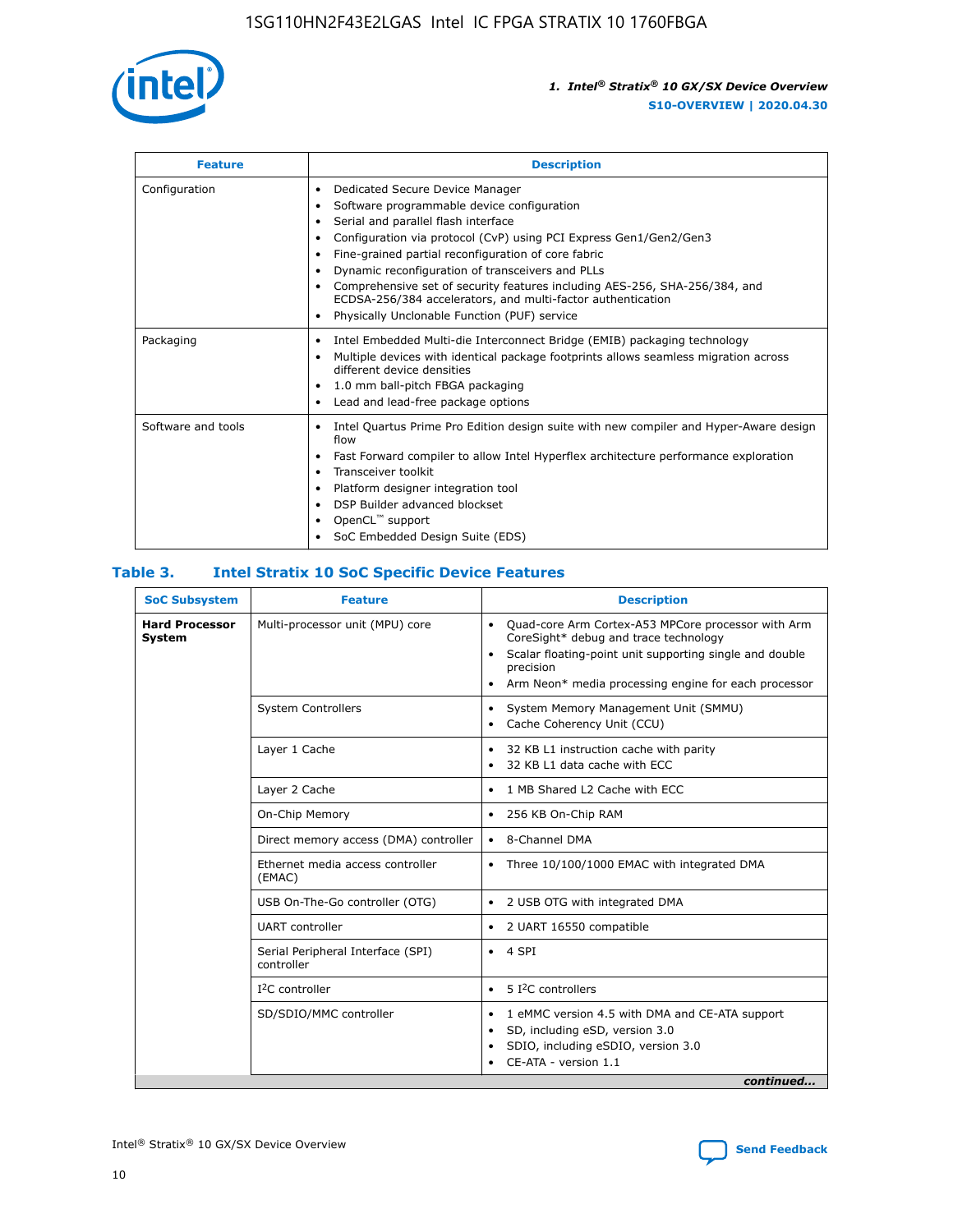

| <b>SoC Subsystem</b>                   | <b>Feature</b>             | <b>Description</b>                                                                                    |  |  |
|----------------------------------------|----------------------------|-------------------------------------------------------------------------------------------------------|--|--|
|                                        | NAND flash controller      | 1 ONFI 1.0, 8- and 16-bit support<br>$\bullet$                                                        |  |  |
|                                        | General-purpose I/O (GPIO) | Maximum of 48 software programmable GPIO<br>$\bullet$                                                 |  |  |
|                                        | Timers                     | 4 general-purpose timers<br>4 watchdog timers<br>٠                                                    |  |  |
| <b>Secure Device</b><br>Manager        | Security                   | Secure boot<br>$\bullet$<br>Advanced Encryption Standard (AES) and authentication<br>٠<br>(SHA/ECDSA) |  |  |
| External<br>Memory<br><b>Interface</b> | External Memory Interface  | Hard Memory Controller with DDR4 and DDR3<br>$\bullet$                                                |  |  |

## **1.4. Intel Stratix 10 Block Diagram**

## **Figure 2. Intel Stratix 10 FPGA and SoC Architecture Block Diagram**



HPS: Quad ARM Cortex-A53 Hard Processor System SDM: Secure Device Manager

# **1.5. Intel Stratix 10 FPGA and SoC Family Plan**

<sup>(2)</sup> The number of 27x27 multipliers is one-half the number of 18x19 multipliers.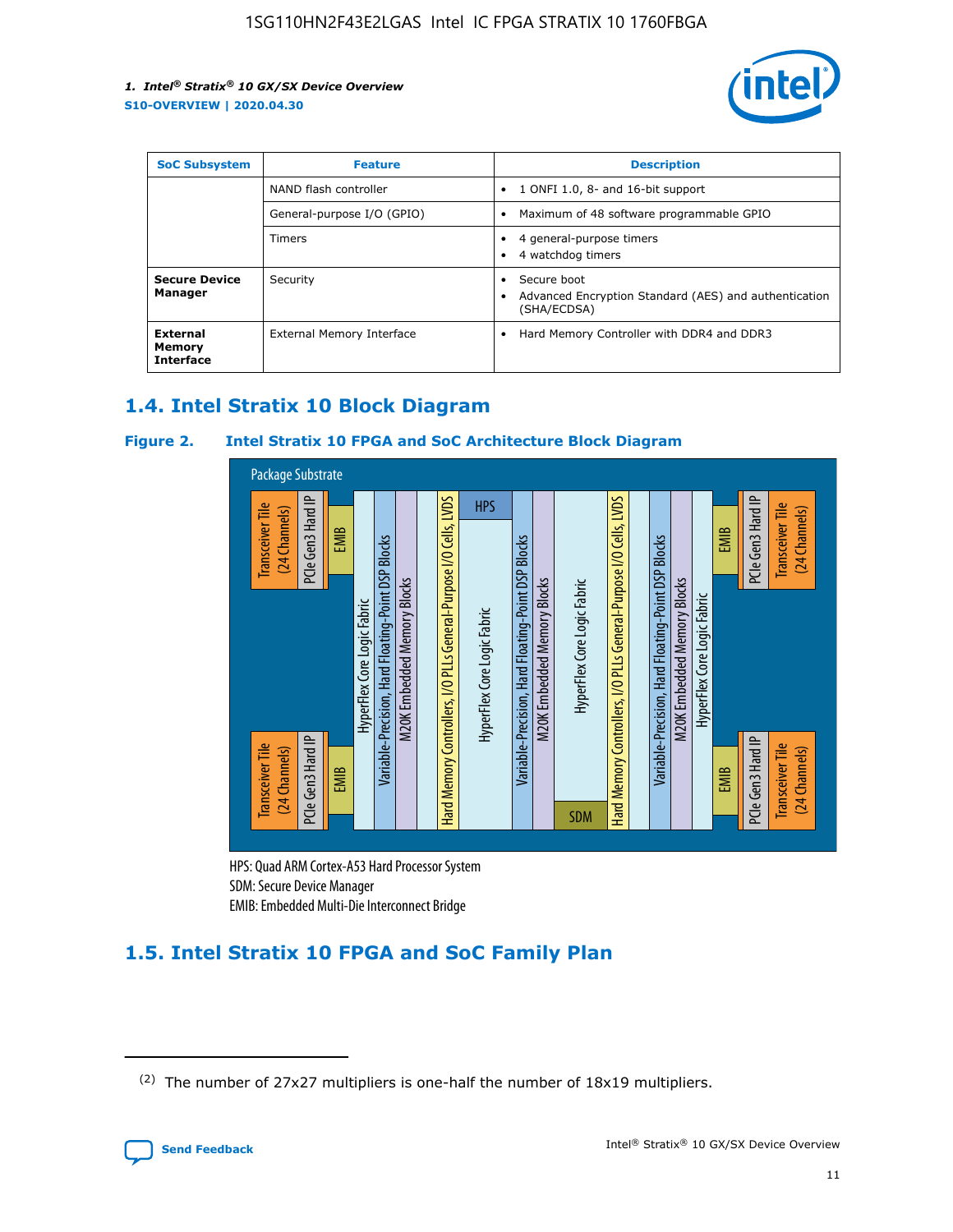

## **Table 4. Intel Stratix 10 GX/SX FPGA and SoC Family Plan—FPGA Core (part 1)**

| <b>Intel Stratix 10</b><br><b>GX/SX Device</b><br><b>Name</b> | <b>Logic Elements</b><br>(KLE) | <b>M20K Blocks</b> | <b>M20K Mbits</b> | <b>MLAB Counts</b> | <b>MLAB Mbits</b> | <b>18x19 Multi-</b><br>pliers <sup>(2)</sup> |
|---------------------------------------------------------------|--------------------------------|--------------------|-------------------|--------------------|-------------------|----------------------------------------------|
| GX 400/<br>SX 400                                             | 378                            | 1,537              | 30                | 3,276              | 2                 | 1,296                                        |
| GX 650/<br>SX 650                                             | 612                            | 2,489              | 49                | 5,364              | 3                 | 2,304                                        |
| GX 850/<br>SX 850                                             | 841                            | 3,477              | 68                | 7,124              | $\overline{4}$    | 4,032                                        |
| GX 1100/<br>SX 1100                                           | 1,325                          | 5,461              | 107               | 11,556             | $\overline{7}$    | 5,184                                        |
| GX 1650/<br>SX 1650                                           | 1,624                          | 5,851              | 114               | 13,764             | 8                 | 6,290                                        |
| GX 2100/<br>SX 2100                                           | 2,005                          | 6,501              | 127               | 17,316             | 11                | 7,488                                        |
| GX 2500/<br>SX 2500                                           | 2,422                          | 9,963              | 195               | 20,529             | 13                | 10,022                                       |
| GX 2800/<br>SX 2800                                           | 2,753                          | 11,721             | 229               | 23,796             | 15                | 11,520                                       |
| GX 1660                                                       | 1,679                          | 6,162              | 120               | 14,230             | 9                 | 6,652                                        |
| GX 2110                                                       | 2,073                          | 6,847              | 134               | 17,856             | 11                | 7,920                                        |
| <b>GX 10M</b>                                                 | 10,200                         | 12,950             | 253               | 87,984             | 55                | 6,912                                        |

#### **Table 5. Intel Stratix 10 GX/SX FPGA and SoC Family Plan—Interconnects, PLLs and Hard IP (part 2)**

| <b>Intel Stratix 10</b>            | <b>Interconnects</b> |                     | <b>PLLs</b>  |          | <b>Hard IP</b>                       |  |
|------------------------------------|----------------------|---------------------|--------------|----------|--------------------------------------|--|
| <b>GX/SX Device</b><br><b>Name</b> | <b>Maximum GPIOs</b> | <b>Maximum XCVR</b> | <b>fPLLs</b> | I/O PLLs | <b>PCIe Hard IP</b><br><b>Blocks</b> |  |
| GX 400/<br>SX 400                  | 374                  | 24                  | 8            | 8        | $\mathbf{1}$                         |  |
| GX 650/<br>SX 650                  | 392                  | 24                  | 8            | 8        | $\mathbf{1}$                         |  |
| GX 850/<br>SX 850                  | 688                  | 48                  | 16           | 16       | 2                                    |  |
| GX 1100/<br>SX 1100                | 688                  | 48                  | 16           | 16       | 2                                    |  |
| GX 1650/<br>SX 1650                | 704                  | 96                  | 32           | 24       | $\overline{4}$                       |  |
| GX 2100/<br>SX 2100                | 704                  | 96                  | 32           | 24       | $\overline{4}$                       |  |
| GX 2500/<br>SX 2500                | 1,160                | 96                  | 32           | 24       | $\overline{4}$                       |  |
| GX 2800/<br>SX 2800                | 1,160                | 96                  | 32           | 24       | $\overline{4}$                       |  |
| continued                          |                      |                     |              |          |                                      |  |

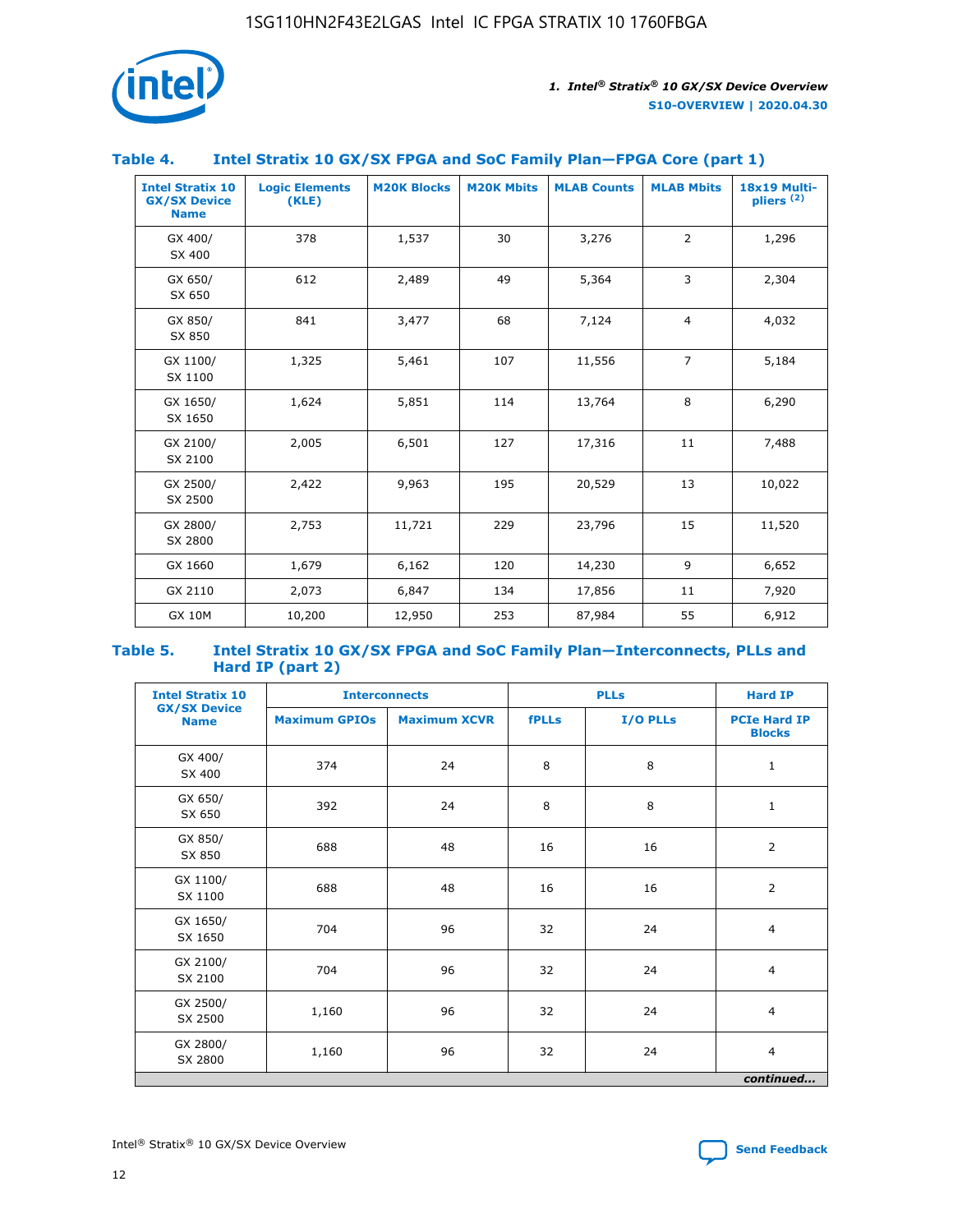

| <b>Intel Stratix 10</b>            | <b>Interconnects</b> |                     |              | <b>Hard IP</b> |                                      |
|------------------------------------|----------------------|---------------------|--------------|----------------|--------------------------------------|
| <b>GX/SX Device</b><br><b>Name</b> | <b>Maximum GPIOs</b> | <b>Maximum XCVR</b> | <b>fPLLs</b> | I/O PLLs       | <b>PCIe Hard IP</b><br><b>Blocks</b> |
| GX 1660                            | 688                  | 48                  | 16           | 16             |                                      |
| GX 2110                            | 688                  | 48                  | 16           | 16             |                                      |
| <b>GX 10M</b>                      | 2,304                | 48                  | 24           | 48             | 4                                    |

## **Table 6. Intel Stratix 10 GX/SX FPGA and SoC Family Package Plan**

Cell legend: General Purpose I/Os, High-Voltage I/Os, LVDS Pairs, Transceivers (3) (4) (5) (6) (7) (8)

| <b>Intel Stratix 10</b><br><b>GX/SX Device</b><br><b>Name</b> | F1152<br><b>HF35</b><br>$(35x35 \text{ mm}^2)$ | F1760<br><b>NF43</b><br>(42.5x42.5<br>$mm2$ ) | F2397<br><b>UF50</b><br>$(50x50 \text{ mm}^2)$ | F2912<br><b>HF55</b><br>$(55x55$ mm <sup>2</sup> ) | F4938<br><b>NF74</b><br>$(70x74)$ mm <sup>2</sup> |
|---------------------------------------------------------------|------------------------------------------------|-----------------------------------------------|------------------------------------------------|----------------------------------------------------|---------------------------------------------------|
| GX 400/<br>SX 400                                             | 374, 56, 120, 24 <sup>(9)</sup>                | $\overline{\phantom{a}}$                      | $\overline{\phantom{a}}$                       | ۰                                                  |                                                   |
| GX 650/<br>SX 650                                             | 392, 8, 192, 24                                | $\overline{\phantom{a}}$                      | $\overline{\phantom{a}}$                       |                                                    |                                                   |
| GX 850/<br>SX 850                                             | ۰.                                             | 688, 16, 336, 48                              |                                                |                                                    |                                                   |
| GX 1100/<br>SX 1100                                           |                                                | 688, 16, 336, 48                              |                                                |                                                    |                                                   |
| GX 1650/<br>SX 1650                                           |                                                | 688, 16, 336, 48                              | 704, 32, 336, 96                               |                                                    |                                                   |
| GX 2100/<br>SX 2100                                           | -                                              | 688, 16, 336, 48                              | 704, 32, 336, 96                               | $\overline{\phantom{a}}$                           |                                                   |
| GX 2500/<br>SX 2500                                           |                                                | 688, 16, 336, 48                              | 704, 32, 336, 96                               | 1160, 8, 576, 24                                   |                                                   |
| GX 2800/                                                      | -                                              | 688, 16, 336, 48                              | 704, 32, 336, 96                               | 1160, 8, 576, 24                                   | $\overline{\phantom{a}}$<br>continued             |

- (3) All packages are ball grid arrays with 1.0 mm pitch.
- (4) High-Voltage I/O pins are used for 3 V and 2.5 V interfacing.
- $(5)$  Each LVDS pair can be configured as either a differential input or a differential output.
- (6) High-Voltage I/O pins and LVDS pairs are included in the General Purpose I/O count. Transceivers are counted separately.
- $(7)$  Each package column offers pin migration (common circuit board footprint) for all devices in the column.
- $(8)$  Intel Stratix 10 GX devices are pin migratable with Intel Stratix 10 SX devices in the same package.
- $(9)$  The Intel Stratix 10 SX/GX 400 device has a level shifter, and this imposes some restrictions on the number of LVDS pairs and I/O banks available (see "Intel Stratix 10 SX/GX 400 Device Level Shifter Details").

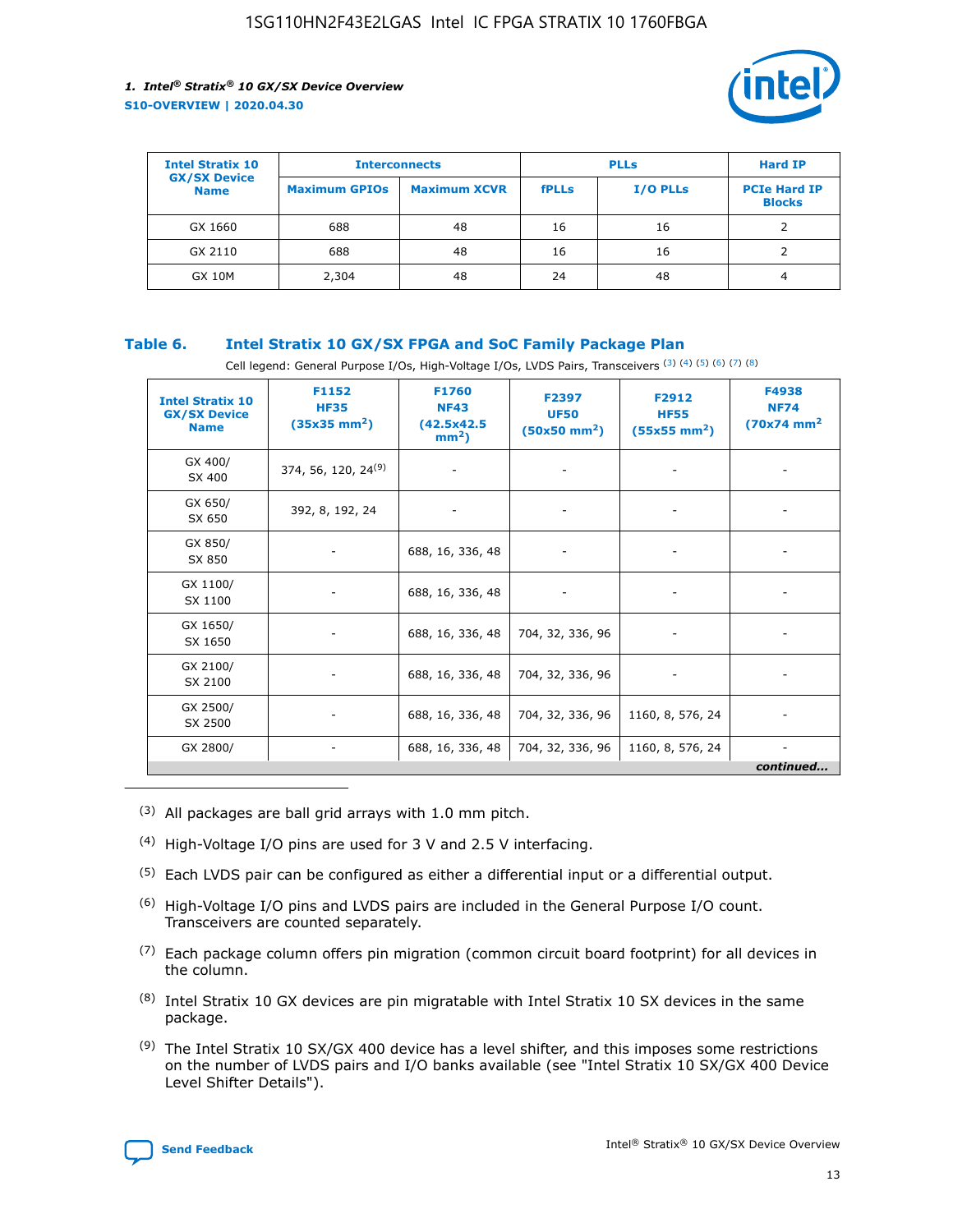

| <b>Intel Stratix 10</b><br><b>GX/SX Device</b><br><b>Name</b> | F1152<br><b>HF35</b><br>$(35x35)$ mm <sup>2</sup> ) | <b>F1760</b><br><b>NF43</b><br>(42.5x42.5<br>$mm2$ ) | F2397<br><b>UF50</b><br>$(50x50 \text{ mm}^2)$ | F2912<br><b>HF55</b><br>$(55x55$ mm <sup>2</sup> ) | F4938<br><b>NF74</b><br>$(70x74)$ mm <sup>2</sup> |
|---------------------------------------------------------------|-----------------------------------------------------|------------------------------------------------------|------------------------------------------------|----------------------------------------------------|---------------------------------------------------|
| SX 2800                                                       |                                                     |                                                      |                                                |                                                    |                                                   |
| GX 1660                                                       | -                                                   | 688, 16, 336, 48                                     | $\overline{\phantom{a}}$                       |                                                    |                                                   |
| GX 2110                                                       |                                                     | 688, 16, 336, 48                                     | $\overline{\phantom{a}}$                       |                                                    |                                                   |
| <b>GX 10M</b>                                                 | ۰                                                   |                                                      |                                                |                                                    | 2304, 32, 1152,<br>48                             |





## **1.6. Intel Hyperflex Core Architecture**

Intel Stratix 10 FPGAs and SoCs are based on a core fabric featuring the new Intel Hyperflex core architecture. The Intel Hyperflex core architecture delivers 2X the clock frequency performance and up to 70% lower power compared to previous generation high-end FPGAs. Along with this performance breakthrough, the Intel Hyperflex core architecture delivers a number of advantages including:

- **Higher Throughput**—Capitalizes on 2X core clock frequency performance to obtain throughput breakthroughs
- **Improved Power Efficiency**—Uses reduced IP size, enabled by Intel Hyperflex, to consolidate designs which previously spanned multiple devices into a single device, thereby reducing power by up to 70% versus previous generation devices
- **Greater Design Functionality**—Uses faster clock frequency to reduce bus widths and reduce IP size, freeing up additional FPGA resources to add greater functionality
- **Increased Designer Productivity**—Boosts performance with less routing congestion and fewer design iterations using Hyper-Aware design tools, obtaining greater timing margin for more rapid timing closure

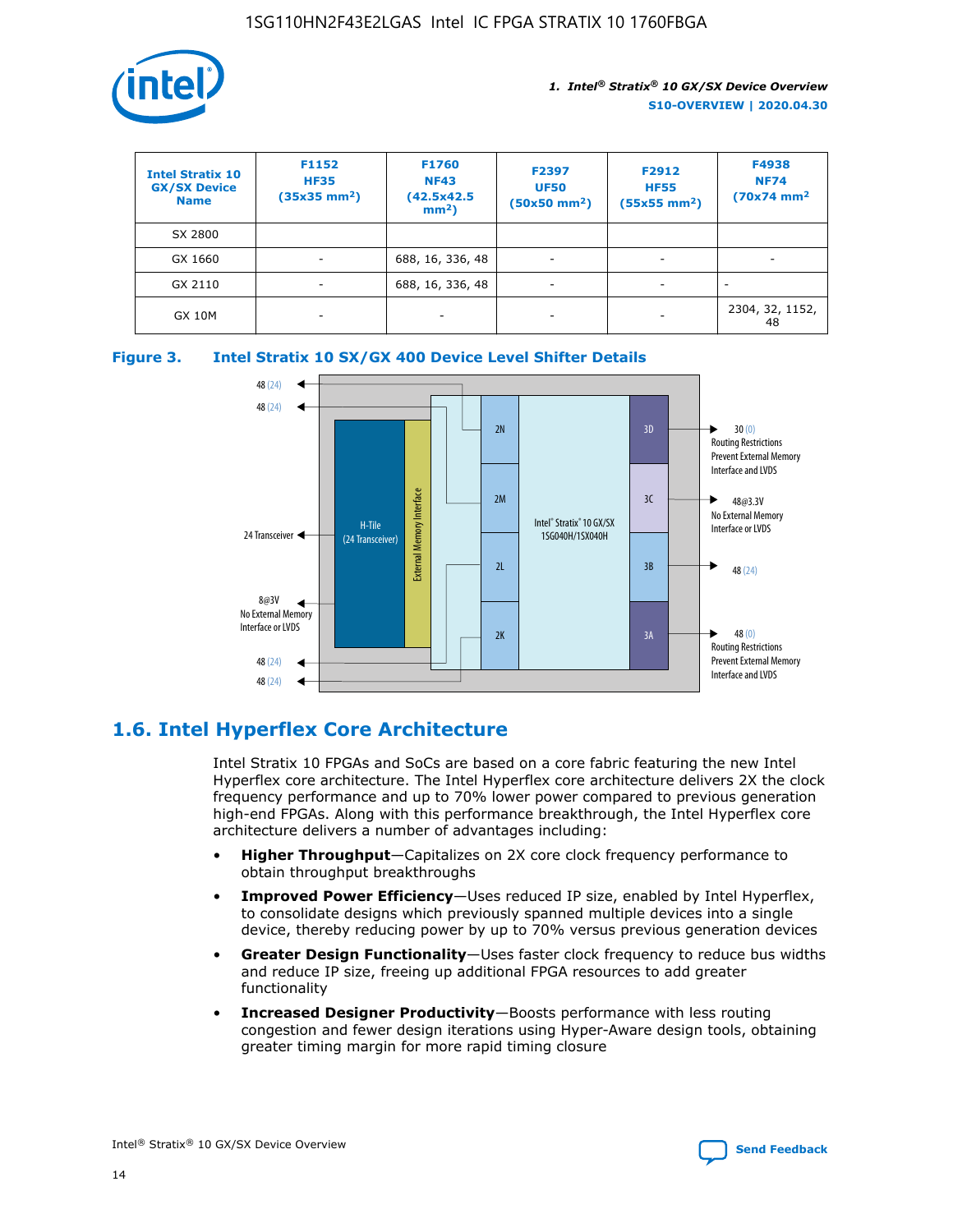

In addition to the traditional user registers found in the Adaptive Logic Modules (ALM), the Intel Hyperflex core architecture introduces additional bypassable registers everywhere throughout the fabric of the FPGA. These additional registers, called Hyper-Registers are available on every interconnect routing segment and at the inputs of all functional blocks.

#### **Figure 4. Bypassable Hyper-Register**



The Hyper-Registers enable the following key design techniques to achieve the 2X core performance increases:

- Fine grain Hyper-Retiming to eliminate critical paths
- Zero latency Hyper-Pipelining to eliminate routing delays
- Flexible Hyper-Optimization for best-in-class performance

By implementing these techniques in your design, the Hyper-Aware design tools automatically make use of the Hyper-Registers to achieve maximum core clock frequency.



## **Figure 5. Intel Hyperflex Core Architecture**

New Hyper-Registers throughout the core fabric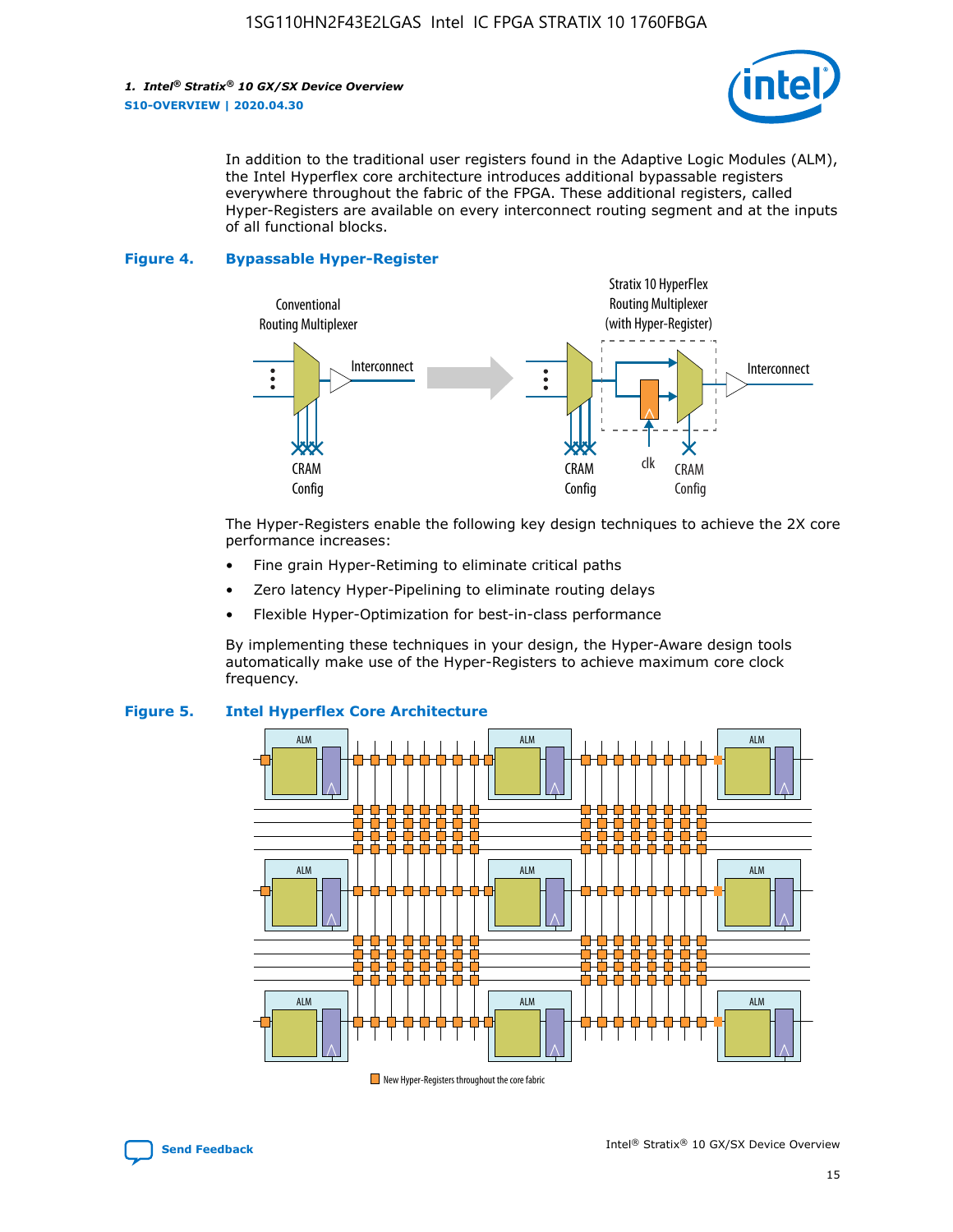

## **1.7. Heterogeneous 3D SiP Transceiver Tiles**

Intel Stratix 10 FPGAs and SoCs feature power efficient, high bandwidth, low latency transceivers. The transceivers are implemented on heterogeneous 3D System-in-Package (SiP) transceiver tiles, each containing 24 full-duplex transceiver channels. In addition to providing a high-performance transceiver solution to meet current connectivity needs, this allows for future flexibility and scalability as data rates, modulation schemes, and protocol IPs evolve.

## **Figure 6. Monolithic Core Fabric and Heterogeneous 3D SiP Transceiver Tiles**



## **Figure 7. Dual Core Fabric and Heterogeneous 3D SiP Transceiver Tiles (for the Intel Stratix 10 GX 10M Variant Only)**



Each transceiver tile contains:

- 24 full-duplex transceiver channels (PMA and PCS) $(10)$
- Reference clock distribution network
- Transmit PLLs
- High-speed clocking and bonding networks
- One instance of PCI Express hard IP

 $(10)$  12 full-duplex transceiver channels for the Intel Stratix 10 GX 10M variant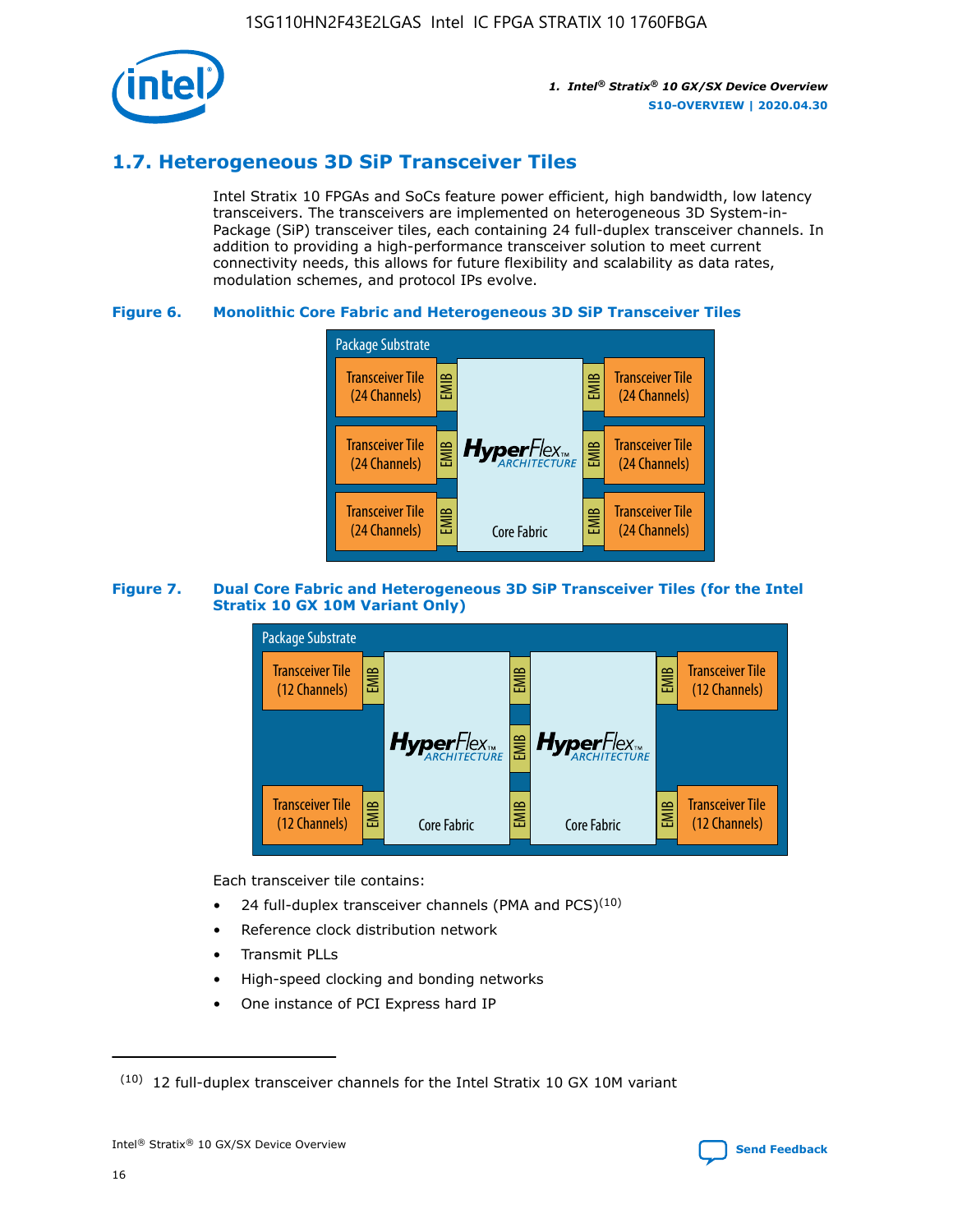



## **Figure 8. Heterogeneous 3D SiP Transceiver Tile Architecture**

## **1.8. Intel Stratix 10 Transceivers**

Intel Stratix 10 devices offer up to 96 total full-duplex transceiver channels. These channels provide continuous data rates from 1 Gbps to 28.3 Gbps for chip-to-chip, chip-to-module, and backplane applications. In each device,two thirds of the transceivers can be configured up to the maximum data rate of 28.3 Gbps to drive 100G interfaces and C form-factor pluggable CFP2/CFP4 optical modules. For longerreach backplane driving applications, advanced adaptive equalization circuits are used to equalize over 30 dB of system loss.

All transceiver channels feature a dedicated Physical Medium Attachment (PMA) and a hardened Physical Coding Sublayer (PCS).

- The PMA provides primary interfacing capabilities to physical channels.
- The PCS typically handles encoding/decoding, word alignment, and other preprocessing functions before transferring data to the FPGA core fabric.

Within each transceiver tile, the transceivers are arranged in four banks of six PMA-PCS groups. A wide variety of bonded and non-bonded data rate configurations are possible within each bank, and within each tile, using a highly configurable clock distribution network.

## **1.8.1. PMA Features**

PMA channels are comprised of transmitter (TX), receiver (RX), and high speed clocking resources.

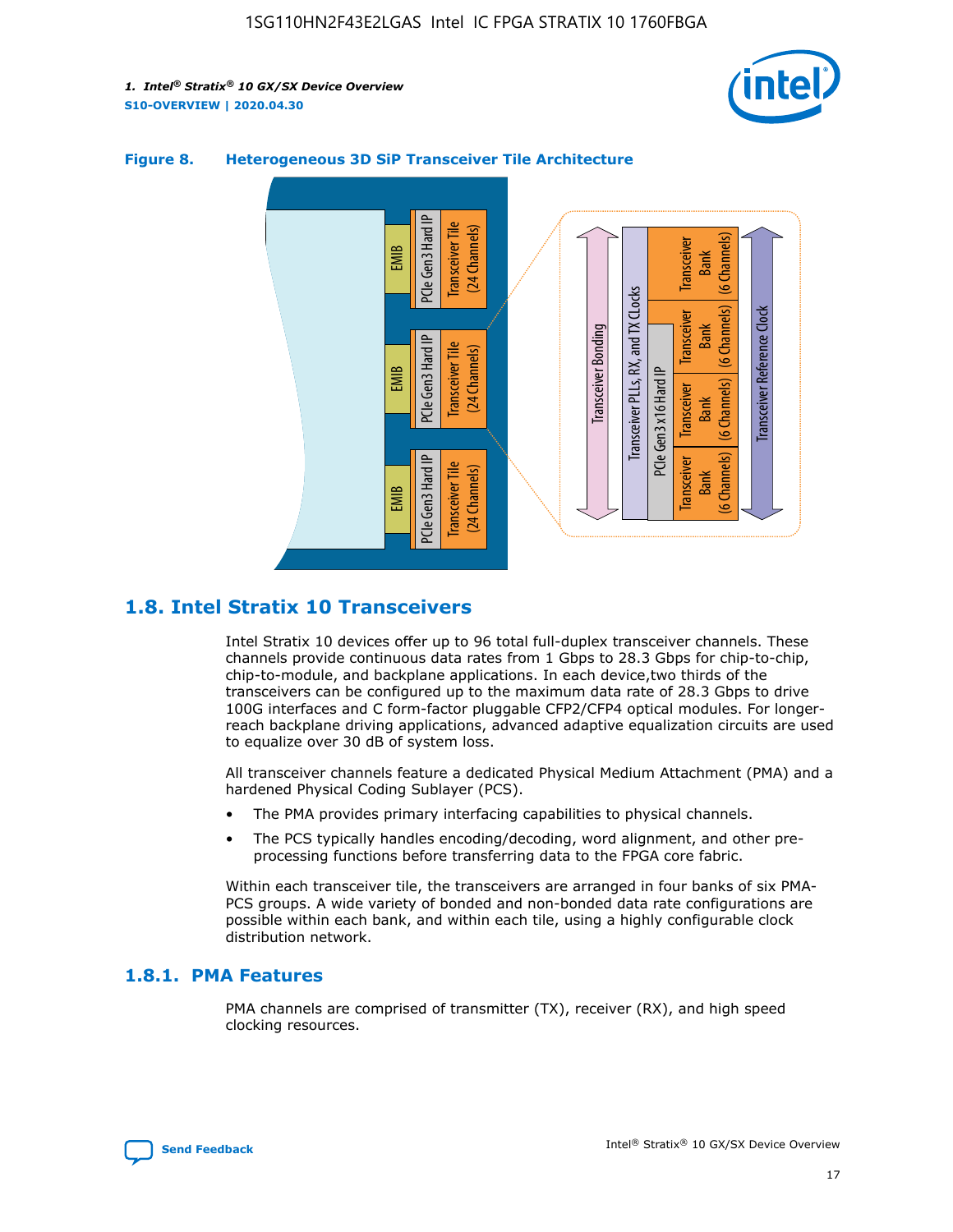

Intel Stratix 10 device features provide exceptional signal integrity at data rates up to 28.3 Gbps. Clocking options include ultra-low jitter LC tank-based (ATX) PLLs with optional fractional synthesis capability, channel PLLs operating as clock multiplier units (CMUs), and fractional synthesis PLLs (fPLLs).

- **ATX PLL**—can be configured in integer mode, or optionally, in a new fractional synthesis mode. Each ATX PLL spans the full frequency range of the supported data rate range providing a stable, flexible clock source with the lowest jitter.
- **CMU PLL**—when not being used as a transceiver, select PMA channels can be configured as channel PLLs operating as CMUs to provide an additional master clock source within the transceiver bank.
- **fPLL**—In addition, dedicated fPLLs are available with precision frequency synthesis capabilities. fPLLs can be used to synthesize multiple clock frequencies from a single reference clock source and replace multiple reference oscillators for multiprotocol and multi-rate applications.

On the receiver side, each PMA has an independent channel PLL that allows analog tracking for clock-data recovery. Each PMA also has advanced equalization circuits that compensate for transmission losses across a wide frequency spectrum.

- **Variable Gain Amplifier (VGA)**—to optimize the receiver's dynamic range
- **Continuous Time Linear Equalizer (CTLE)**—to compensate for channel losses with lowest power dissipation
- **Decision Feedback Equalizer (DFE)**—to provide additional equalization capability on backplanes even in the presence of crosstalk and reflections
- **On-Die Instrumentation (ODI)**—to provide on-chip eye monitoring capabilities (Eye Viewer). This capability helps to optimize link equalization parameters during board bring-up and supports in-system link diagnostics and equalization margin testing

#### **Figure 9. Intel Stratix 10 Receiver Block Features**



All link equalization parameters feature automatic adaptation using the new Advanced Digital Adaptive Parametric Tuning (ADAPT) circuit. This circuit is used to dynamically set DFE tap weights, adjust CTLE parameters, and optimize VGA gain and threshold voltage. Finally, optimal and consistent signal integrity is ensured by using the new



Intel<sup>®</sup> Stratix<sup>®</sup> 10 GX/SX Device Overview **[Send Feedback](mailto:FPGAtechdocfeedback@intel.com?subject=Feedback%20on%20Intel%20Stratix%2010%20GX/SX%20Device%20Overview%20(S10-OVERVIEW%202020.04.30)&body=We%20appreciate%20your%20feedback.%20In%20your%20comments,%20also%20specify%20the%20page%20number%20or%20paragraph.%20Thank%20you.)** Send Feedback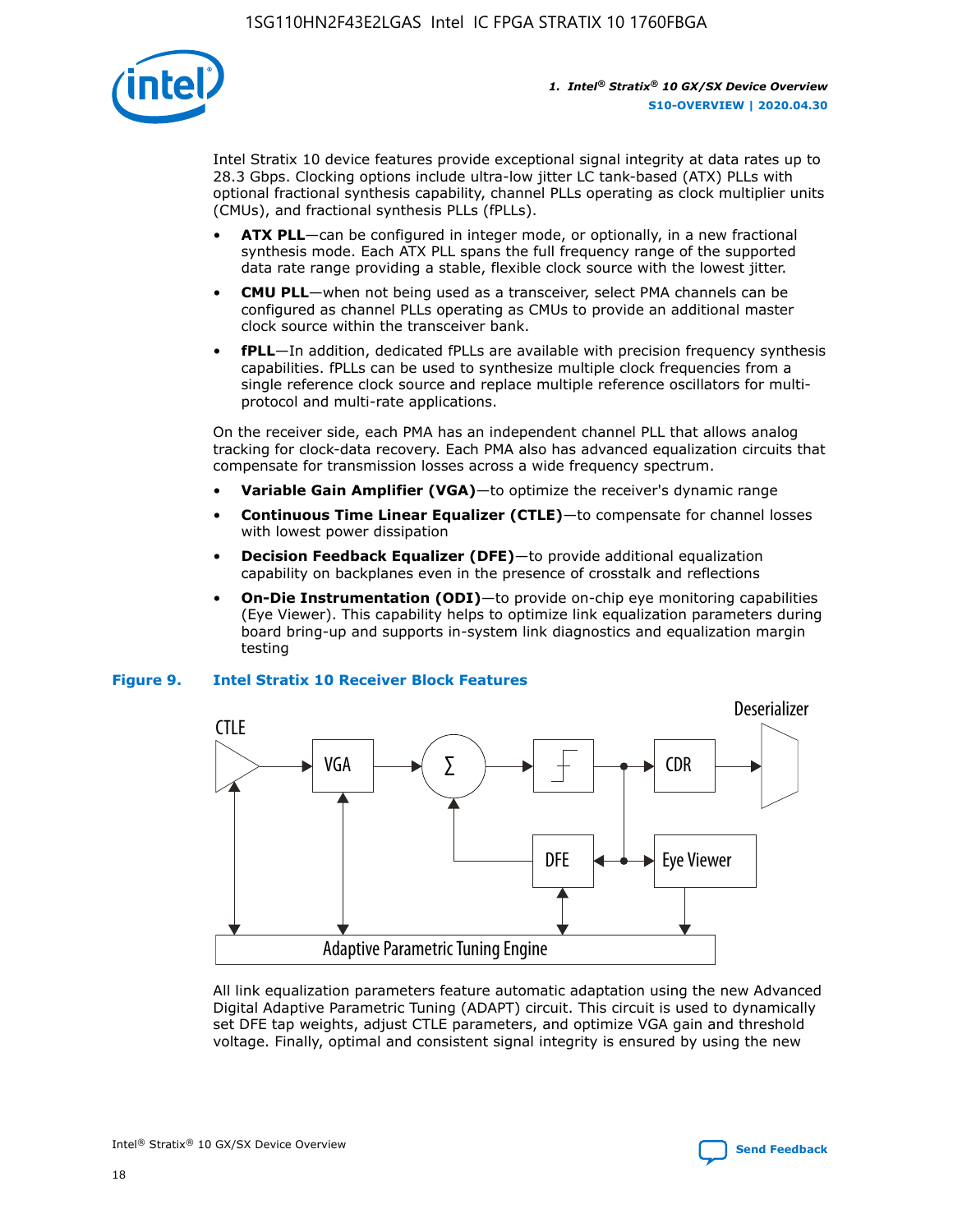

hardened Precision Signal Integrity Calibration Engine (PreSICE) to automatically calibrate all transceiver circuit blocks on power-up. This gives the most link margin and ensures robust, reliable, and error-free operation.

#### **Table 7. Transceiver PMA Features**

| <b>Feature</b>                                                       | <b>Capability</b>                                                                                                                                                                                         |
|----------------------------------------------------------------------|-----------------------------------------------------------------------------------------------------------------------------------------------------------------------------------------------------------|
| Chip-to-Chip Data Rates                                              | 1 Gbps (11) to 28.3 Gbps (Intel Stratix 10 GX/SX devices)                                                                                                                                                 |
| <b>Backplane Support</b>                                             | Drive backplanes at data rates up to 28.3 Gbps, including 10GBASE-KR compliance                                                                                                                           |
| Optical Module Support                                               | SFP+/SFP, XFP, CXP, QSFP/QSFP28, QSFPDD, CFP/CFP2/CFP4                                                                                                                                                    |
| Cable Driving Support                                                | SFP+ Direct Attach, PCI Express over cable, eSATA                                                                                                                                                         |
| <b>Transmit Pre-Emphasis</b>                                         | 5-tap transmit pre-emphasis and de-emphasis to compensate for system channel loss                                                                                                                         |
| Continuous Time Linear<br>Equalizer (CTLE)                           | Dual mode, high-gain, and high-data rate, linear receive equalization to compensate for<br>system channel loss                                                                                            |
| Decision Feedback Equalizer<br>(DFE)                                 | 15 fixed tap DFE to equalize backplane channel loss in the presence of crosstalk and noisy<br>environments                                                                                                |
| Advanced Digital Adaptive<br>Parametric Tuning (ADAPT)               | Fully digital adaptation engine to automatically adjust all link equalization parameters-<br>including CTLE, DFE, and VGA blocks-that provide optimal link margin without intervention<br>from user logic |
| Precision Signal Integrity<br>Calibration Engine (PreSICE)           | Hardened calibration controller to quickly calibrate all transceiver control parameters on<br>power-up, which provides the optimal signal integrity and jitter performance                                |
| <b>ATX Transmit PLLs</b>                                             | Low jitter ATX (inductor-capacitor) transmit PLLs with continuous tuning range to cover a<br>wide range of standard and proprietary protocols, with optional fractional frequency<br>synthesis capability |
| <b>Fractional PLLs</b>                                               | On-chip fractional frequency synthesizers to replace on-board crystal oscillators and reduce<br>system cost                                                                                               |
| Digitally Assisted Analog<br>CDR.                                    | Superior jitter tolerance with fast lock time                                                                                                                                                             |
| On-Die Instrumentation-<br>Eye Viewer and Jitter Margin<br>Tool      | Simplify board bring-up, debug, and diagnostics with non-intrusive, high-resolution eye<br>monitoring (Eye Viewer). Also inject jitter from transmitter to test link margin in system.                    |
| Dynamic Reconfiguration                                              | Allows for independent control of each transceiver channel Avalon memory-mapped<br>interface for the most transceiver flexibility.                                                                        |
| Multiple PCS-PMA and PCS-<br>Core to FPGA fabric interface<br>widths | 8, 10, 16, 20, 32, 40, or 64 bit interface widths for flexibility of deserialization width,<br>encoding, and reduced latency                                                                              |

## **1.8.2. PCS Features**

Intel Stratix 10 PMA channels interface with core logic through configurable and bypassable PCS interface layers.

The PCS contains multiple gearbox implementations to decouple the PMA and PCS interface widths. This feature provides the flexibility to implement a wide range of applications with 8, 10, 16, 20, 32, 40, or 64 bit interface width between each transceiver and the core logic.

 $(11)$  Stratix 10 transceivers can support data rates below 1 Gbps with over sampling.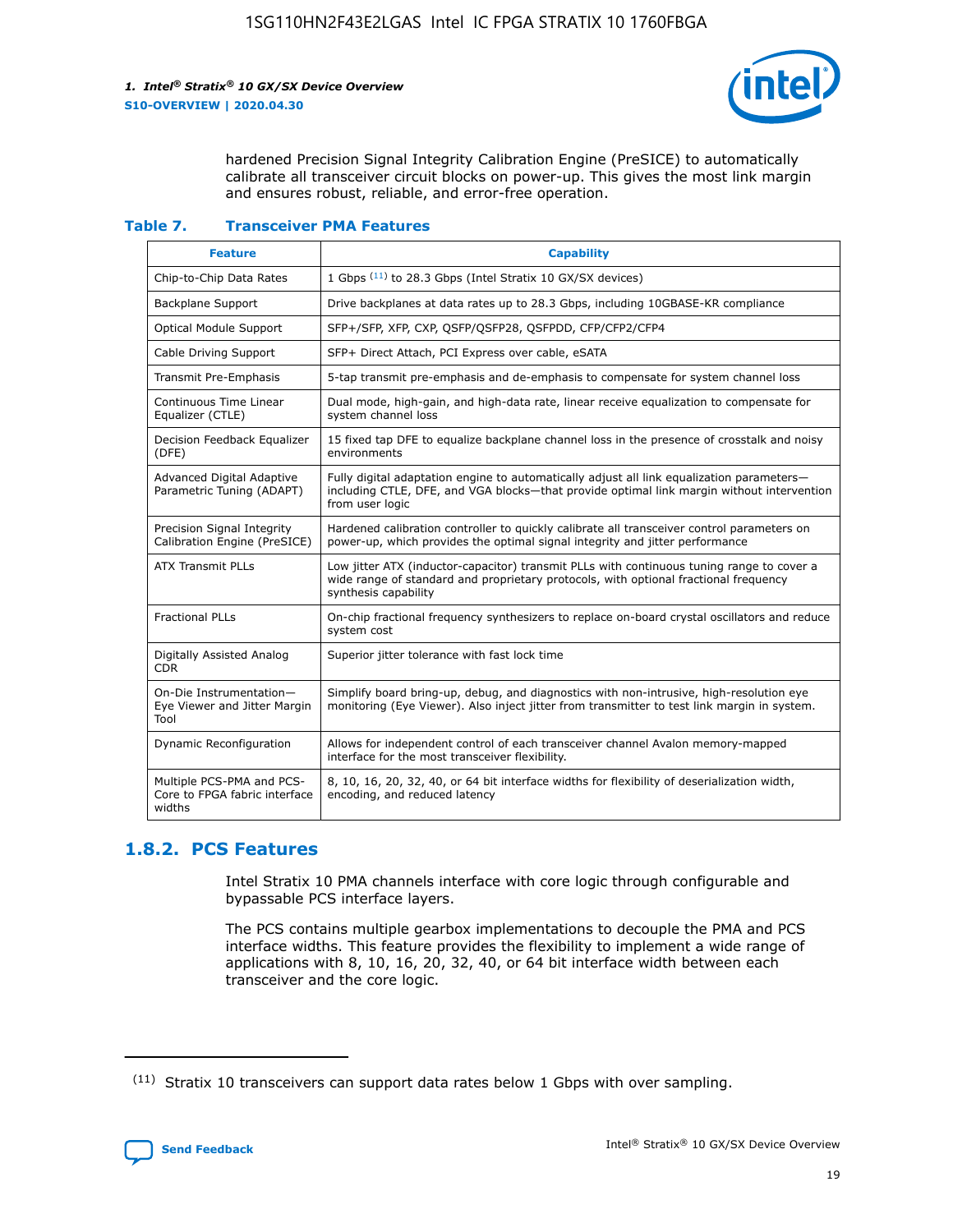

The PCS also contains hard IP to support a variety of standard and proprietary protocols across a wide range of data rates and encoding schemes. The Standard PCS mode provides support for 8B/10B encoded applications up to 12.5 Gbps. The Enhanced PCS mode supports 64B/66B and 64B/67B encoded applications up to 17.4 Gbps. The enhanced PCS mode also includes an integrated 10GBASE-KR/40GBASE-KR4 Forward Error Correction (FEC) circuit. For highly customized implementations, a PCS Direct mode provides an interface up to 64 bits wide to allow for custom encoding and support for data rates up to 28.3 Gbps.

For more information about the PCS-Core interface or the double rate transfer mode, refer to the *Intel Stratix 10 L- and H-Tile Transceiver PHY User Guide*, and the *Intel Stratix 10 E-Tile Transceiver PHY User Guide*.

| <b>PCS Protocol</b><br><b>Support</b>           | <b>Data Rate (Gbps)</b> | <b>Transmitter Data Path</b>                                                                                                                                              | <b>Receiver Data Path</b>                                                                                                                                                                                      |
|-------------------------------------------------|-------------------------|---------------------------------------------------------------------------------------------------------------------------------------------------------------------------|----------------------------------------------------------------------------------------------------------------------------------------------------------------------------------------------------------------|
| Standard PCS                                    | 1 to 12.5               | Phase compensation FIFO, byte<br>serializer, 8B/10B encoder, bit-slipper,<br>channel bonding                                                                              | Rate match FIFO, word-aligner, 8B/10B<br>decoder, byte deserializer, byte<br>ordering                                                                                                                          |
| PCI Express<br>Gen1/Gen2 x1,<br>x2, x4, x8, x16 | $2.5$ and $5.0$         | Same as Standard PCS plus PIPE 2.0<br>interface to core                                                                                                                   | Same as Standard PCS plus PIPE 2.0<br>interface to core                                                                                                                                                        |
| PCI Express Gen3<br>x1, x2, x4, x8,<br>x16      | 8.0                     | Phase compensation FIFO, byte<br>serializer, encoder, scrambler, bit-<br>slipper, gear box, channel bonding, and<br>PIPE 3.0 interface to core, auto speed<br>negotiation | Rate match FIFO (0-600 ppm mode),<br>word-aligner, decoder, descrambler,<br>phase compensation FIFO, block sync,<br>byte deserializer, byte ordering, PIPE<br>3.0 interface to core, auto speed<br>negotiation |
| CPRI                                            | 0.6144 to 9.8           | Same as Standard PCS plus<br>deterministic latency serialization                                                                                                          | Same as Standard PCS plus<br>deterministic latency deserialization                                                                                                                                             |
| <b>Enhanced PCS</b>                             | 2.5 to 17.4             | FIFO, channel bonding, bit-slipper, and<br>gear box                                                                                                                       | FIFO, block sync, bit-slipper, and gear<br>box                                                                                                                                                                 |
| 10GBASE-R                                       | 10.3125                 | FIFO, 64B/66B encoder, scrambler,<br>FEC, and gear box                                                                                                                    | FIFO, 64B/66B decoder, descrambler,<br>block sync, FEC, and gear box                                                                                                                                           |
| Interlaken                                      | 4.9 to 17.4             | FIFO, channel bonding, frame<br>generator, CRC-32 generator,<br>scrambler, disparity generator, bit-<br>slipper, and gear box                                             | FIFO, CRC-32 checker, frame sync,<br>descrambler, disparity checker, block<br>sync, and gear box                                                                                                               |
| SFI-S/SFI-5.2                                   | 11.3                    | FIFO, channel bonding, bit-slipper, and<br>gear box                                                                                                                       | FIFO, bit-slipper, and gear box                                                                                                                                                                                |
| <b>IEEE 1588</b>                                | 1.25 to 10.3125         | FIFO (fixed latency), 64B/66B encoder,<br>scrambler, and gear box                                                                                                         | FIFO (fixed latency), 64B/66B decoder,<br>descrambler, block sync, and gear box                                                                                                                                |
| SDI                                             | up to 12.5              | FIFO and gear box                                                                                                                                                         | FIFO, bit-slipper, and gear box                                                                                                                                                                                |
| GigE                                            | 1.25                    | Same as Standard PCS plus GigE state<br>machine                                                                                                                           | Same as Standard PCS plus GigE state<br>machine                                                                                                                                                                |
| <b>PCS Direct</b>                               | up to 28.3              | Custom                                                                                                                                                                    | Custom                                                                                                                                                                                                         |

## **Table 8. Transceiver PCS Features**

#### **Related Information**

[Intel Stratix 10 L- and H-Tile Transceiver PHY User Guide](https://www.altera.com/documentation/wry1479165198810.html)

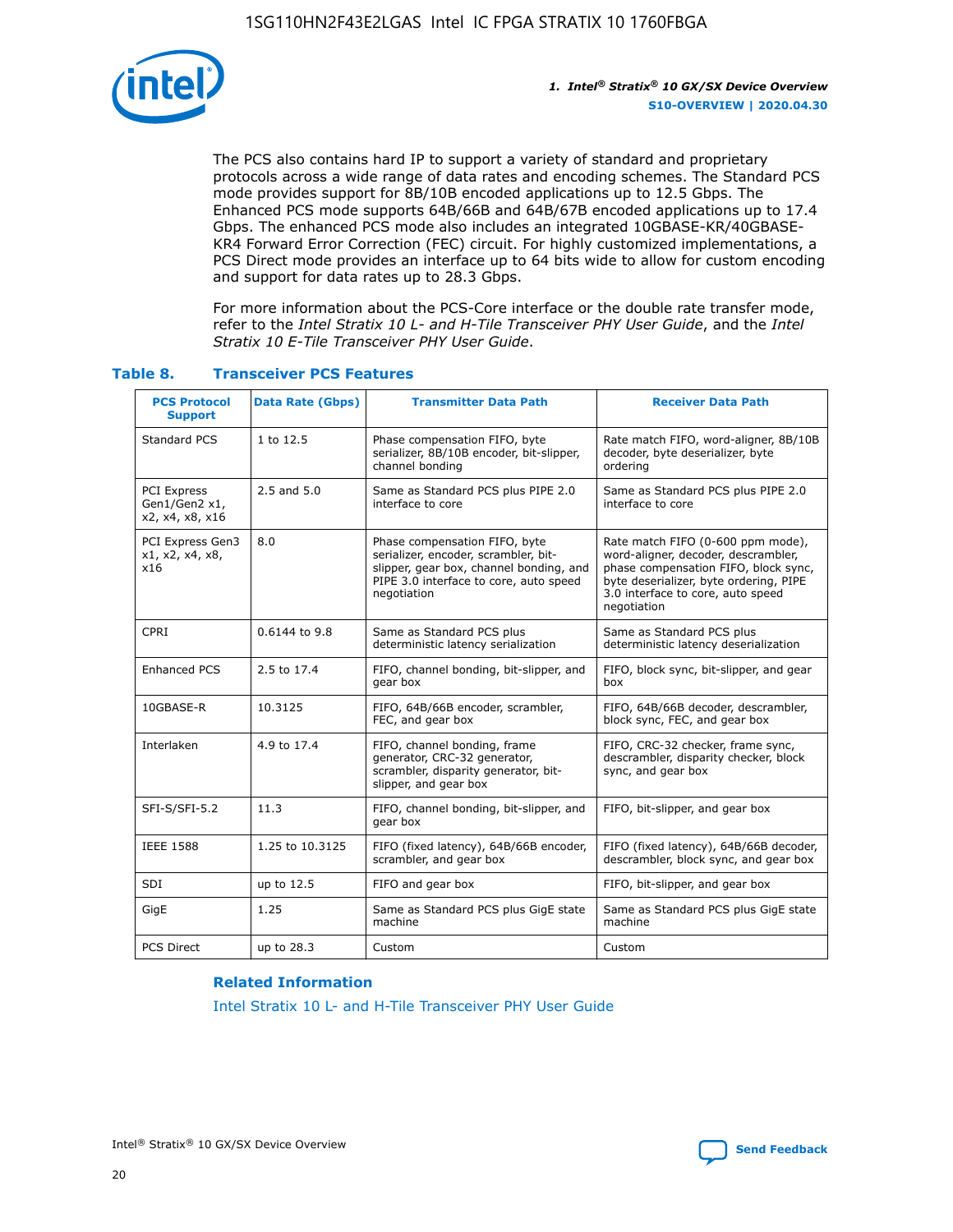

## **1.9. PCI Express Gen1/Gen2/Gen3 Hard IP**

Intel Stratix 10 devices contain embedded PCI Express hard IP designed for performance, ease-of-use, increased functionality, and designer productivity.

The PCI Express hard IP consists of the PHY, Data Link, and Transaction layers. It also supports PCI Express Gen1/Gen2/Gen3 end point and root port, in x1/x2/x4/x8/x16 lane configurations. The PCI Express hard IP is capable of operating independently from the core logic (autonomous mode). This feature allows the PCI Express link to power up and complete link training in less than 100 ms, while the rest of the device is still in the process of being configured. The hard IP also provides added functionality, which makes it easier to support emerging features such as Single Root I/O Virtualization (SR-IOV) and optional protocol extensions.

The PCI Express hard IP has improved end-to-end data path protection using Error Checking and Correction (ECC). In addition, the hard IP supports configuration of the device via protocol (CvP) across the PCI Express bus at Gen1/Gen2/Gen3 rates.

## **1.10. Interlaken PCS Hard IP**

Intel Stratix 10 devices have integrated Interlaken PCS hard IP supporting rates up to 17.4 Gbps per lane.

The Interlaken PCS hard IP is based on the proven functionality of the PCS developed for Intel's previous generation FPGAs, which has demonstrated interoperability with Interlaken ASSP vendors and third-party IP suppliers. The Interlaken PCS hard IP is present in every transceiver channel in Intel Stratix 10 devices.

## **1.11. 10G Ethernet Hard IP**

Intel Stratix 10 devices include IEEE 802.3 10-Gbps Ethernet (10GbE) compliant 10GBASE-R PCS and PMA hard IP. The scalable 10GbE hard IP supports multiple independent 10GbE ports while using a single PLL for all the 10GBASE-R PCS instantiations, which saves on core logic resources and clock networks.

The integrated serial transceivers simplify multi-port 10GbE systems compared to 10 GbE Attachment Unit Interface (XAUI) interfaces that require an external XAUI-to-10G PHY. Furthermore, the integrated transceivers incorporate signal conditioning circuits, which enable direct connection to standard 10G XFP and SFP+ pluggable optical modules. The transceivers also support backplane Ethernet applications and include a hard 10GBASE-KR/40GBASE-KR4 Forward Error Correction (FEC) circuit that can be used for both 10G and 40G applications. The integrated 10G Ethernet hard IP and 10G transceivers save external PHY cost, board space and system power. The 10G Ethernet PCS hard IP and 10GBASE-KR FEC are present in every transceiver channel.

## **1.12. External Memory and General Purpose I/O**

Intel Stratix 10 devices offer substantial external memory bandwidth, with up to ten 72 bit wide DDR4 memory interfaces running at up to 2666 Mbps. For external memory interface and LVDS restrictions, see [AN 906: Intel Stratix 10 GX 400, SX 400,](https://www.intel.com/content/www/us/en/programmable/documentation/sjf1574667190623.html#bft1574667627484) [and TX 400 Routing and Designing Floorplan Guidelines.](https://www.intel.com/content/www/us/en/programmable/documentation/sjf1574667190623.html#bft1574667627484)

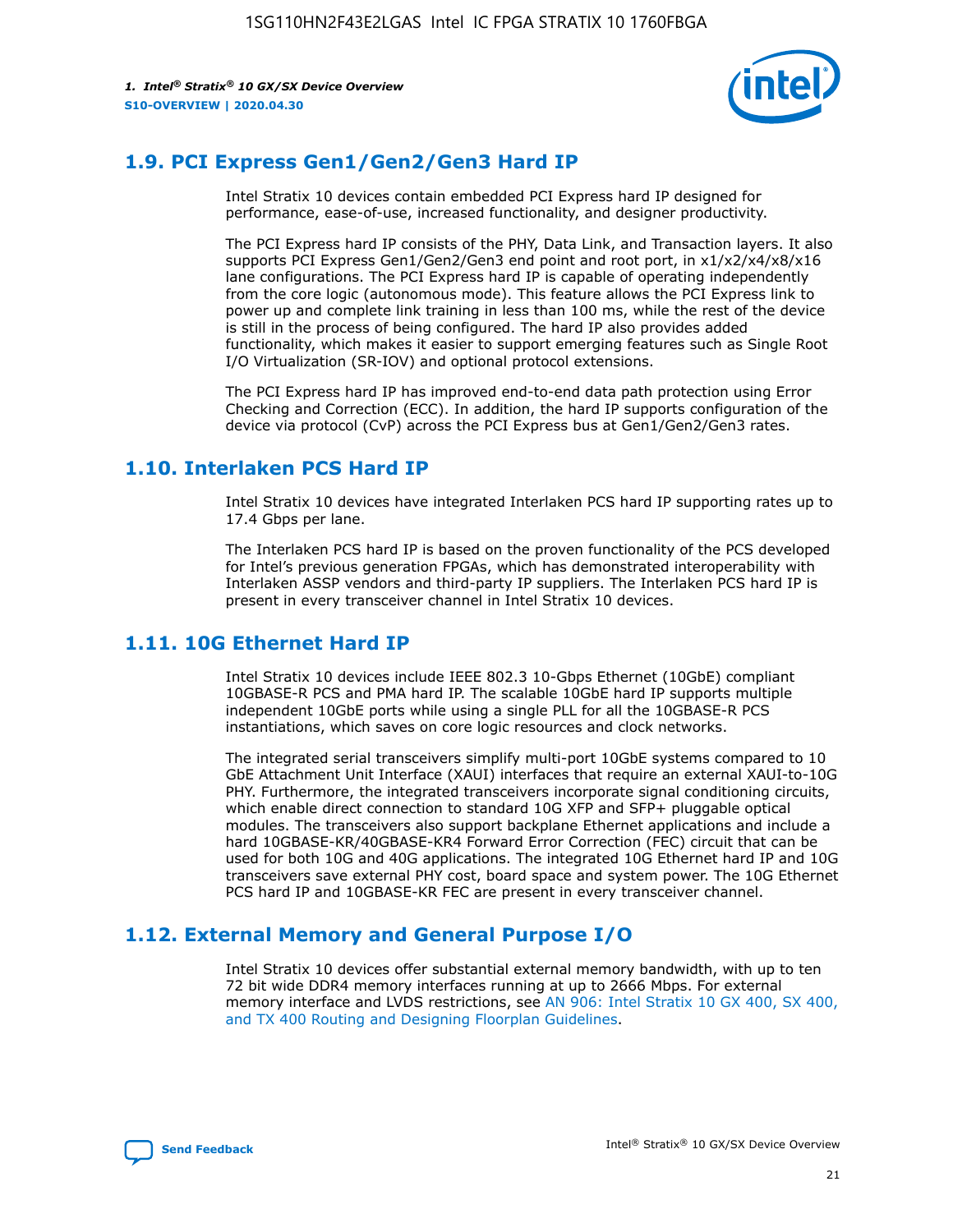

This bandwidth is provided along with the ease of design, lower power, and resource efficiencies of hardened high-performance memory controllers. The external memory interfaces can be configured up to a maximum width of 144 bits when using either hard or soft memory controllers.

#### **Figure 10. Hard Memory Controller**



Each I/O bank contains 48 general purpose I/Os and a high-efficiency hard memory controller capable of supporting many different memory types, each with different performance capabilities. The hard memory controller is also capable of being bypassed and replaced by a soft controller implemented in user logic. The I/Os each have a hardened double data rate (DDR) read/write path (PHY) capable of performing key memory interface functionality such as:

- Read/write leveling
- FIFO buffering to lower latency and improve margin
- Timing calibration
- On-chip termination

The timing calibration is aided by the inclusion of hard microcontrollers based on Intel's Nios® II technology, specifically tailored to control the calibration of multiple memory interfaces. This calibration allows the Intel Stratix 10 device to compensate for any changes in process, voltage, or temperature either within the Intel Stratix 10 device itself, or within the external memory device. The advanced calibration algorithms ensure maximum bandwidth and robust timing margin across all operating conditions.

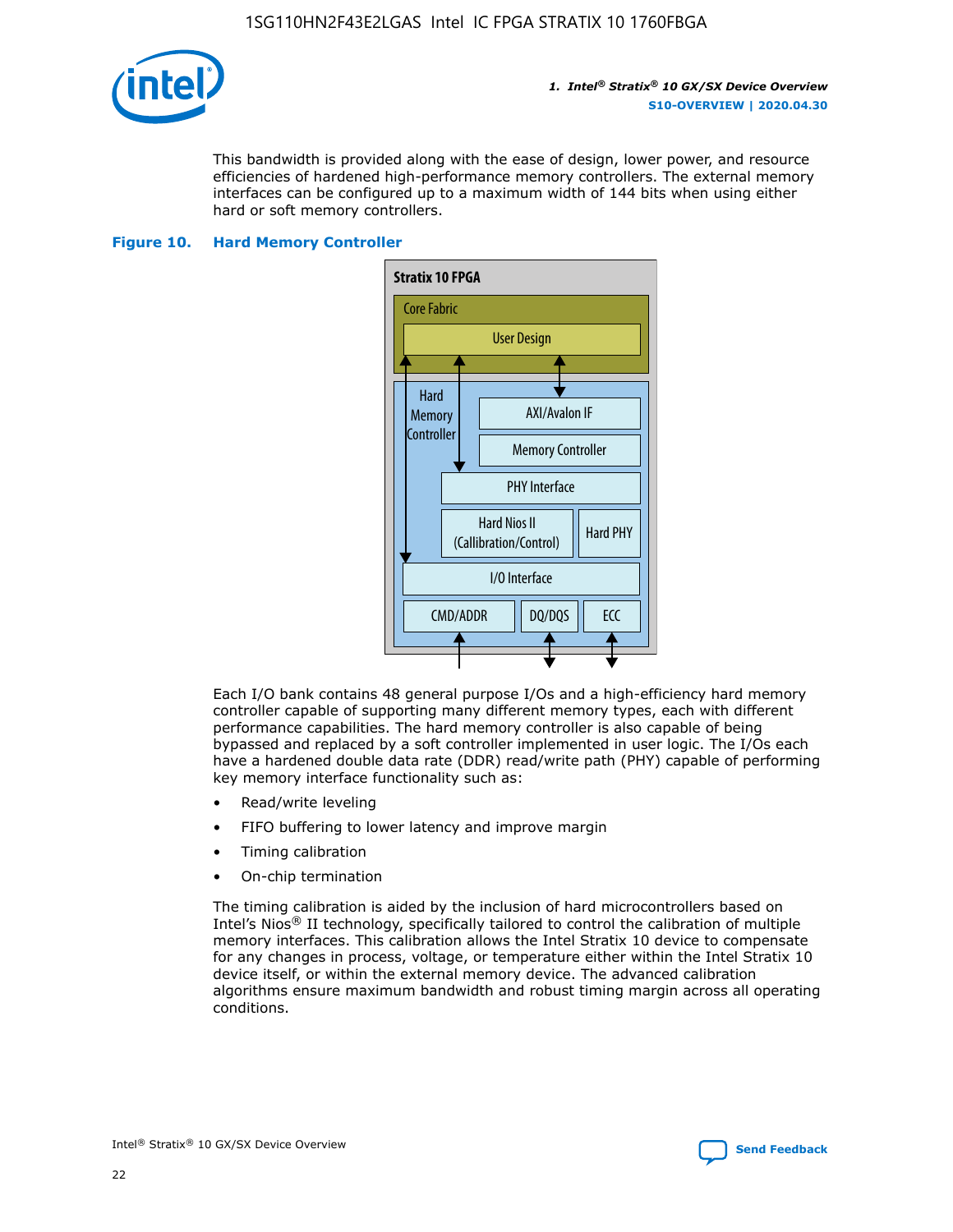

#### **Table 9. External Memory Interface Performance**

The listed speeds are for the 1-rank case.

| <b>Interface</b>     | <b>Controller Type</b> | <b>Performance</b><br>(maximum rate possible) |
|----------------------|------------------------|-----------------------------------------------|
| DDR4                 | Hard                   | 2666 Mbps                                     |
| DDR <sub>3</sub>     | Hard                   | 2133 Mbps                                     |
| QDRII+               | Soft                   | 1,100 Mtps                                    |
| <b>ODRII+ Xtreme</b> | Soft                   | 1,266 Mtps                                    |
| <b>ODRIV</b>         | Soft                   | 2,133 Mtps                                    |
| RLDRAM III           | Soft                   | 2400 Mbps                                     |
| <b>RLDRAM II</b>     | Soft                   | 533 Mbps                                      |

In addition to parallel memory interfaces, Intel Stratix 10 devices support serial memory technologies such as the Hybrid Memory Cube (HMC). The HMC is supported by the Intel Stratix 10 high-speed serial transceivers, which connect up to four HMC links, with each link running at data rates of 15 Gbps (HMC short reach specification).

Intel Stratix 10 devices also feature general purpose I/Os capable of supporting a wide range of single-ended and differential I/O interfaces. LVDS rates up to 1.6 Gbps are supported, with each pair of pins having both a differential driver and a differential input buffer. This enables configurable direction for each LVDS pair.

## **1.13. Adaptive Logic Module (ALM)**

Intel Stratix 10 devices use a similar adaptive logic module (ALM) as the previous generation Intel Arria 10 and Stratix V FPGAs, allowing for efficient implementation of logic functions and easy conversion of IP between the devices.

The ALM block diagram shown in the following figure has eight inputs with a fracturable look-up table (LUT), two dedicated embedded adders, and four dedicated registers.

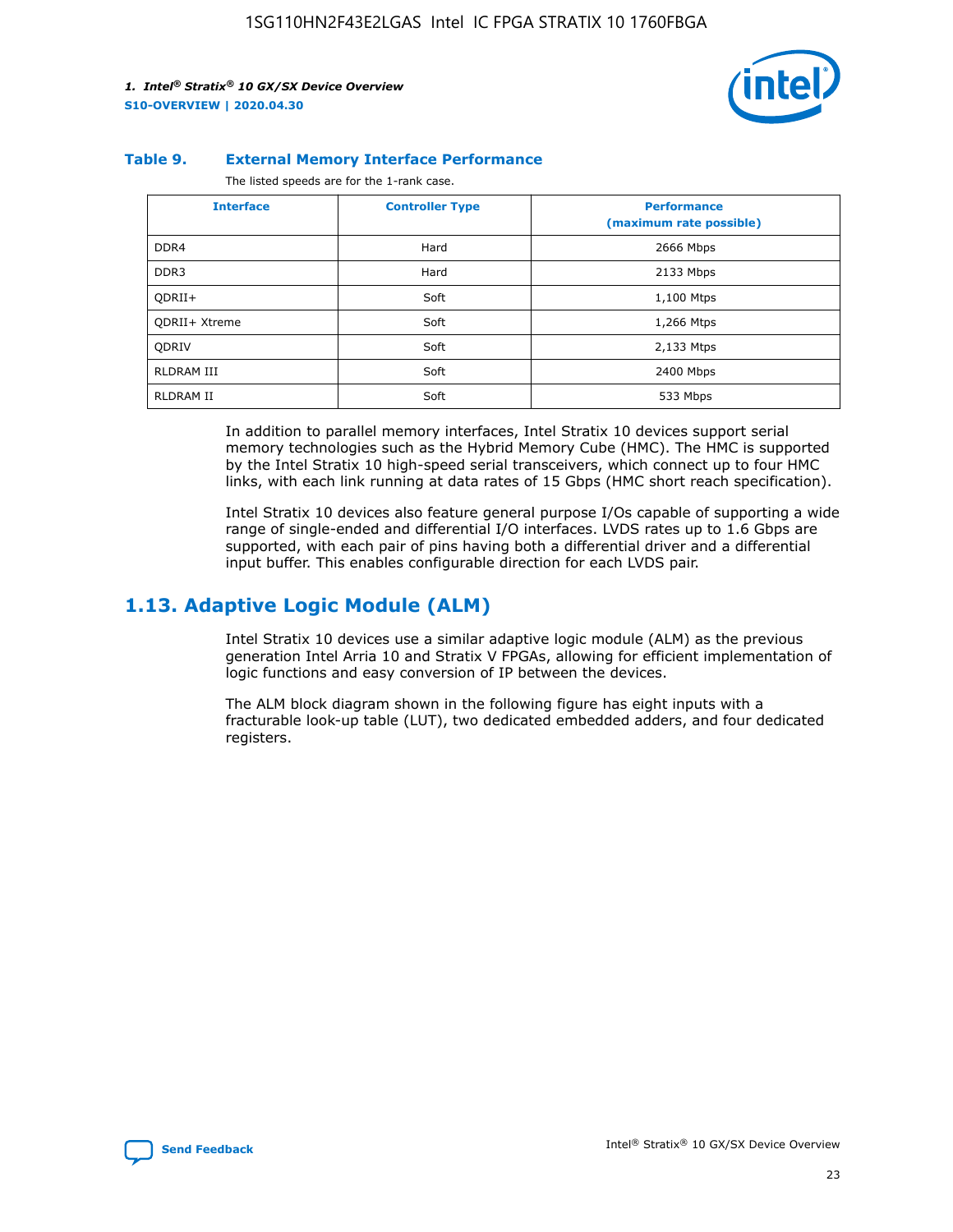

## **Figure 11. Intel Stratix 10 FPGA and SoC ALM Block Diagram**



Key features and capabilities of the ALM include:

- High register count with 4 registers per 8-input fracturable LUT, operating in conjunction with the new Intel Hyperflex architecture, enables Intel Stratix 10 devices to maximize core performance at very high core logic utilization
- Implements select 7-input logic functions, all 6-input logic functions, and two independent functions consisting of smaller LUT sizes (such as two independent 4 input LUTs) to optimize core logic utilization

The Intel Quartus Prime software takes advantage of the ALM logic structure to deliver the highest performance, optimal logic utilization, and lowest compile times. The Intel Quartus Prime software simplifies design reuse as it automatically maps legacy designs into the Intel Stratix 10 ALM architecture.

## **1.14. Core Clocking**

Core clocking in Intel Stratix 10 devices makes use of programmable clock tree synthesis.

This technique uses dedicated clock tree routing and switching circuits, and allows the Intel Quartus Prime software to create the exact clock trees required for your design. Clock tree synthesis minimizes clock tree insertion delay, reduces dynamic power dissipation in the clock tree and allows greater clocking flexibility in the core while still maintaining backwards compatibility with legacy global and regional clocking schemes.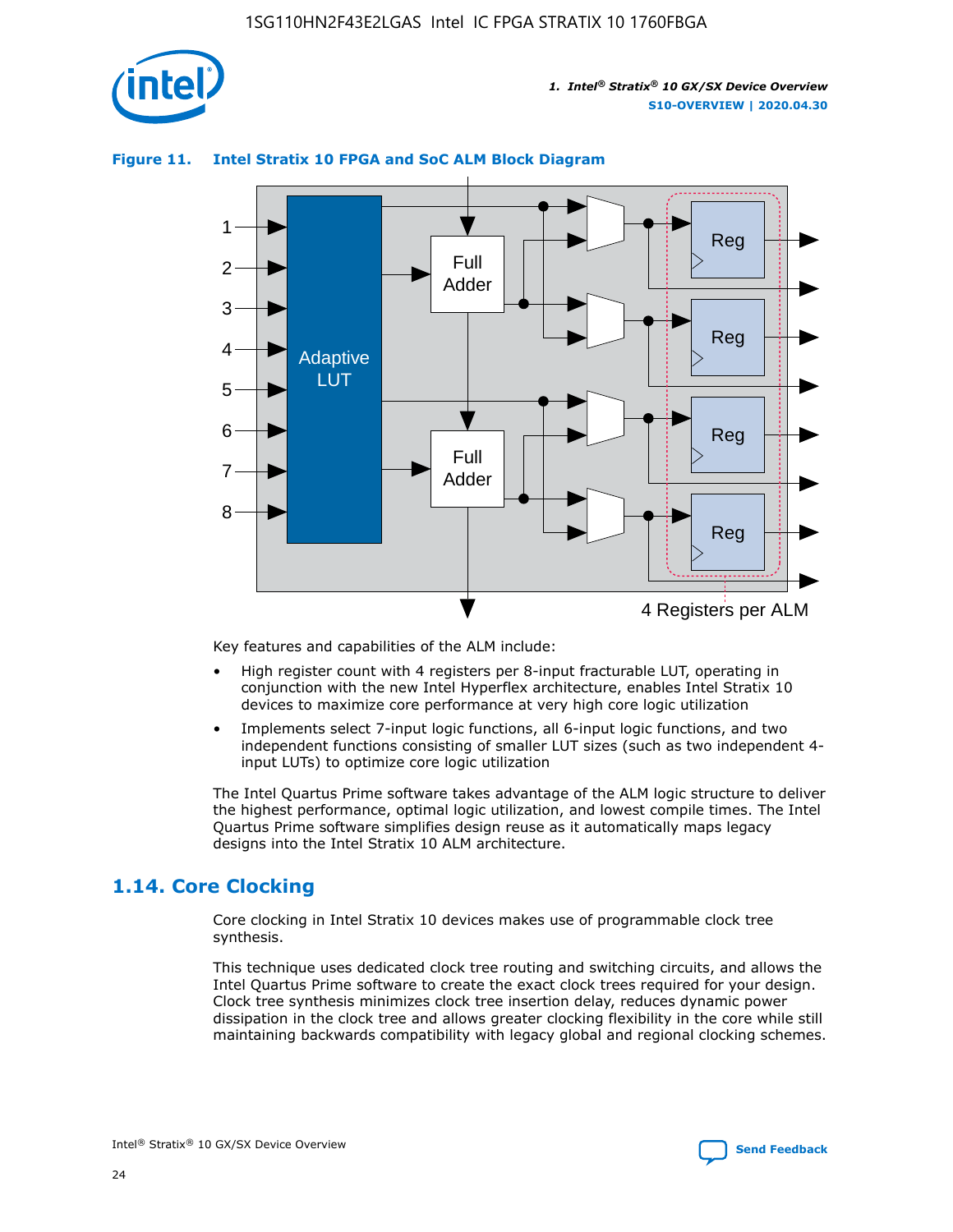

The core clock network in Intel Stratix 10 devices supports the new Intel Hyperflex core architecture at clock rates up to 1 GHz. It also supports the hard memory controllers up to 2666 Mbps with a quarter rate transfer to the core. The core clock network is supported by dedicated clock input pins, fractional clock synthesis PLLs, and integer I/O PLLs.

## **1.15. Fractional Synthesis PLLs and I/O PLLs**

Intel Stratix 10 devices have up to 32 fractional synthesis PLLs (fPLL) available for use with transceivers or in the core fabric.

The fPLLs are located in the 3D SiP transceiver L-tiles and H-tiles, eight per tile, adjacent to the transceiver channels. The fPLLs can be used to reduce both the number of oscillators required on the board and the number of clock pins required, by synthesizing multiple clock frequencies from a single reference clock source. In addition to synthesizing reference clock frequencies for the transceiver transmit PLLs, the fPLLs can also be used directly for transmit clocking. Each fPLL can be independently configured for conventional integer mode, or enhanced fractional synthesis mode with third-order delta-sigma modulation.

In addition to the fPLLs, Intel Stratix 10 devices contain up to 24 integer I/O PLLs (IOPLLs) available for general purpose use in the core fabric and for simplifying the design of external memory interfaces and high-speed LVDS interfaces. The IOPLLs are located in each bank of 48 general purpose I/O, 1 per I/O bank, adjacent to the hard memory controllers and LVDS SerDes in each I/O bank. This makes it easier to close timing because the IOPLLs are tightly coupled with the I/Os that need to use them. The IOPLLs can be used for general purpose applications in the core such as clock network delay compensation and zero-delay clock buffering.

## **1.16. Internal Embedded Memory**

Intel Stratix 10 devices contain two types of embedded memory blocks: M20K (20 Kb) and MLAB (640 bit).

The M20K and MLAB blocks are familiar block sizes carried over from previous Intel device families. The MLAB blocks are ideal for wide and shallow memories, while the M20K blocks are intended to support larger memory configurations and include hard ECC. Both M20K and MLAB embedded memory blocks can be configured as a singleport or dual-port RAM, FIFO, ROM, or shift register. These memory blocks are highly flexible and support a number of memory configurations as shown in Table 10 on page 25.

#### **Table 10. Internal Embedded Memory Block Configurations**

| MLAB (640 bits)                                                | <b>M20K (20 Kb)</b>                                                          |
|----------------------------------------------------------------|------------------------------------------------------------------------------|
| $64 \times 10$ (supported through emulation)<br>$32 \times 20$ | 2K x 10 (or x8)<br>$1K \times 20$ (or $x16$ )<br>$512 \times 40$ (or $x32$ ) |

## **1.17. Variable Precision DSP Block**

The Intel Stratix 10 DSP blocks are based upon the Variable Precision DSP Architecture used in Intel's previous generation devices. They feature hard fixed point and IEEE 754 compliant floating point capability.

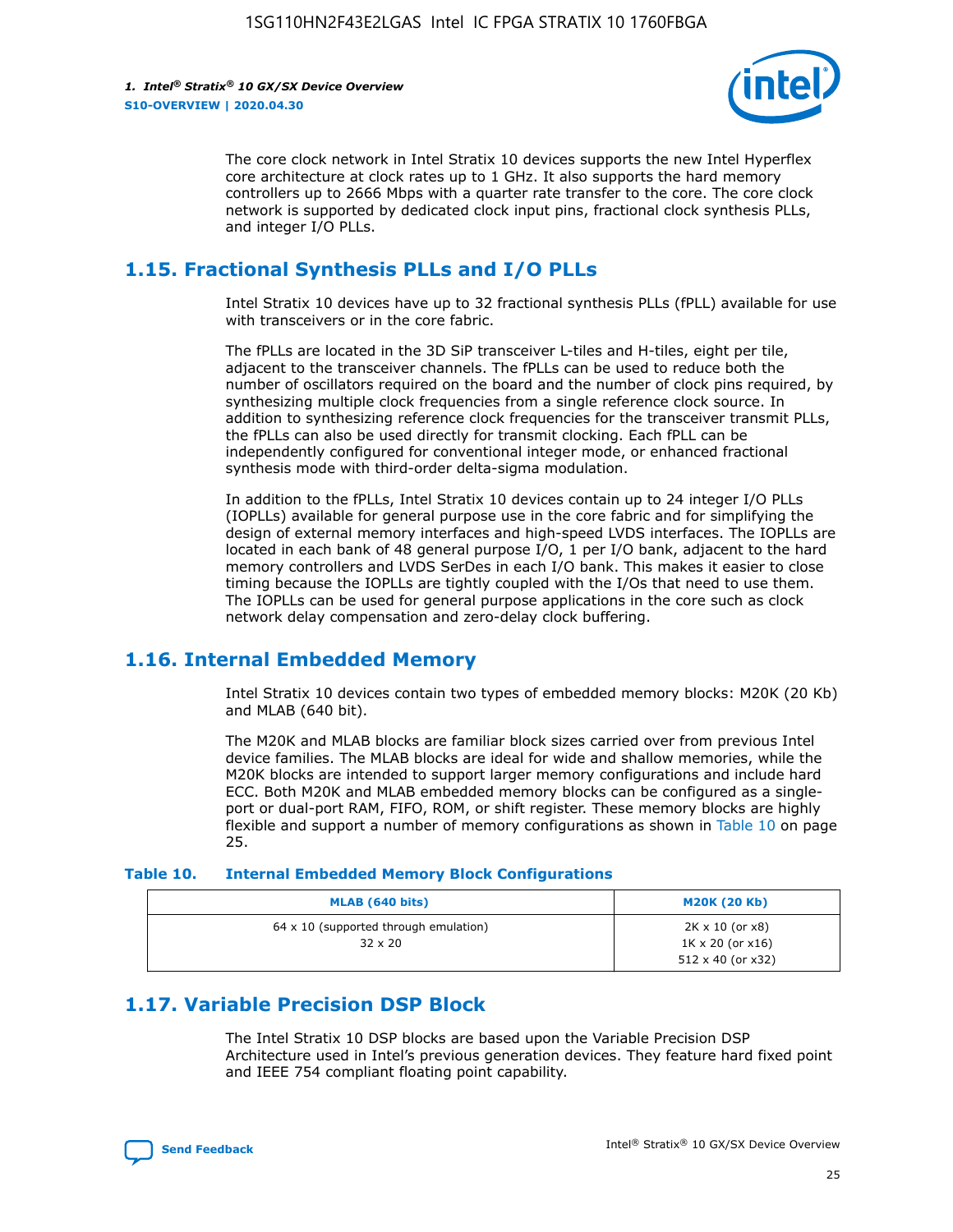

The DSP blocks can be configured to support signal processing with precision ranging from 18x19 up to 54x54. A pipeline register has been added to increase the maximum operating frequency of the DSP block and reduce power consumption.





#### **Figure 13. DSP Block: High Precision Fixed Point Mode**

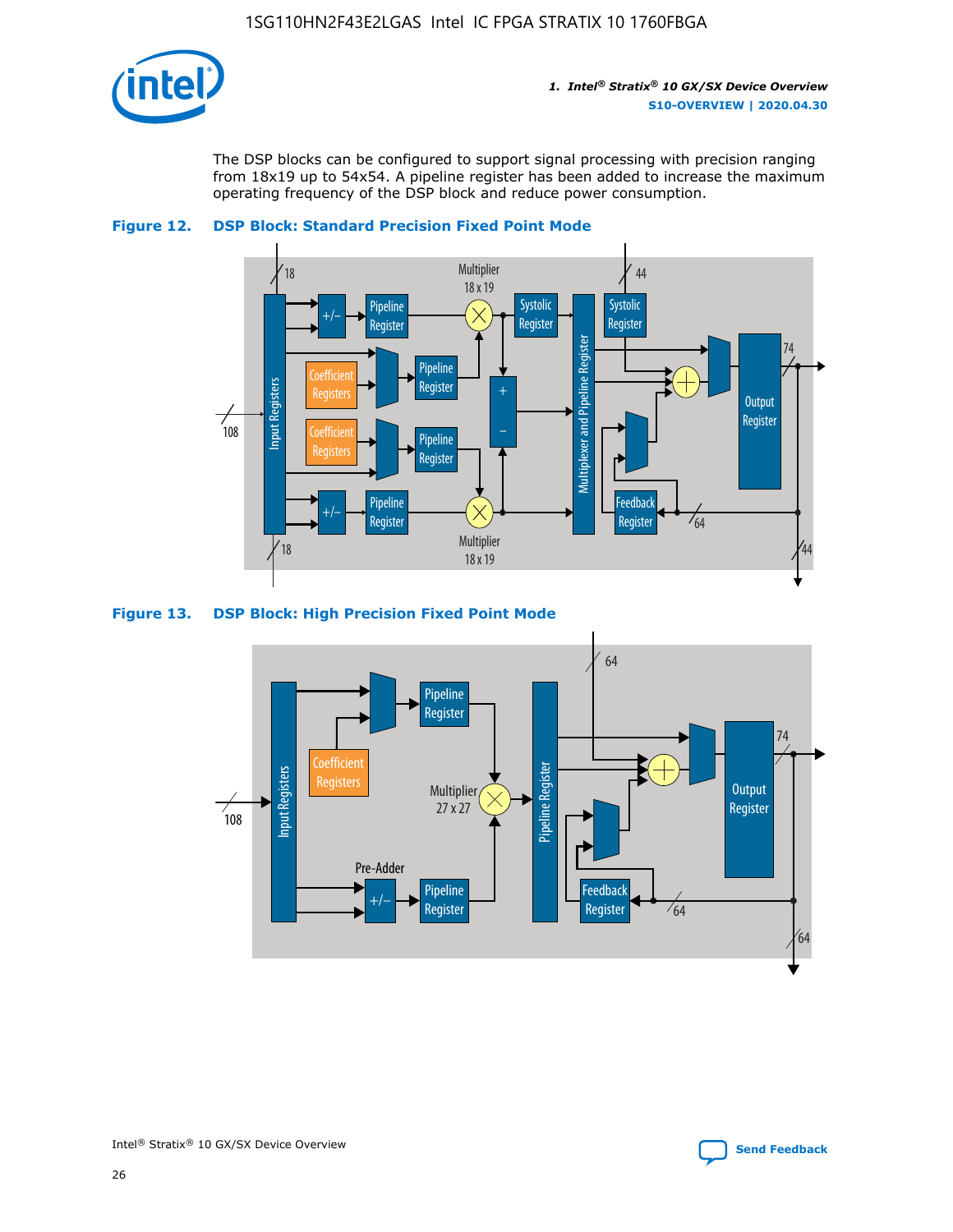



## **Figure 14. DSP Block: Single Precision Floating Point Mode**

Each DSP block can be independently configured at compile time as either dual 18x19 or a single 27x27 multiply accumulate. With a dedicated 64 bit cascade bus, multiple variable precision DSP blocks can be cascaded to implement even higher precision DSP functions efficiently.

In floating point mode, each DSP block provides one single precision floating point multiplier and adder. Floating point additions, multiplications, mult-adds and multaccumulates are supported.

The following table shows how different precisions are accommodated within a DSP block, or by utilizing multiple blocks.

| <b>Multiplier Size</b>             | <b>DSP Block Resources</b>                                                               | <b>Expected Usage</b>           |
|------------------------------------|------------------------------------------------------------------------------------------|---------------------------------|
| $18x19$ bits                       | 1/2 of Variable Precision DSP Block                                                      | Medium precision fixed point    |
| 27x27 bits                         | 1 Variable Precision DSP Block                                                           | High precision fixed point      |
| $19x36$ bits                       | 1 Variable Precision DSP Block with external<br>adder                                    | Fixed point FFTs                |
| 36x36 bits                         | 2 Variable Precision DSP Blocks with external<br>adder                                   | Very high precision fixed point |
| 54x54 bits                         | 4 Variable Precision DSP Blocks with external<br>adder                                   | Double Precision floating point |
| Single Precision<br>floating point | 1 Single Precision floating point adder, 1 Single<br>Precision floating point multiplier | Floating point                  |

#### **Table 11. Variable Precision DSP Block Configurations**

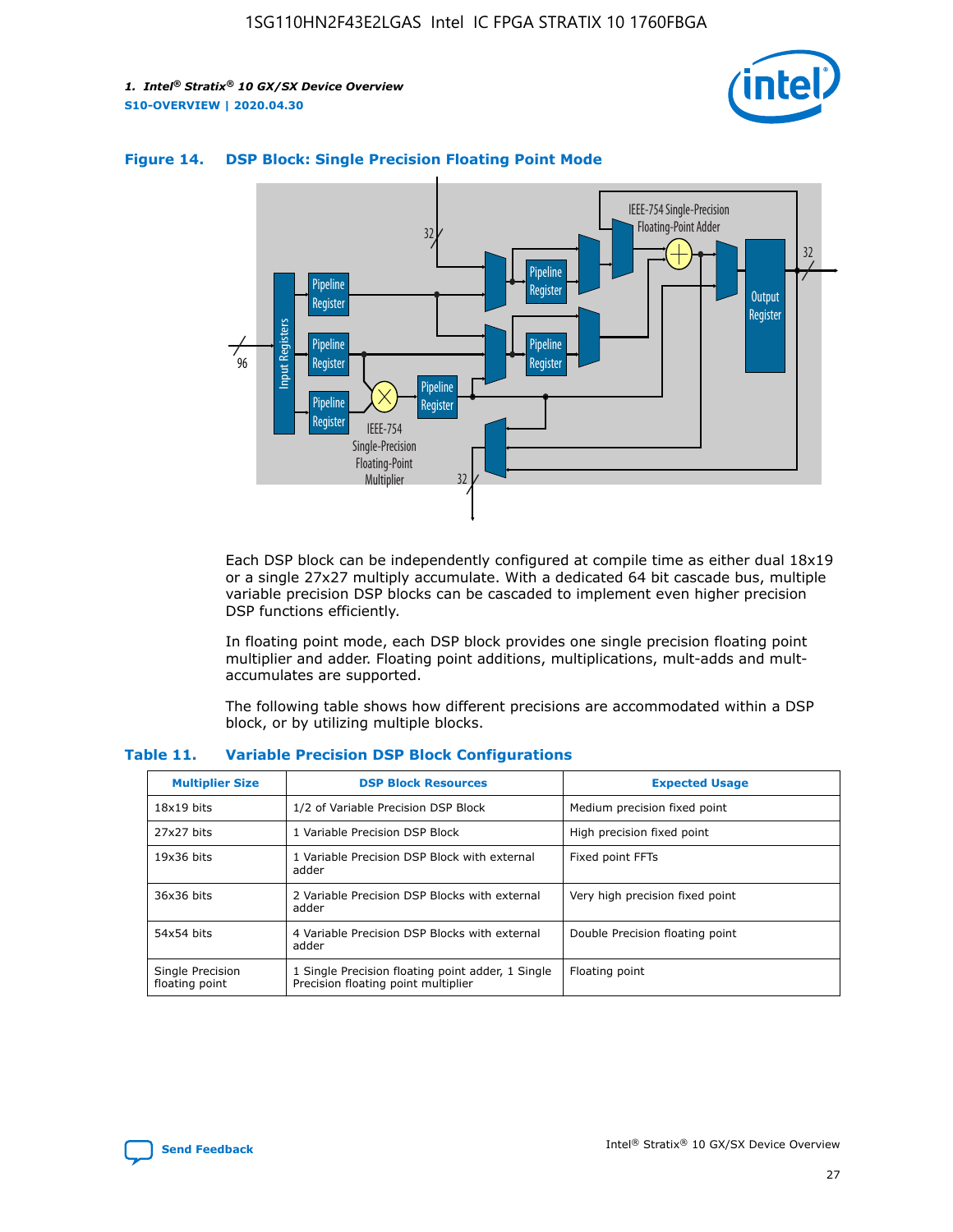

Complex multiplication is very common in DSP algorithms. One of the most popular applications of complex multipliers is the FFT algorithm. This algorithm has the characteristic of increasing precision requirements on only one side of the multiplier. The Variable Precision DSP block supports the FFT algorithm with proportional increase in DSP resources as the precision grows.

## **Table 12. Complex Multiplication With Variable Precision DSP Block**

| <b>Complex Multiplier</b><br><b>Size</b> | <b>DSP Block Resources</b>      | <b>FFT Usage</b>       |
|------------------------------------------|---------------------------------|------------------------|
| $18x19$ bits                             | 2 Variable Precision DSP Blocks | Resource optimized FFT |
| 27x27 bits                               | 4 Variable Precision DSP Blocks | Highest precision FFT  |

For FFT applications with high dynamic range requirements, the Intel FFT IP Core offers an option of single precision floating point implementation with resource usage and performance similar to high precision fixed point implementations.

Other features of the DSP block include:

- Hard 18 bit and 25 bit pre-adders
- Hard floating point multipliers and adders
- 64 bit dual accumulator (for separate I, Q product accumulations)
- Cascaded output adder chains for 18 and 27 bit FIR filters
- Embedded coefficient registers for 18 and 27 bit coefficients
- Fully independent multiplier outputs
- Inferability using HDL templates supplied by the Intel Quartus Prime software for most modes

The Variable Precision DSP block is ideal to support the growing trend towards higher bit precision in high performance DSP applications. At the same time, it can efficiently support the many existing 18 bit DSP applications, such as high definition video processing and remote radio heads. With the Variable Precision DSP block architecture and hard floating point multipliers and adders, Intel Stratix 10 devices can efficiently support many different precision levels up to and including floating point implementations. This flexibility can result in increased system performance, reduced power consumption, and reduce architecture constraints on system algorithm designers.

## **1.18. Hard Processor System (HPS)**

The Intel Stratix 10 SoC Hard Processor System (HPS) is Intel's third generation HPS. Leveraging the performance of Intel 14 nm tri-gate technology, Intel Stratix 10 SoC devices more than double the performance of previous generation SoCs with an integrated quad-core 64-bit Arm Cortex-A53. The HPS also enables system-wide hardware virtualization capabilities by adding a system memory management unit. These architecture improvements ensure that Intel Stratix 10 SoCs meet the requirements of current and future embedded markets, including wireless and wireline communications, datacenter acceleration, and numerous military applications.

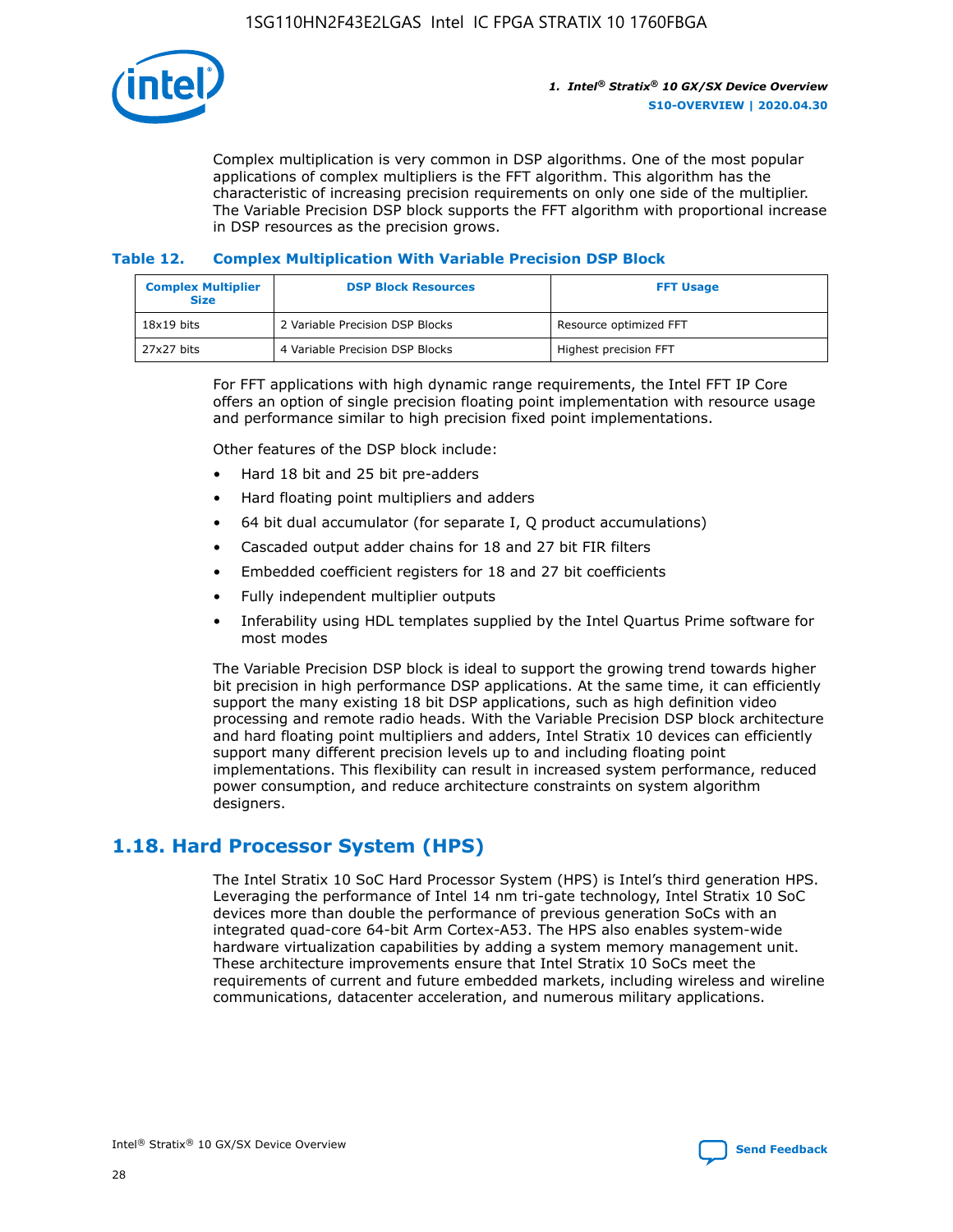

#### **Figure 15. HPS Block Diagram**

| Quad Arm Cortex-A53-Based Hard Processor System |                                           |                                                                            |                           |                                                     |  |                              |                                     |                                        |
|-------------------------------------------------|-------------------------------------------|----------------------------------------------------------------------------|---------------------------|-----------------------------------------------------|--|------------------------------|-------------------------------------|----------------------------------------|
|                                                 | <b>Arm Cortex - A53</b>                   |                                                                            |                           | Arm Cortex - A53                                    |  |                              | SD/SDIO/                            |                                        |
|                                                 | <b>NEON</b>                               |                                                                            | <b>FPU</b>                | <b>NEON</b>                                         |  | <b>FPU</b>                   | USB OTG                             | $MMC$ <sup>1,2</sup>                   |
|                                                 | 32 KB I-Cache                             |                                                                            | 32 KB D-Cache             | 32 KB I-Cache                                       |  | 32 KB D - Cache              | $(x2)^{1,2}$                        |                                        |
|                                                 | with Parity                               |                                                                            | with ECC                  | with Parity                                         |  | with ECC                     |                                     | <b>DMA</b>                             |
|                                                 | <b>Arm Cortex - A53</b>                   |                                                                            |                           |                                                     |  | Arm Cortex - A53             | UART (x2)                           | (8 Channel) <sup>2</sup>               |
|                                                 | <b>NEON</b>                               |                                                                            | <b>FPU</b>                | <b>NEON</b>                                         |  | <b>FPU</b>                   |                                     |                                        |
|                                                 | 32 KB I-Cache<br>with Parity              |                                                                            | 32 KB D-Cache<br>with ECC | 32 KB I-Cache<br>with Parity                        |  | 32 KB D-Cache<br>with ECC    | I <sup>2</sup> C(x5)                | <b>HPS 10</b>                          |
|                                                 |                                           | 1 MB L2 Cache with ECC<br><b>System MMU</b><br><b>Cache Coherency Unit</b> |                           |                                                     |  | <b>EMAC</b> $(x3)^{1,2}$     | <b>NAND</b><br>Flash <sup>1,2</sup> |                                        |
|                                                 | JTAG Debug<br>or Trace                    |                                                                            |                           | 256 KB<br><b>Timers</b><br>RAM <sup>2</sup><br>(x8) |  |                              | SPI(x4)                             |                                        |
|                                                 | Lightweight HPS-to-<br><b>FPGA BRIDGE</b> |                                                                            |                           | HPS-to-FPGA<br><b>BRIDGE</b>                        |  | FPGA-to-HPS<br><b>BRIDGE</b> | HPS-to-SDM<br>SDM-to-HPS            | <b>SDRAM</b><br>Scheduler <sup>3</sup> |
|                                                 |                                           |                                                                            |                           |                                                     |  |                              |                                     |                                        |
|                                                 | <b>FPGA Fabric</b>                        |                                                                            |                           |                                                     |  |                              | <b>SDM</b>                          | <b>Hard Memory</b><br>Controller       |

Notes:

1. Integrated direct memory access (DMA)

2. Integrated error correction code (ECC)

3. Multiport front-end interface to hard memory controller

## **1.18.1. Key Features of the Intel Stratix 10 HPS**

## **Table 13. Key Features of the Intel Stratix 10 GX/SX HPS**

| <b>Feature</b>                                    | <b>Description</b>                                                                                                                                                                                                                                                                                                                     |
|---------------------------------------------------|----------------------------------------------------------------------------------------------------------------------------------------------------------------------------------------------------------------------------------------------------------------------------------------------------------------------------------------|
| Quad-core Arm Cortex-A53<br>MPCore processor unit | • 2.3 MIPS/MHz instruction efficiency<br>CPU frequency up to 1.5 GHz<br>At 1.5 GHz total performance of 13,800 MIPS<br>Army8-A architecture<br>Runs 64 bit and 32 bit Arm instructions<br>16 bit and 32 bit Thumb instructions for 30% reduction in memory footprint<br>Jazelle* RCT execution architecture with 8 bit Java byte codes |
|                                                   |                                                                                                                                                                                                                                                                                                                                        |

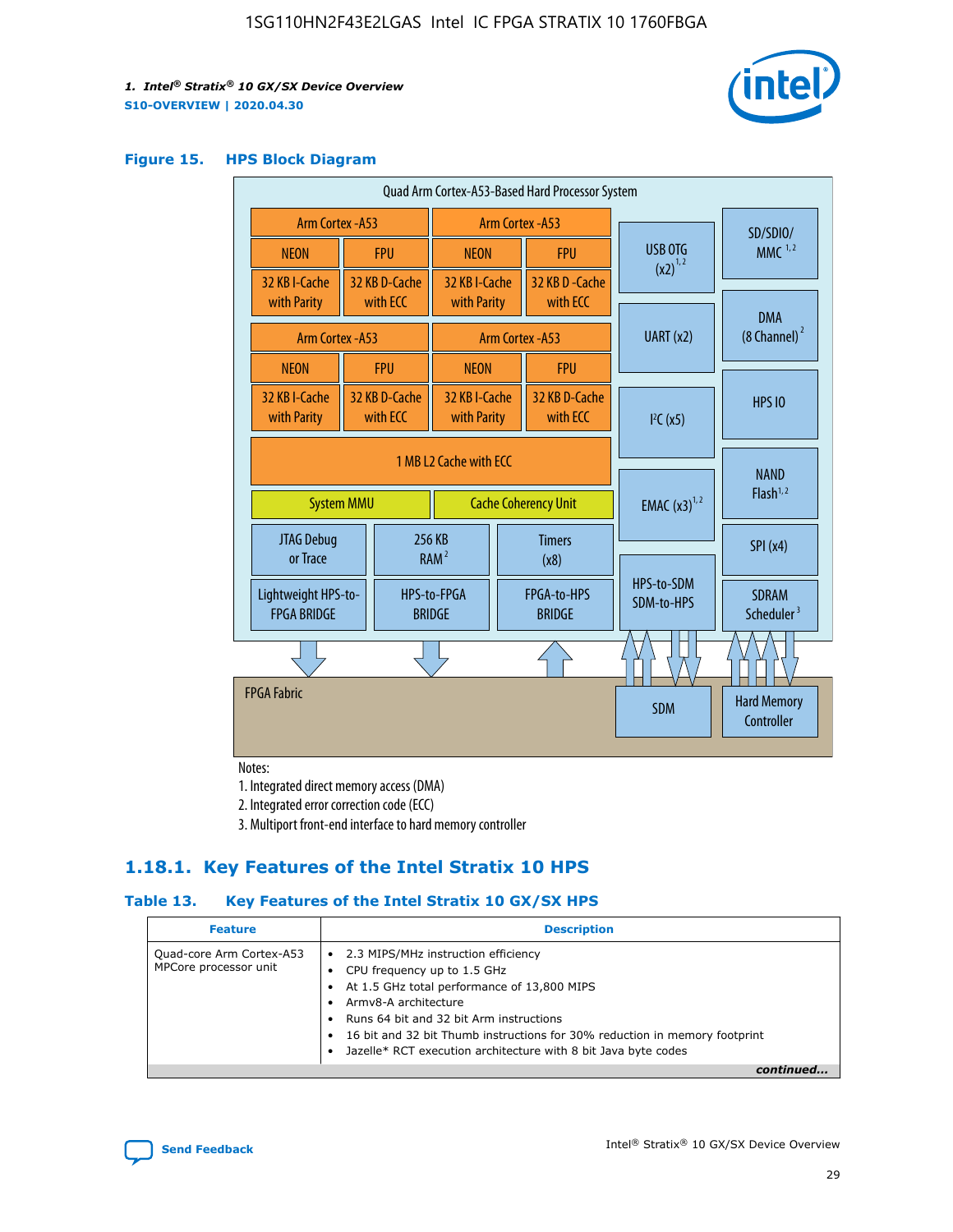

| <b>Feature</b>                                        | <b>Description</b>                                                                                                                                                                                                                                                                                                                                                                                                                                                                                                                                                                                                                                                                                                                                                                                                                                                                                                                                                                                                                                                                                                                                                                                                       |  |
|-------------------------------------------------------|--------------------------------------------------------------------------------------------------------------------------------------------------------------------------------------------------------------------------------------------------------------------------------------------------------------------------------------------------------------------------------------------------------------------------------------------------------------------------------------------------------------------------------------------------------------------------------------------------------------------------------------------------------------------------------------------------------------------------------------------------------------------------------------------------------------------------------------------------------------------------------------------------------------------------------------------------------------------------------------------------------------------------------------------------------------------------------------------------------------------------------------------------------------------------------------------------------------------------|--|
|                                                       | Superscalar, variable length, out-of-order pipeline with dynamic branch prediction<br>Improved Arm Neon* media processing engine<br>$\bullet$<br>Single- and double-precision floating-point unit<br>Arm CoreSight* debug and trace technology<br>$\bullet$                                                                                                                                                                                                                                                                                                                                                                                                                                                                                                                                                                                                                                                                                                                                                                                                                                                                                                                                                              |  |
| <b>System Memory</b><br>Management Unit               | Enables a unified memory model and extends hardware virtualization into peripherals<br>implemented in the FPGA fabric                                                                                                                                                                                                                                                                                                                                                                                                                                                                                                                                                                                                                                                                                                                                                                                                                                                                                                                                                                                                                                                                                                    |  |
| Cache Coherency unit                                  | Changes in shared data stored in cache are propagated throughout the system<br>$\bullet$<br>providing bi-directional coherency for co-processing elements.                                                                                                                                                                                                                                                                                                                                                                                                                                                                                                                                                                                                                                                                                                                                                                                                                                                                                                                                                                                                                                                               |  |
| Cache                                                 | L1 Cache<br>$\bullet$<br>- 32 KB of instruction cache w/ parity check<br>- 32 KB of L1 data cache w /ECC<br>- Parity checking<br>L <sub>2</sub> Cache<br>- 1MB shared<br>- 8-way set associative<br>- SEU Protection with parity on TAG ram and ECC on data RAM<br>- Cache lockdown support                                                                                                                                                                                                                                                                                                                                                                                                                                                                                                                                                                                                                                                                                                                                                                                                                                                                                                                              |  |
| On-Chip Memory                                        | 256 KB of scratch on-chip RAM                                                                                                                                                                                                                                                                                                                                                                                                                                                                                                                                                                                                                                                                                                                                                                                                                                                                                                                                                                                                                                                                                                                                                                                            |  |
| External SDRAM and Flash<br>Memory Interfaces for HPS | Hard memory controller with support for DDR4, DDR3<br>$\bullet$<br>$-$ 40 bit (32 bit + 8 bit ECC) with select packages supporting 72 bit (64 bit + 8 bit<br>ECC)<br>- Support for up to 2666 Mbps DDR4 and 2166 Mbps DDR3 frequencies<br>- Error correction code (ECC) support including calculation, error correction, write-<br>back correction, and error counters<br>- Software Configurable Priority Scheduling on individual SDRAM bursts<br>- Fully programmable timing parameter support for all JEDEC-specified timing<br>parameters<br>- Multiport front-end (MPFE) scheduler interface to the hard memory controller, which<br>supports the $AXI^{\circledR}$ Quality of Service (QoS) for interface to the FPGA fabric<br>NAND flash controller<br>$-$ ONFI 1.0<br>- Integrated descriptor based with DMA<br>- Programmable hardware ECC support<br>- Support for 8 and 16 bit Flash devices<br>Secure Digital SD/SDIO/MMC controller<br>$-$ eMMC 4.5<br>- Integrated descriptor based DMA<br>- CE-ATA digital commands supported<br>- 50 MHz operating frequency<br>Direct memory access (DMA) controller<br>$\bullet$<br>$-$ 8-channel<br>- Supports up to 32 peripheral handshake interface<br>continued |  |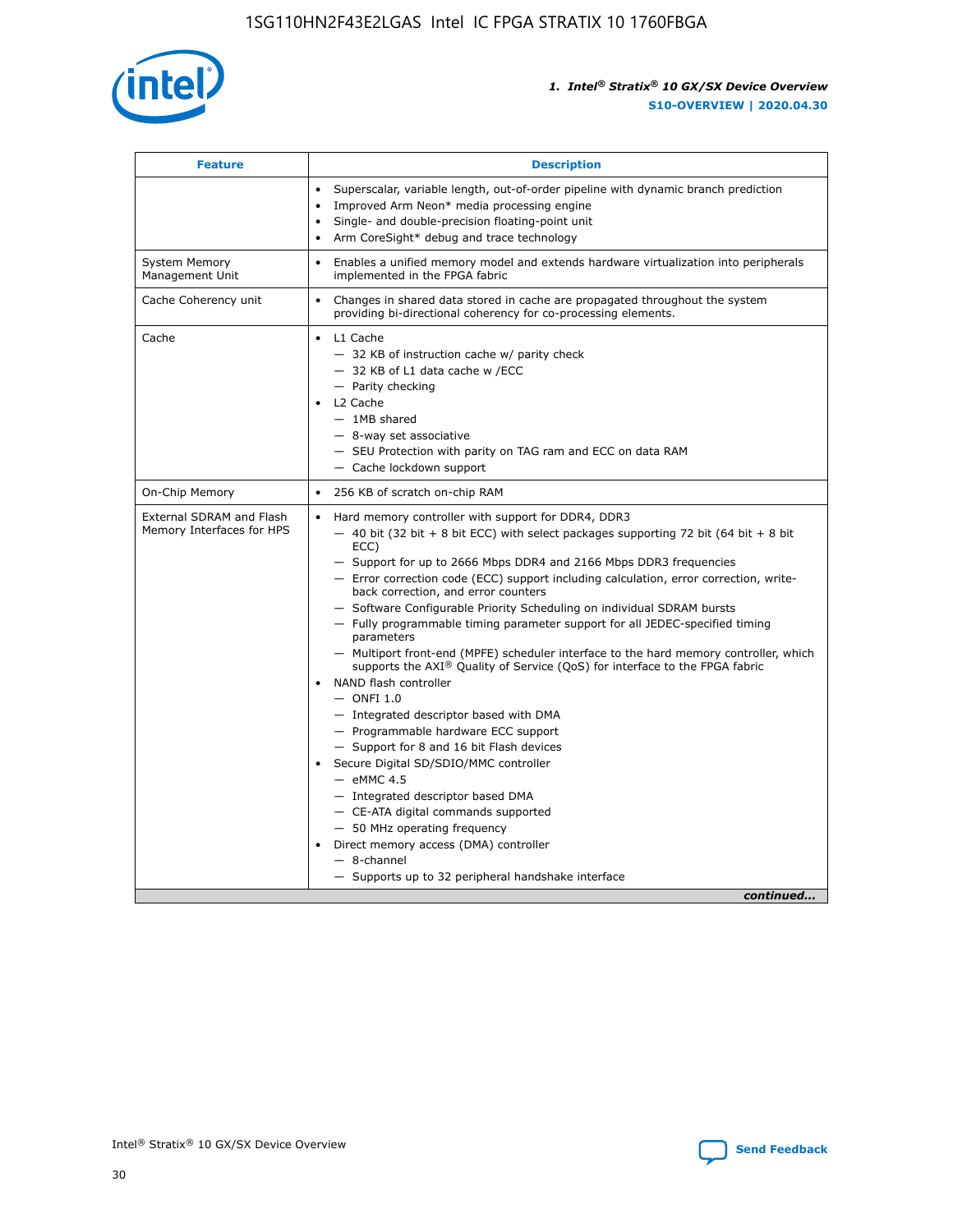

| <b>Feature</b>                         | <b>Description</b>                                                                                                                                                                                                                                                                                                                                                                                                                                                                                                                                                                                                                                                                                                                                                                                                                                                                                                                                                                                                                                                                                                                                                                                                                                                                                                                                                                                                                                                                                  |
|----------------------------------------|-----------------------------------------------------------------------------------------------------------------------------------------------------------------------------------------------------------------------------------------------------------------------------------------------------------------------------------------------------------------------------------------------------------------------------------------------------------------------------------------------------------------------------------------------------------------------------------------------------------------------------------------------------------------------------------------------------------------------------------------------------------------------------------------------------------------------------------------------------------------------------------------------------------------------------------------------------------------------------------------------------------------------------------------------------------------------------------------------------------------------------------------------------------------------------------------------------------------------------------------------------------------------------------------------------------------------------------------------------------------------------------------------------------------------------------------------------------------------------------------------------|
| Communication Interface<br>Controllers | Three 10/100/1000 Ethernet media access controls (MAC) with integrated DMA<br>- Supports RGMII and RMII external PHY Interfaces<br>- Option to support other PHY interfaces through FPGA logic<br>$\bullet$ GMII<br>MII<br>$\bullet$<br>• RMII (requires MII to RMII adapter)<br>• RGMII (requires GMII to RGMII adapter)<br>• SGMII (requires GMII to SGMII adapter)<br>- Supports IEEE 1588-2002 and IEEE 1588-2008 standards for precision networked<br>clock synchronization<br>- Supports IEEE 802.1Q VLAN tag detection for reception frames<br>- Supports Ethernet AVB standard<br>Two USB On-the-Go (OTG) controllers with DMA<br>- Dual-Role Device (device and host functions)<br>• High-speed (480 Mbps)<br>• Full-speed (12 Mbps)<br>• Low-speed (1.5 Mbps)<br>• Supports USB 1.1 (full-speed and low-speed)<br>- Integrated descriptor-based scatter-gather DMA<br>- Support for external ULPI PHY<br>$-$ Up to 16 bidirectional endpoints, including control endpoint<br>$-$ Up to 16 host channels<br>- Supports generic root hub<br>- Configurable to OTG 1.3 and OTG 2.0 modes<br>Five $I^2C$ controllers (three can be used by EMAC for MIO to external PHY)<br>- Support both 100 Kbps and 400 Kbps modes<br>- Support both 7 bit and 10 bit addressing modes<br>- Support Master and Slave operating mode<br>Two UART 16550 compatible<br>- Programmable baud rate up to 115.2 Kbaud<br>Four serial peripheral interfaces (SPI) (2 Masters, 2 Slaves)<br>- Full and Half duplex |
| Timers and I/O                         | • Timers<br>- 4 general-purpose timers<br>$-4$ watchdog timers<br>48 HPS direct I/O allow HPS peripherals to connect directly to I/O<br>Up to three IO48 banks may be assigned to HPS for HPS DDR access                                                                                                                                                                                                                                                                                                                                                                                                                                                                                                                                                                                                                                                                                                                                                                                                                                                                                                                                                                                                                                                                                                                                                                                                                                                                                            |
| Interconnect to Logic Core             | • FPGA-to-HPS Bridge<br>- Allows IP bus masters in the FPGA fabric to access to HPS bus slaves<br>- Configurable 32, 64, or 128 bit AMBA AXI interface<br>HPS-to-FPGA Bridge<br>- Allows HPS bus masters to access bus slaves in FPGA fabric<br>- Configurable 32, 64, or 128 bit AMBA AXI interface allows high-bandwidth HPS<br>master transactions to FPGA fabric<br>HPS-to-SDM and SDM-to-HPS Bridges<br>- Allows the HPS to reach the SDM block and the SDM to bootstrap the HPS<br>Light Weight HPS-to-FPGA Bridge<br>- Light weight 32 bit AXI interface suitable for low-latency register accesses from HPS<br>to soft peripherals in FPGA fabric<br>FPGA-to-HPS SDRAM Bridge<br>- Up to three AMBA AXI interfaces supporting 32, 64, or 128 bit data paths                                                                                                                                                                                                                                                                                                                                                                                                                                                                                                                                                                                                                                                                                                                                 |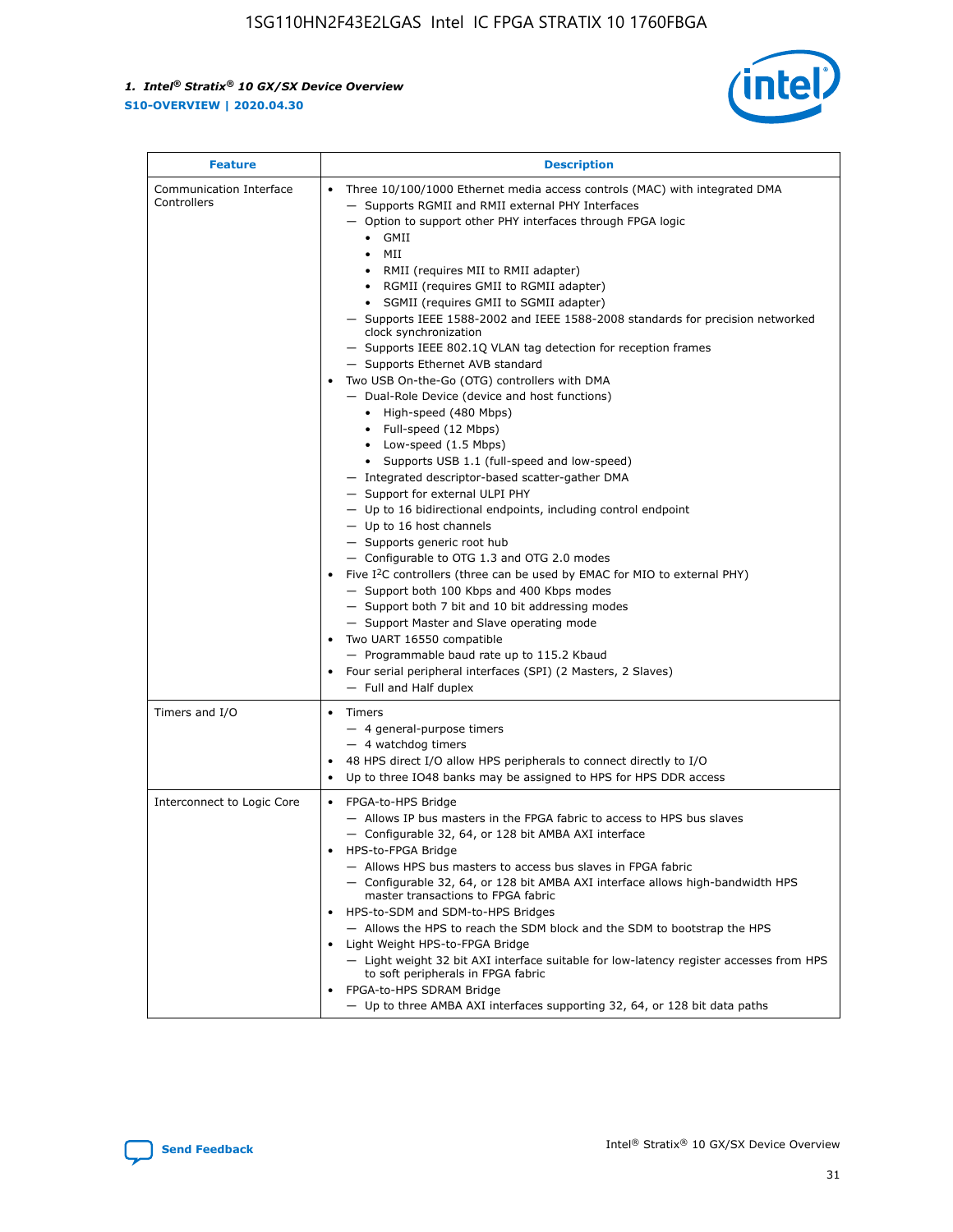

## **1.19. Power Management**

Intel Stratix 10 devices use the advanced Intel 14 nm tri-gate process technology, the all new Intel Hyperflex core architecture to enable Hyper-Folding, power gating, and several optional power reduction techniques to reduce total power consumption by as much as 70% compared to previous generation high-performance Stratix V devices.

Intel Stratix 10 standard power devices (-V) are SmartVID devices. The core voltage supplies (VCC and VCCP) for each SmartVID device must be driven by a PMBus voltage regulator dedicated to that Intel Stratix 10 device. Use of a PMBus voltage regulator for each SmartVID (-V) device is mandatory; it is not an option. A code is programmed into each SmartVID device during manufacturing that allows the PMBus voltage regulator to operate at the optimum core voltage to meet the device performance specifications.

With the new Intel Hyperflex core architecture, designs can run 2X faster than previous generation FPGAs. With 2X performance and same required throughput, architects can cut the data path width in half to save power. This optimization is called Hyper-Folding. Additionally, power gating reduces static power of unused resources in the FPGA by powering them down. The Intel Quartus Prime software automatically powers down specific unused resource blocks such as DSP and M20K blocks, at configuration time.

The optional power reduction techniques in Intel Stratix 10 devices include:

• **Available Low Static Power Devices**—Intel Stratix 10 devices are available with a fixed core voltage that provides lower static power than the SmartVID standard power devices, while maintaining device performance

Furthermore, Intel Stratix 10 devices feature Intel's low power transceivers and include a number of hard IP blocks that not only reduce logic resources but also deliver substantial power savings compared to soft implementations. In general, hard IP blocks consume up to 50% less power than the equivalent soft logic implementations.

## **1.20. Device Configuration and Secure Device Manager (SDM)**

All Intel Stratix 10 devices contain a Secure Device Manager (SDM), which is a dedicated triple-redundant processor that serves as the point of entry into the device for all JTAG and configuration commands. The SDM also bootstraps the HPS in SoC devices ensuring that the HPS can boot using the same security features that the FPGA devices have.

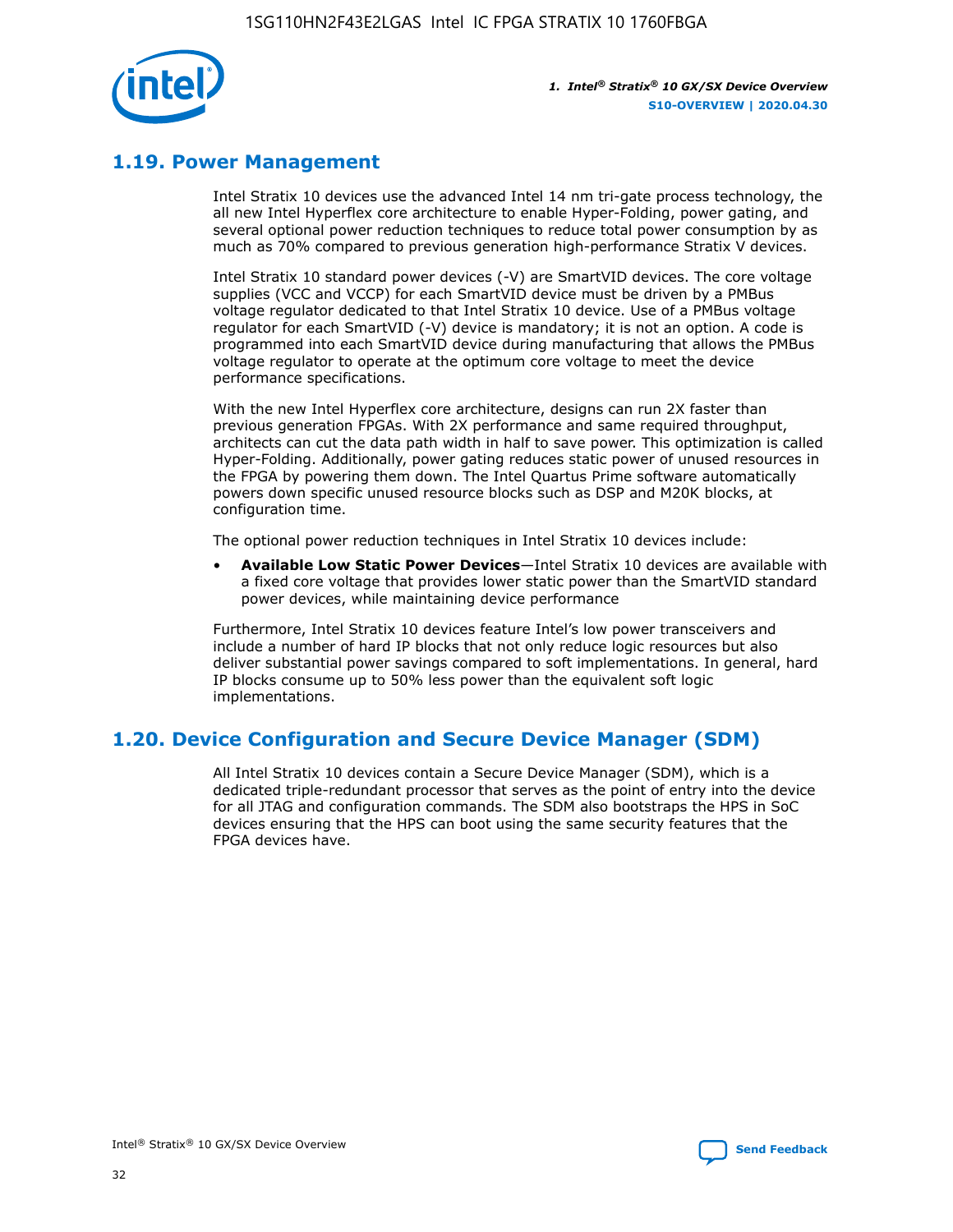





During configuration, Intel Stratix 10 devices are divided into logical sectors, each of which is managed by a local sector manager (LSM). The SDM passes configuration data to each of the LSMs across the on-chip configuration network. This allows the sectors to be configured independently, one at a time, or in parallel. This approach achieves simplified sector configuration and reconfiguration, as well as reduced overall configuration time due to the inherent parallelism. The same sector-based approach is used to respond to single-event upsets and security attacks.

While the sectors provide a logical separation for device configuration and reconfiguration, they overlay the normal rows and columns of FPGA logic and routing. This means there is no impact to the Intel Quartus Prime software place and route, and no impact to the timing of logic signals that cross the sector boundaries.

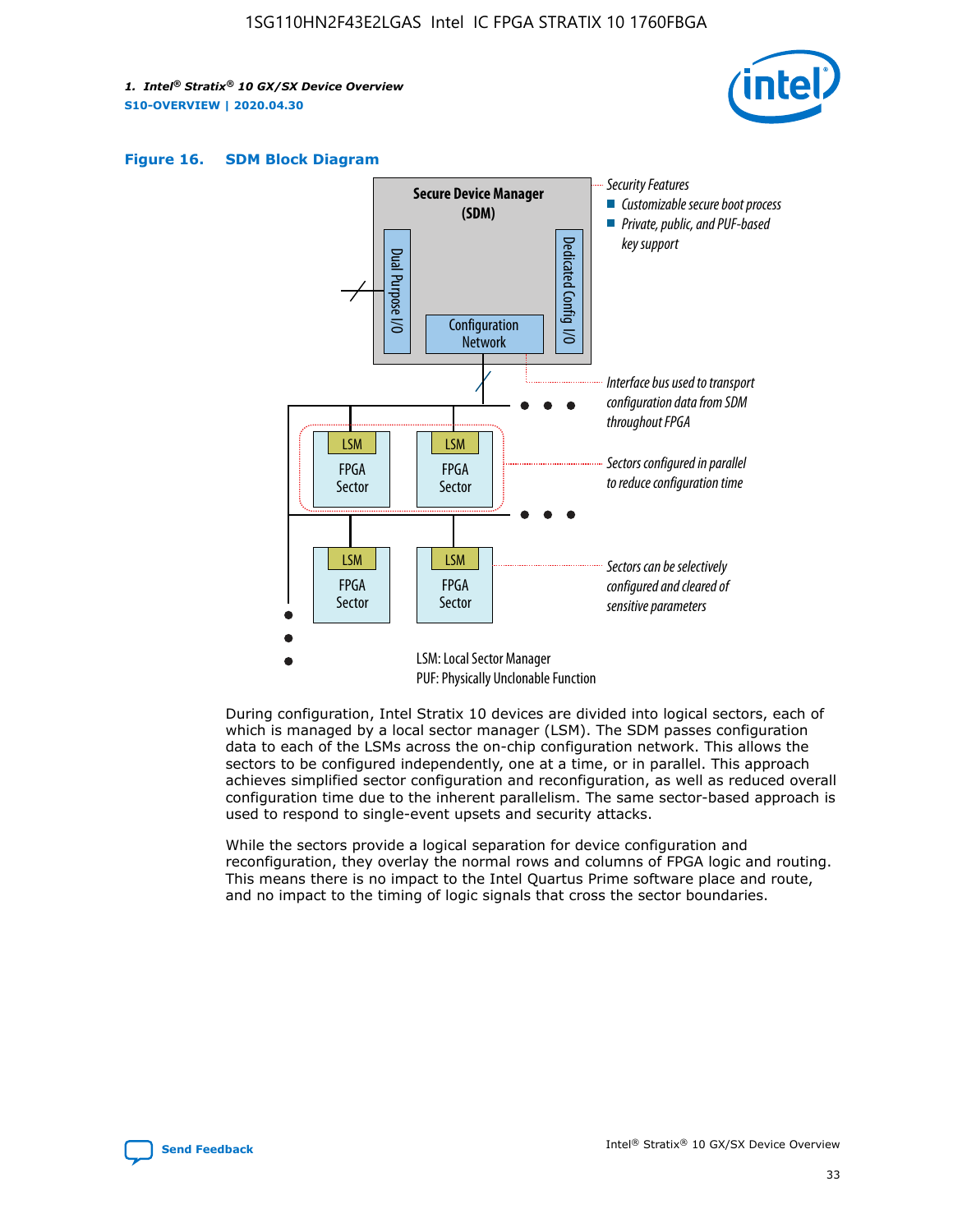

The SDM enables robust, secure, fully-authenticated device configuration. It also allows for customization of the configuration scheme, which can enhance device security. For configuration and reconfiguration, this approach offers a variety of advantages:

- Dedicated secure configuration manager
- Reduced device configuration time, because sectors are configured in parallel
- Updateable configuration process
- Reconfiguration of one or more sectors independent of all other sectors
- Zeroization of individual sectors or the complete device

The SDM also provides additional capabilities such as register state readback and writeback to support ASIC prototyping and other applications.

## **1.21. Device Security**

Building on top of the robust security features present in the previous generation devices, Intel Stratix 10 FPGAs and SoCs include a number of new and innovative security enhancements. These features are also managed by the SDM, tightly coupling device configuration and reconfiguration with encryption, authentication, key storage and anti-tamper services.

Security services provided by the SDM include:

- Bitstream encryption
- Multi-factor authentication
- Hard encryption and authentication acceleration; AES-256, SHA-256/384, ECDSA-256/384
- Volatile and non-volatile encryption key storage and management
- Boot code authentication for the HPS
- Physically Unclonable Function (PUF) service
- Updateable configuration process
- Secure device maintenance and upgrade functions
- Side channel attack protection
- Scripted response to sensor inputs and security attacks, including selective sector zeroization
- Readback, JTAG and test mode disable
- Enhanced response to single-event upsets (SEU)
- Black key provisioning
- Physical anti-tamper

See the *Intel Stratix 10 Device Security User Guide* for a complete list of all security features.

The SDM and associated security services provide a robust, multi-layered security solution for your Intel Stratix 10 design.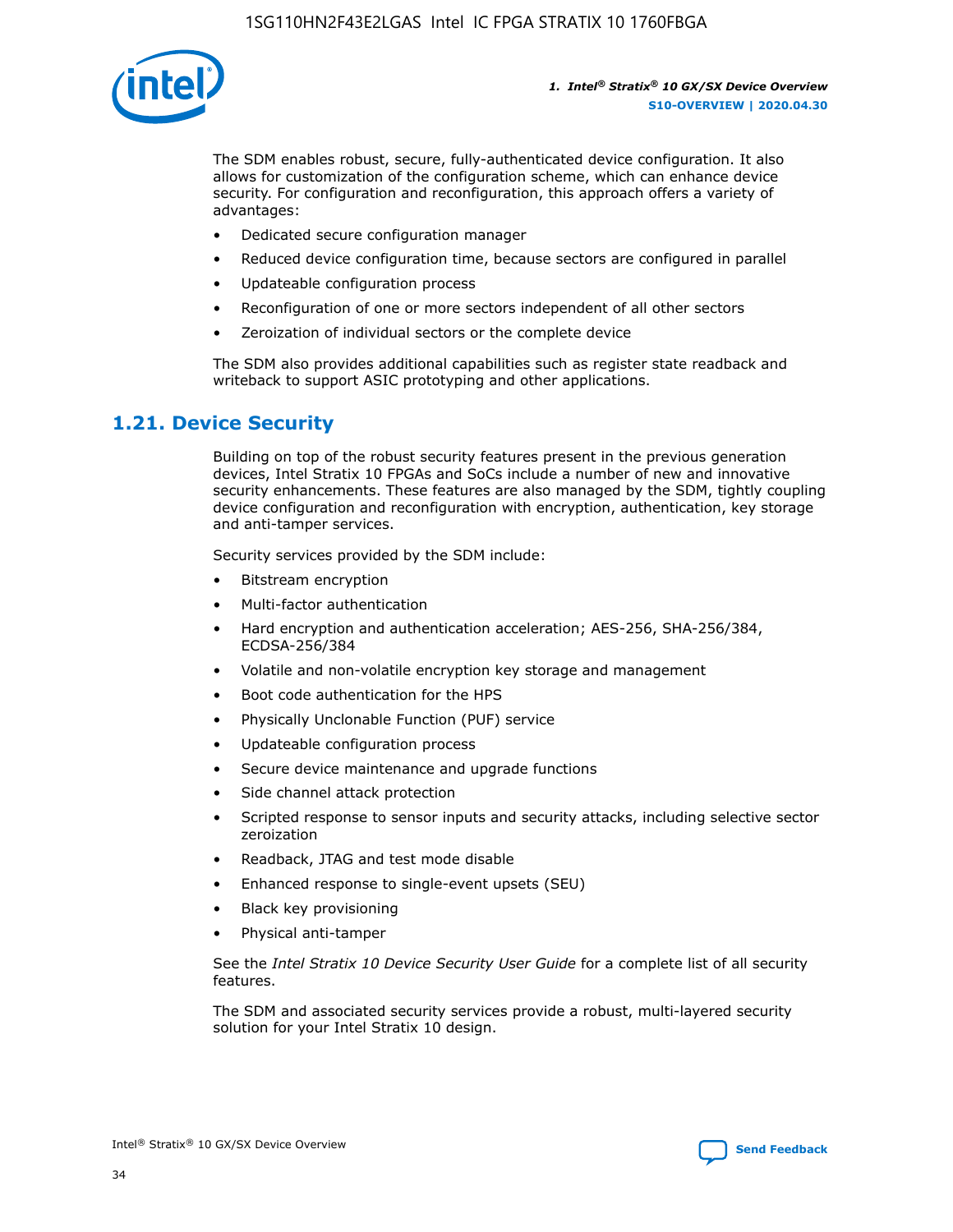

#### **Table 14. Device Security**

| <b>Intel Stratix 10 Family Variant</b> | <b>Bitstream Authentication</b> | <b>Advanced Security Features</b> <sup>(12)</sup> |
|----------------------------------------|---------------------------------|---------------------------------------------------|
| GX/SX                                  | All devices                     | -AS suffix part number required                   |

#### **Related Information**

- [My Intel Support](https://www.intel.com/content/www/us/en/programmable/my-intel/mal-home.html)
- [Intel Stratix 10 Device Security User Guide](https://www.intel.com/content/www/us/en/programmable/documentation/ndq1483601370898.html#wcd1483611014402)

## **1.22. Configuration via Protocol Using PCI Express**

Configuration via protocol using PCI Express allows the FPGA to be configured across the PCI Express bus, simplifying the board layout and increasing system integration. Making use of the embedded PCI Express hard IP operating in autonomous mode before the FPGA is configured, this technique allows the PCI Express bus to be powered up and active within the 100 ms time allowed by the PCI Express specification. Intel Stratix 10 devices also support partial reconfiguration across the PCI Express bus which reduces system down time by keeping the PCI Express link active while the device is being reconfigured.

## **1.23. Partial and Dynamic Reconfiguration**

Partial reconfiguration allows you to reconfigure part of the FPGA while other sections continue running. This capability is required in systems where uptime is critical, because it allows you to make updates or adjust functionality without disrupting services.

In addition to lowering power and cost, partial reconfiguration also increases the effective logic density by removing the necessity to place in the FPGA those functions that do not operate simultaneously. Instead, these functions can be stored in external memory and loaded as needed. This reduces the size of the required FPGA by allowing multiple applications on a single FPGA, saving board space and reducing power. The partial reconfiguration process is built on top of the proven incremental compile design flow in the Intel Quartus Prime design software

Dynamic reconfiguration in Intel Stratix 10 devices allows transceiver data rates, protocols and analog settings to be changed dynamically on a channel-by-channel basis while maintaining data transfer on adjacent transceiver channels. Dynamic reconfiguration is ideal for applications that require on-the-fly multiprotocol or multirate support. Both the PMA and PCS blocks within the transceiver can be reconfigured using this technique. Dynamic reconfiguration of the transceivers can be used in conjunction with partial reconfiguration of the FPGA to enable partial reconfiguration of both core and transceivers simultaneously.

## **1.24. Fast Forward Compile**

The innovative Fast Forward Compile feature in the Intel Quartus Prime software identifies performance bottlenecks in your design and provides detailed, step-by-step performance improvement recommendations that you can then implement. The Compiler reports estimates of the maximum operating frequency that can be achieved

<sup>(12)</sup> Contact My Intel Support for additional information.

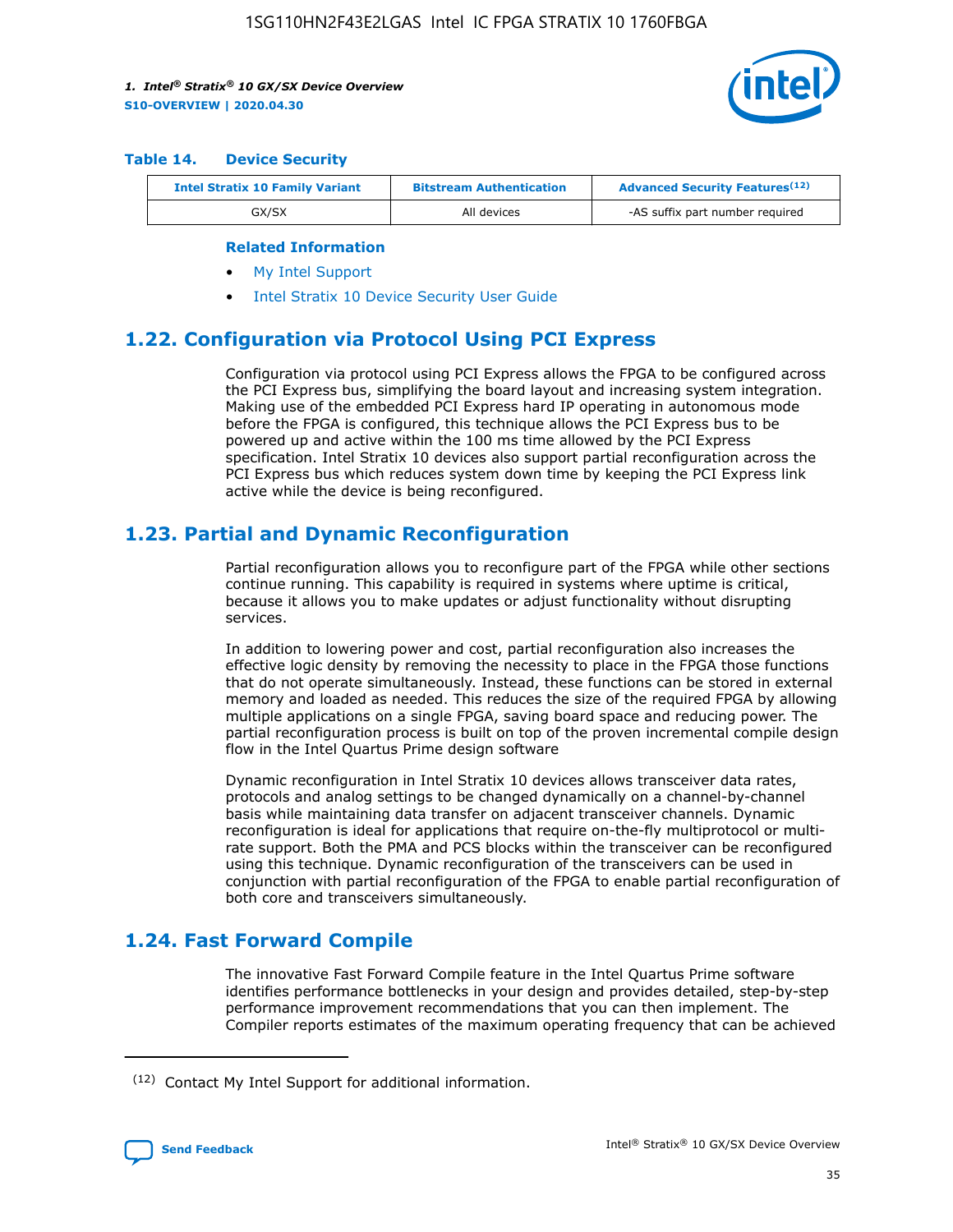

by applying the recommendations. As part of the new Hyper-Aware design flow, Fast Forward Compile maximizes the performance of your Intel Stratix 10 design and achieves rapid timing closure.

Previously, this type of optimization required multiple time-consuming design iterations, including full design re-compilation to determine the effectiveness of the changes. Fast Forward Compile enables you to make better decisions about where to focus your optimization efforts, and how to increase your design performance and throughput. This technique removes much of the guesswork of performance exploration, resulting in fewer design iterations and as much as 2X core performance gains for Intel Stratix 10 designs.

## **1.25. Single Event Upset (SEU) Error Detection and Correction**

Intel Stratix 10 FPGAs and SoCs offer robust SEU error detection and correction circuitry. The detection and correction circuitry includes protection for Configuration RAM (CRAM) programming bits and user memories. The CRAM is protected by a continuously running parity checker circuit with integrated ECC that automatically corrects one or two bit errors and detects higher order multibit errors.

The physical layout of the CRAM array is optimized to make the majority of multi-bit upsets appear as independent single-bit or double-bit errors which are automatically corrected by the integrated CRAM ECC circuitry. In addition to the CRAM protection, user memories also include integrated ECC circuitry and are layout optimized for error detection and correction.

The SEU error detection and correction hardware is supported by both soft IP and the Intel Quartus Prime software to provide a complete SEU mitigation solution. The components of the complete solution include:

- Hard error detection and correction for CRAM and user M20K memory blocks
- Optimized physical layout of memory cells to minimize probability of SEU
- Sensitivity processing soft IP that reports if CRAM upset affects a used or unused bit
- Fault injection soft IP with the Intel Quartus Prime software support that changes state of CRAM bits for testing purposes
- Hierarchy tagging in the Intel Quartus Prime software
- Triple Mode Redundancy (TMR) used for the Secure Device Manager and critical on-chip state machines

In addition to the SEU mitigation features listed above, the Intel 14 nm tri-gate process technology used for Intel Stratix 10 devices is based on FinFET transistors which have reduced SEU susceptibility versus conventional planar transistors.

## **1.26. Document Revision History for the Intel Stratix 10 GX/SX Device Overview**

| <b>Document</b><br><b>Version</b> | <b>Changes</b>             |
|-----------------------------------|----------------------------|
| 2020.04.30                        | Made the following change: |
|                                   | continued                  |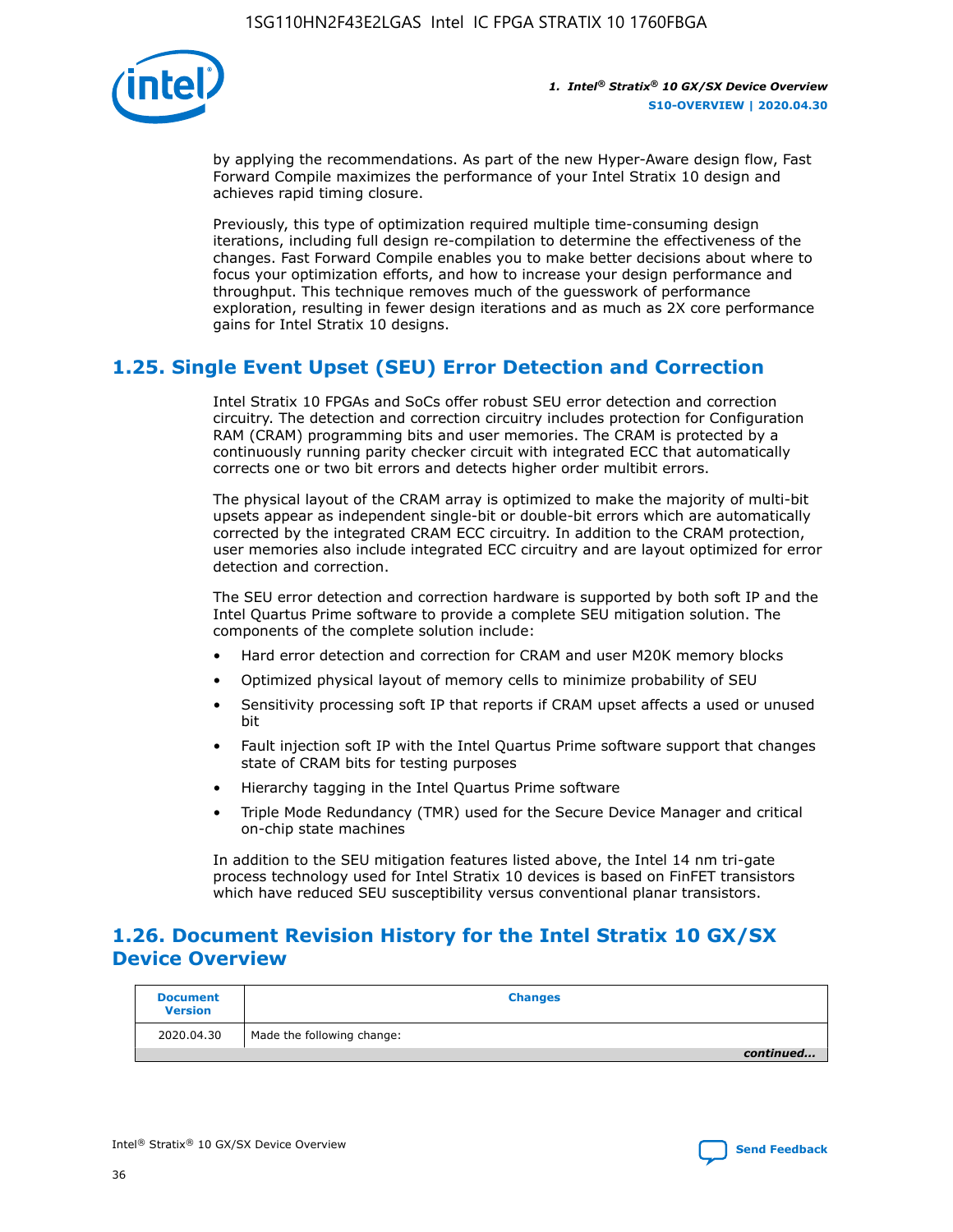

| <b>Document</b><br><b>Version</b> | <b>Changes</b>                                                                                                                                                                                                                                                                                                                                                                                                                                                                                                                                                                                                                                                                                                                                                                                                                                                                                                                                                                                           |
|-----------------------------------|----------------------------------------------------------------------------------------------------------------------------------------------------------------------------------------------------------------------------------------------------------------------------------------------------------------------------------------------------------------------------------------------------------------------------------------------------------------------------------------------------------------------------------------------------------------------------------------------------------------------------------------------------------------------------------------------------------------------------------------------------------------------------------------------------------------------------------------------------------------------------------------------------------------------------------------------------------------------------------------------------------|
|                                   | Added the GX 10M variant.                                                                                                                                                                                                                                                                                                                                                                                                                                                                                                                                                                                                                                                                                                                                                                                                                                                                                                                                                                                |
| 2020.03.24                        | Made the following changes:<br>Added advanced security (-AS) devices.<br>$\bullet$<br>Added level shifter details for the Intel Stratix 10 SX/GX 400 device.<br>٠                                                                                                                                                                                                                                                                                                                                                                                                                                                                                                                                                                                                                                                                                                                                                                                                                                        |
| 2019.08.19                        | Made the following changes:<br>Added composition details for the leaded and lead-free contact device options.<br>Updated the I/O PLL counts.<br>٠                                                                                                                                                                                                                                                                                                                                                                                                                                                                                                                                                                                                                                                                                                                                                                                                                                                        |
| 2019.02.15                        | Made the following changes:<br>Changed the number of included logic elements globally.<br>$\bullet$<br>Removed logic density 450, logic density 550, and package code 48 from the "Sample Ordering<br>٠<br>Code and Available Options for Intel Stratix 10 Devices" figure.<br>Updated description of the higher density in the "Innovations in Intel Stratix 10 FPGAs and SoCs"<br>section.<br>Updated description of the general purpose I/Os in the "Intel Stratix 10 FPGA and SoC Common<br>$\bullet$<br>Device Features" table.<br>Removed support for LPDDR3 globally.<br>٠<br>Updated the "Intel Stratix 10 FPGA and SoC Architecture Block Diagram" figure.<br>$\bullet$<br>Updated the "Intel Stratix 10 GX/SX FPGA and SoC Family Plan-FPGA Core (part 1)" table.<br>$\bullet$<br>Updated the "Intel Stratix 10 GX/SX FPGA and SoC Family Plan-Interconnects, PLLs and Hard IP<br>(part 2)" table.<br>Updated and merged the "Intel Stratix 10 GX/SX FPGA and SoC Family Package Plan" tables. |
| 2018.08.08                        | Made the following changes:<br>Changed the specs for QDRII+ and QDRII+ Xtreme and added specs for QDRIV in the "External<br>$\bullet$<br>Memory Interface Performance" table.<br>Updated description of the power options in the "Sample Ordering Code and Available Options for<br>Intel Stratix 10 Devices" figure.<br>Changed the description of the technology and power management features in the "Intel Stratix 10<br>FPGA and SoC Common Device Features" table.<br>Changed the description of SmartVID in the "Power Management" section.<br>Changed the direction arrow from the coefficient registers block in the "DSP Block: High Precision<br>٠<br>Fixed Point Mode" figure.                                                                                                                                                                                                                                                                                                               |
| 2017.10.30                        | Made the following changes:<br>Removed the embedded eSRAM feature globally.<br>$\bullet$<br>Removed the Low Power (VID) and Military operating temperature options, and package code 53<br>٠<br>from the "Sample Ordering Code and Available Options for Stratix 10 Devices" figure.<br>Changed the Maximum transceiver data rate (chip-to-chip) specification for L-Tile devices in the<br>$\bullet$<br>"Key Features of Intel Stratix 10 Devices Compared to Stratix V Devices" table.                                                                                                                                                                                                                                                                                                                                                                                                                                                                                                                 |
| 2016.10.31                        | Made the following changes:<br>• Changed the number of available transceivers to 96, globally.<br>Changed the single-precision floating point performance to 10 TFLOP, globally.<br>Changed the maximum datarate to 28.3 Gbps, globally.<br>٠<br>Changed some of the features listed in the "Stratix 10 GX/SX Device Overview" section.<br>٠<br>Changed descriptions for the GX and SX devices in the "Stratix 10 Family Variants" section.<br>٠<br>Changed the "Sample Ordering Code and Available Options for Stratix 10 Devices" figure.<br>٠<br>Changed the features listed in the "Key Features of Stratix 10 Devices Compared to Stratix V<br>Devices" table.<br>Changed the descriptions of the following areas of the "Stratix 10 FPGA and SoC Common Device<br>Features" table:<br>- Transceiver hard IP<br>- Internal memory blocks<br>- Core clock networks<br>- Packaging<br>Reorganized and updated all tables in the "Stratix 10 FPGA and SoC Family Plan" section.                        |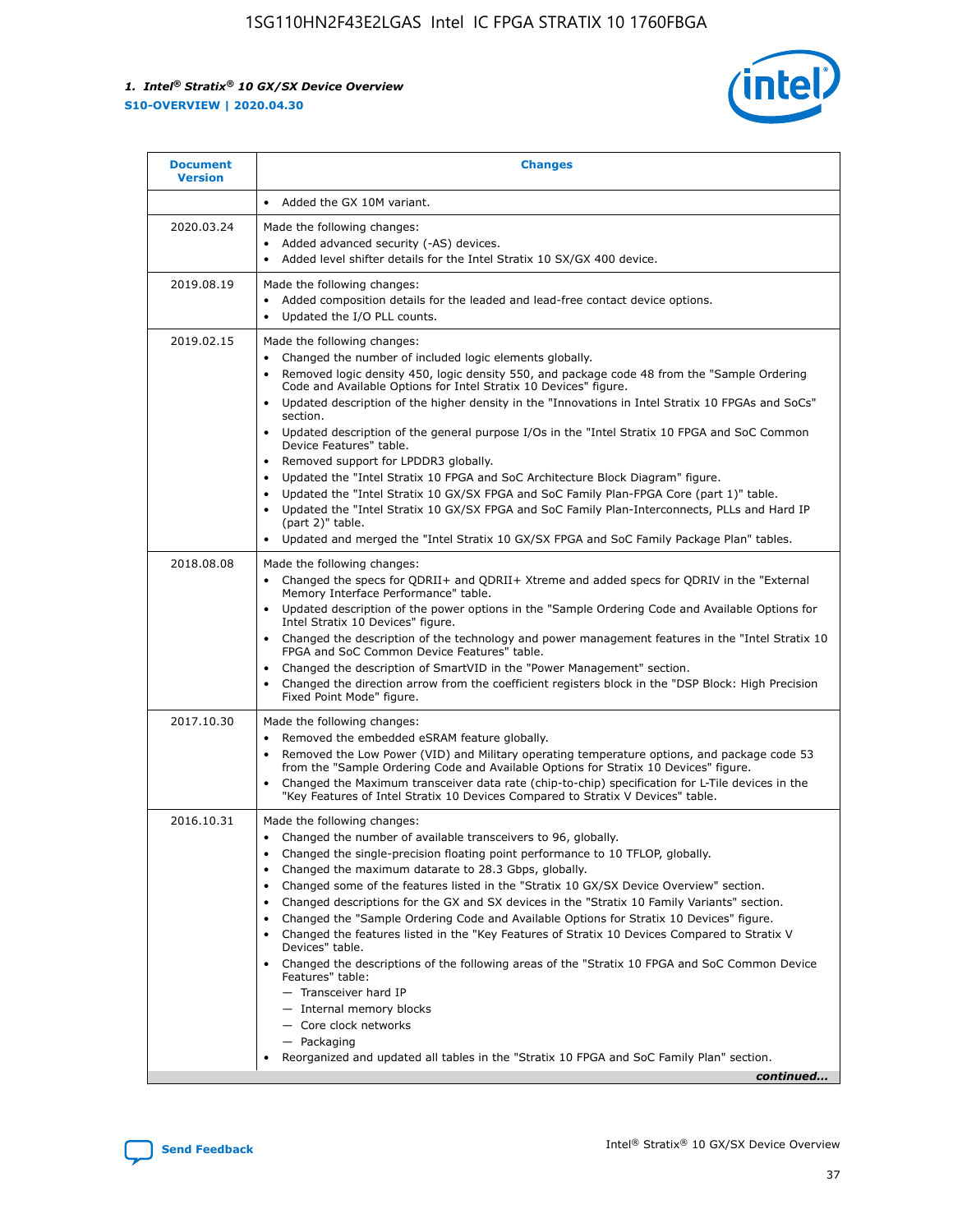

| <b>Document</b><br><b>Version</b> | <b>Changes</b>                                                                                                                                                                                                                                                                                                                                                                                                                                                                                                                                                                                                                                                                                                                                                                                                                                                                                                                                                                                      |
|-----------------------------------|-----------------------------------------------------------------------------------------------------------------------------------------------------------------------------------------------------------------------------------------------------------------------------------------------------------------------------------------------------------------------------------------------------------------------------------------------------------------------------------------------------------------------------------------------------------------------------------------------------------------------------------------------------------------------------------------------------------------------------------------------------------------------------------------------------------------------------------------------------------------------------------------------------------------------------------------------------------------------------------------------------|
|                                   | Removed the "Migration Between Arria 10 FPGAs and Stratix 10 FPGAs" section.<br>Removed footnotes from the "Transceiver PCS Features" table.<br>Changed the HMC description in the "External Memory and General Purpose I/O" section.<br>Changed the number of fPLLs in the "Fractional Synthesis PLLs and I/O PLLs" section.<br>Clarified HMC data width support in the "Key Features of the Stratix 10 HPS" table.<br>Changed the description in the "Internal Embedded Memory" section.<br>Changed the datarate for the Standard PCS and SDI PCS features in the "Transceiver PCS Features"<br>table.<br>Added a note to the "PCI Express Gen1/Gen2/Gen3 Hard IP" section.<br>Updated the "Key Features of the Stratix 10 HPS" table.<br>Changed the description for the Cache coherency unit in the "Key Features of the Stratix 10 HPS"<br>table.<br>Changed the description for the external SDRAM and Flash memory interfaces for HPS in the "Key"<br>Features of the Stratix 10 HPS" table. |
| 2015.12.04                        | Initial release.                                                                                                                                                                                                                                                                                                                                                                                                                                                                                                                                                                                                                                                                                                                                                                                                                                                                                                                                                                                    |